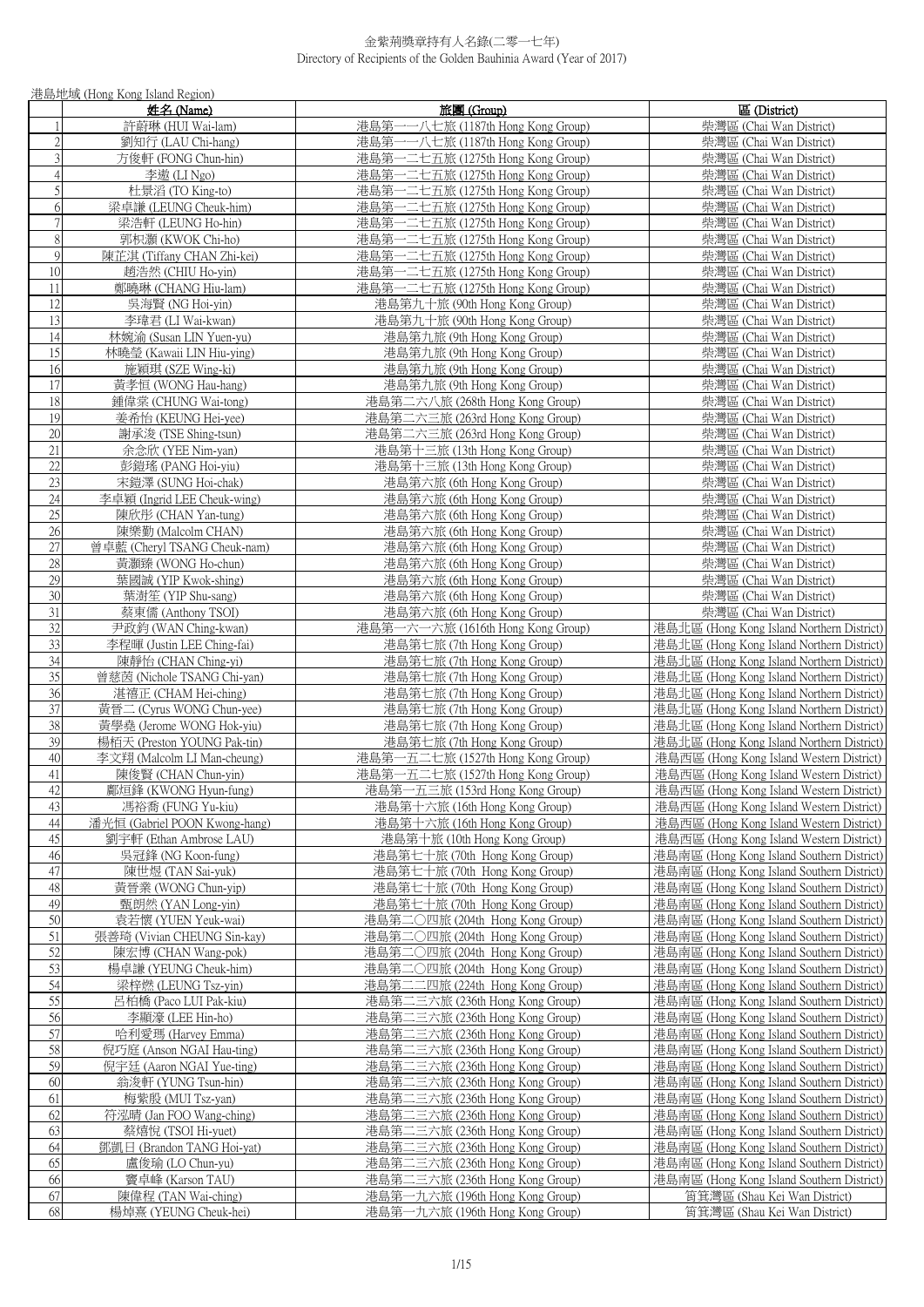|            | 姓名 (Name)                                                  | 旅團 (Group)                                                         | 區 (District)                                                 |
|------------|------------------------------------------------------------|--------------------------------------------------------------------|--------------------------------------------------------------|
| 69         | 邱嬿庭 (Olive YAU Yin-ting)                                   | 港島第·<br>-三六八旅 (1368th Hong Kong Group)                             | 筲箕灣區 (Shau Kei Wan District)                                 |
| 70         | 邱麒峰 (YAU Ki-fung)                                          | 港島第一三六八旅 (1368th Hong Kong Group)                                  | 筲箕灣區 (Shau Kei Wan District)                                 |
| 71         | 陳佰樂 (CHAN Pak-lok)                                         | 港島第一三六八旅 (1368th Hong Kong Group)                                  | 筲箕灣區 (Shau Kei Wan District)                                 |
| 72         | 陳倩雯 (CHAN Sin-man)                                         | 港島第一三六八旅 (1368th Hong Kong Group)                                  | 筲箕灣區 (Shau Kei Wan District)                                 |
| 73         | 楊勳鉦 (Marcus YEUNG)                                         | 港島第一三六八旅 (1368th Hong Kong Group)                                  | 筲箕灣區 (Shau Kei Wan District)                                 |
| 74         | 施進傑 (SZE Chun-kit)                                         | 港島第二五五旅 (255th Hong Kong Group)                                    | 筲箕灣區 (Shau Kei Wan District)                                 |
| 75         | 陳彥臻 (Trevor CHAN Yin-chun)                                 | 港島第二五五旅 (255th Hong Kong Group)                                    | 筲箕灣區 (Shau Kei Wan District)                                 |
| 76         | 鄭展駿 (Angus CHENG Chin-chun)                                | 港島第二五五旅 (255th Hong Kong Group)                                    | 筲箕灣區 (Shau Kei Wan District)                                 |
| 77         | 盧弘毅 (LO Wang-ngai)                                         | 港島第二五五旅 (255th Hong Kong Group)                                    | 筲箕灣區 (Shau Kei Wan District)                                 |
| 78         | 何卓軒 (HO Cheuk-hin)                                         | 港島第二四二旅 (242nd Hong Kong Group)                                    | 筲箕灣區 (Shau Kei Wan District)                                 |
| 79         | 何晞彤 (HO Hei-tung)                                          | 港島第二四二旅 (242nd Hong Kong Group)                                    | 筲箕灣區 (Shau Kei Wan District)                                 |
| 80         | 何駿謙 (HO Chun-him)                                          | 港島第二四二旅 (242nd Hong Kong Group)                                    | 筲箕灣區 (Shau Kei Wan District)                                 |
| 81         | 吳芷翹 (Dorothy NG Chi-kiu)                                   | 港島第二四二旅 (242nd Hong Kong Group)                                    | 筲箕灣區 (Shau Kei Wan District)                                 |
| 82         | 許慧欣 (Vanessa HUI Wai-yan)                                  | 港島第二四二旅 (242nd Hong Kong Group)                                    | 筲箕灣區 (Shau Kei Wan District)                                 |
| 83         | 陳泓鋒 (CHAN Wang-fung)                                       | 港島第二四二旅 (242nd Hong Kong Group)                                    | 筲箕灣區 (Shau Kei Wan District)                                 |
| 84         | 陳彥朗 (CHAN Yin-long)                                        | 港島第二四二旅 (242nd Hong Kong Group)                                    | 筲箕灣區 (Shau Kei Wan District)                                 |
| 85         | 陳穎麟 (Wesley CHAN)                                          | 港島第二四二旅 (242nd Hong Kong Group)                                    | 筲箕灣區 (Shau Kei Wan District)                                 |
| 86         | 楊文睿 (YOUNG Man-yui)                                        | 港島第二四二旅 (242nd Hong Kong Group)                                    | 筲箕灣區 (Shau Kei Wan District)                                 |
| 87         | 楊凱潼 (YUENG Hoi-tung)                                       | 港島第二四二旅 (242nd Hong Kong Group)                                    | 筲箕灣區 (Shau Kei Wan District)                                 |
| 88         | 雷振熙 (LUI Chun-hei)                                         | 港島第二四二旅 (242nd Hong Kong Group)                                    | 筲箕灣區 (Shau Kei Wan District)                                 |
| 89         | 劉匡哲 (LAU Hong-chit)                                        | 港島第二四二旅 (242nd Hong Kong Group)                                    | 筲箕灣區 (Shau Kei Wan District)                                 |
| 90         | 劉君哲 (LAU Kwan-chit)                                        | 港島第二四二旅 (242nd Hong Kong Group)                                    | 筲箕灣區 (Shau Kei Wan District)                                 |
| 91         | 潘卓文 (POON Cheuk-man)                                       | 港島第二四二旅 (242nd Hong Kong Group)                                    | 筲箕灣區 (Shau Kei Wan District)                                 |
| 92<br>93   | 龔燁堃 (KUNG Ip-kwan)                                         | 港島第二四二旅 (242nd Hong Kong Group)<br>港島第八十六旅 (86th Hong Kong Group)  | 筲箕灣區 (Shau Kei Wan District)                                 |
| 94         | 吳文樂 (NG Man-lok)<br>李俊濤 (Alvan LEI)                        | 港島第八十六旅 (86th Hong Kong Group)                                     | 筲箕灣區 (Shau Kei Wan District)<br>筲箕灣區 (Shau Kei Wan District) |
| 95         | 林柏希 (LAM Pak-hei)                                          | 港島第八十六旅 (86th Hong Kong Group)                                     | 筲箕灣區 (Shau Kei Wan District)                                 |
| 96         | 唐嘉慧 (TONG Ka-wai)                                          | 港島第八十六旅 (86th Hong Kong Group)                                     | 筲箕灣區 (Shau Kei Wan District)                                 |
| 97         | 陸偉丞 (LUK Wai-shing)                                        | 港島第八十六旅 (86th Hong Kong Group)                                     | 筲箕灣區 (Shau Kei Wan District)                                 |
| 98         | 梁柏喬 (LEUNG Pak-kiu)                                        | 港島第一二五旅 (125th Hong Kong Group)                                    | 維多利亞城區 (Victoria District)                                   |
| 99         | 蔡浩霆 (TSOI Ho-ting)                                         | 港島第一二五旅 (125th Hong Kong Group)                                    | 維多利亞城區 (Victoria District)                                   |
| 100        | 孔祥朗 (Anderson KUNG Cheung-long)                            | 港島第一旅 (1st Hong Kong Group)                                        | 維多利亞城區 (Victoria District)                                   |
| 101        | 吳曦朗 (Rooney NG Hei-long)                                   | 港島第一旅 (1st Hong Kong Group)                                        | 維多利亞城區 (Victoria District)                                   |
| 102        | 李逸 (Christopher LI Yat)                                    | 港島第一旅 (1st Hong Kong Group)                                        | 維多利亞城區 (Victoria District)                                   |
| 103        | 姚震熹 (Patrick YIU Chun-hei)                                 | 港島第一旅 (1st Hong Kong Group)                                        | 維多利亞城區 (Victoria District)                                   |
| 104        | 許宇翹 (HUI Yu-kiu)                                           | 港島第一旅 (1st Hong Kong Group)                                        | 維多利亞城區 (Victoria District)                                   |
| 105        | 熊柏晴 (Patrick Arthur HUNG)                                  | 港島第一旅 (1st Hong Kong Group)                                        | 維多利亞城區 (Victoria District)                                   |
| 106        | 盧恩諾 (Felix LO Yan-nok)                                     | 港島第一旅 (1st Hong Kong Group)                                        | 維多利亞城區 (Victoria District)                                   |
| 107<br>108 | 鍾學禮 (Maximilian CHONG Xue-li)<br>譚景天 (Justin TAM King-tin) | 港島第一旅 (1st Hong Kong Group)<br>港島第一旅 (1st Hong Kong Group)         | 維多利亞城區 (Victoria District)<br>維多利亞城區 (Victoria District)     |
| 109        | 王維瀚 (WONG Wai-hon)                                         | 港島第九十九旅 (99th Hong Kong Group)                                     | 維多利亞城區 (Victoria District)                                   |
| 110        | 李淮瀚(LEE Chun-hon)                                          | 港島第九十九旅 (99th Hong Kong Groun)                                     | 維多利亞城區 (Victoria District)                                   |
| 111        | 林正桓 (LAM Ching-wun)                                        | 港島第九十九旅 (99th Hong Kong Group)                                     | 維多利亞城區 (Victoria District)                                   |
| 112        | 徐麒豐 (SHU Ki-feng)                                          | 港島第九十九旅 (99th Hong Kong Group)                                     | 維多利亞城區 (Victoria District)                                   |
| 113        | 曹朗然 (CHO Long-yin)                                         | 港島第九十九旅 (99th Hong Kong Group)                                     | 維多利亞城區 (Victoria District)                                   |
| 114        | 莫孝揚 (MOK Hau-yeung)                                        | 港島第九十九旅 (99th Hong Kong Group)                                     | 維多利亞城區 (Victoria District)                                   |
| 115        | 郭子儒 (KWOK Tsz-yu)                                          | 港島第九十九旅 (99th Hong Kong Group)                                     | 維多利亞城區 (Victoria District)                                   |
| 116        | 麥浩嘉 (Aaron MAK Ho-ka)                                      | 港島第九十九旅 (99th Hong Kong Group)                                     | 維多利亞城區 (Victoria District)                                   |
| 117        | 曾祥港 (TSANG Cheung-kong)                                    | 港島第九十九旅 (99th Hong Kong Group)                                     | 維多利亞城區 (Victoria District)                                   |
| 118        | 楊焯言 (YEUNG Cheuk-yin)                                      | 港島第九十九旅 (99th Hong Kong Group)                                     | 維多利亞城區 (Victoria District)                                   |
| 119        | 劉德人 (Darren LAU Tak-yan)                                   | 港島第九十九旅 (99th Hong Kong Group)                                     | 維多利亞城區 (Victoria District)                                   |
| 120<br>121 | 黎孝賢 (Martin LAI Hau-yin)<br>李天恩 (Elizabeth LEE)            | 港島第九十九旅 (99th Hong Kong Group)<br>港島第二旅 (2nd Hong Kong Group)      | 維多利亞城區 (Victoria District)<br>維多利亞城區 (Victoria District)     |
| 122        | 郭欣婷 (Chloe KWOK Yan-ting)                                  | 港島第二旅 (2nd Hong Kong Group)                                        | 維多利亞城區 (Victoria District)                                   |
| 123        | 柳浦芃 (Ryan Walter LIU)                                      | 港島第六十六旅 (66th Hong Kong Group)                                     | 維多利亞城區 (Victoria District)                                   |
| 124        | 張智傑 (Jason CHEUNG Chi-kit)                                 | 港島第六十六旅 (66th Hong Kong Group)                                     | 維多利亞城區 (Victoria District)                                   |
| 125        | 梁鴻寬 (Eason LEUNG Hung-fun)                                 | 港島第六十六旅 (66th Hong Kong Group)                                     | 維多利亞城區 (Victoria District)                                   |
| 126        | 陳潁 (Rachael CHAN)                                          | 港島第六十六旅 (66th Hong Kong Group)                                     | 維多利亞城區 (Victoria District)                                   |
| 127        | 蔣凡立 (JIANG Fan-lap)                                        | 港島第六十六旅 (66th Hong Kong Group)                                     | 維多利亞城區 (Victoria District)                                   |
| 128        | 楊樂懿 (YEUNG Lok-yi)                                         | 港島第-<br>一一六旅 (116th Hong Kong Group)                               | 灣仔區 (Wan Chai District)                                      |
| 129        | 朱樂謙 (CHU Lot-him)                                          | 港島第二〇八旅 (208th Hong Kong Group)                                    | 灣仔區 (Wan Chai District)                                      |
| 130        | 何紹暐 (HO Siu-wai)                                           | 港島第二〇八旅 (208th Hong Kong Group)                                    | 灣仔區 (Wan Chai District)                                      |
| 131        | 呂俊希 (LUI Chun-hei)                                         | 港島第二〇八旅 (208th Hong Kong Group)                                    | 灣仔區 (Wan Chai District)                                      |
| 132        | 李鈞諾 (LEE Kwan-nok)                                         | 港島第二○八旅 (208th Hong Kong Group)                                    | 灣仔區 (Wan Chai District)                                      |
| 133<br>134 | 施亮延 (SZE Leong-yin)<br>袁郁熹 (YUEN Yuk-hei)                  | 港島第二〇八旅 (208th Hong Kong Group)<br>港島第二〇八旅 (208th Hong Kong Group) | 灣仔區 (Wan Chai District)<br>灣仔區 (Wan Chai District)           |
| 135        | 張敬羲 (CHEUNG King-hei)                                      | 港島第二〇八旅 (208th Hong Kong Group)                                    | 灣仔區 (Wan Chai District)                                      |
| 136        | 陳逸朗 (CHAN Yat-long)                                        | 港島第二〇八旅 (208th Hong Kong Group)                                    | 灣仔區 (Wan Chai District)                                      |
| 137        | 陳灝湋 (CHAN Ho-wai)                                          | 港島第二〇八旅 (208th Hong Kong Group)                                    | 灣仔區 (Wan Chai District)                                      |
|            |                                                            |                                                                    |                                                              |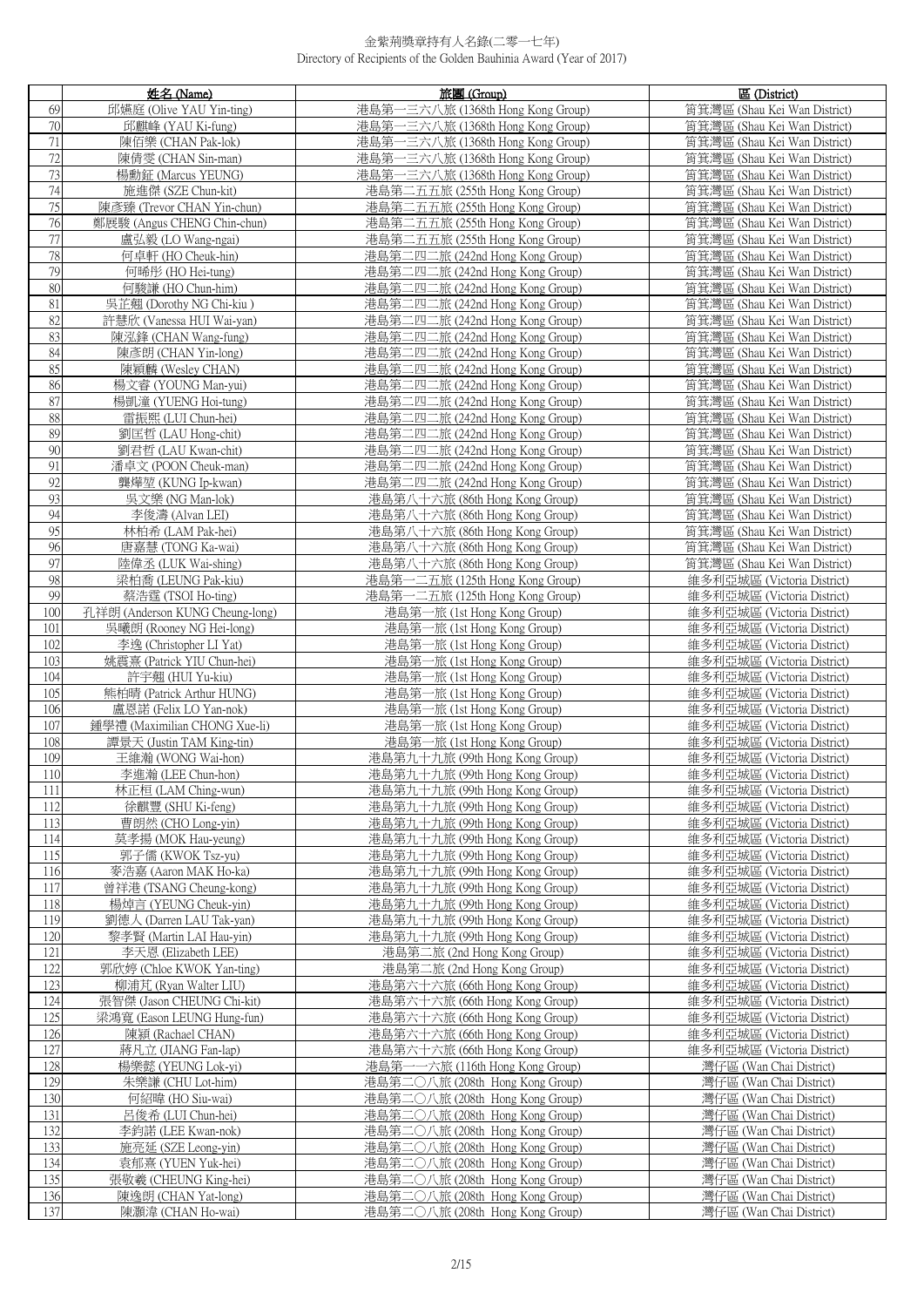|     | 姓名 (Name)                     | 旅團 (Group)                      | 區 (District)            |
|-----|-------------------------------|---------------------------------|-------------------------|
| 138 | 勞皓一 (LO Ho-yat)               | 港島第二〇八旅 (208th Hong Kong Group) | 灣仔區 (Wan Chai District) |
| 139 | 曾駿熙 (TSANG Chun-hei)          | 港島第二〇八旅 (208th Hong Kong Group) | 灣仔區 (Wan Chai District) |
| 140 | 蕭卓希 (Matt SIU Cheuk-hei)      | 港島第二〇八旅 (208th Hong Kong Group) | 灣仔區 (Wan Chai District) |
| 141 | 蘇博文 (SO Pok-man)              | 港島第二〇八旅 (208th Hong Kong Group) | 灣仔區 (Wan Chai District) |
| 142 | 林映河 (LAM Eng-ho)              | 港島第二二九旅 (229th Hong Kong Group) | 灣仔區 (Wan Chai District) |
| 143 | 柯睿兒 (O Yui-yee)               | 港島第二二九旅 (229th Hong Kong Group) | 灣仔區 (Wan Chai District) |
| 144 | 梁誌恩 (Joan LEUNG Chi-yan)      | 港島第二二九旅 (229th Hong Kong Group) | 灣仔區 (Wan Chai District) |
| 145 | 陳弘嘉 (CHAN Weng-ga)            | 港島第二二九旅 (229th Hong Kong Group) | 灣仔區 (Wan Chai District) |
| 146 | 陳樂怡 (Terri Maria CHAN)        | 港島第二二九旅 (229th Hong Kong Group) | 灣仔區 (Wan Chai District) |
| 147 | 楊凱澄 (YEUNG Hoi-ching)         | 港島第二二九旅 (229th Hong Kong Group) | 灣仔區 (Wan Chai District) |
| 148 | 林洺鋒 (Ian LAM Ming-fung)       | 港島第二四五旅 (245th Hong Kong Group) | 灣仔區 (Wan Chai District) |
| 149 | 林曉敏 (LIM Hiu-man)             | 港島第二四五旅 (245th Hong Kong Group) | 灣仔區 (Wan Chai District) |
| 150 | 梁恩延 (Benedict LEUNG)          | 港島第二四五旅 (245th Hong Kong Group) | 灣仔區 (Wan Chai District) |
| 151 | 陳逸濠 (CHAN Yat-ho)             | 港島第二四五旅 (245th Hong Kong Group) | 灣仔區 (Wan Chai District) |
| 152 | 鄭逸朗 (Reves CHENG Yat-long)    | 港島第二四五旅 (245th Hong Kong Group) | 灣仔區 (Wan Chai District) |
| 153 | 吳宇騫 (NG Yu-hin)               | 港島第十八旅 (18th Hong Kong Group)   | 灣仔區 (Wan Chai District) |
| 154 | 胡樂正 (WU Lok-ching)            | 港島第十八旅 (18th Hong Kong Group)   | 灣仔區 (Wan Chai District) |
| 155 | 區嘉穎 (AU Ka-wing)              | 港島第十八旅 (18th Hong Kong Group)   | 灣仔區 (Wan Chai District) |
| 156 | 張穎之 (CHEUNG Wing-chi)         | 港島第十八旅 (18th Hong Kong Group)   | 灣仔區 (Wan Chai District) |
| 157 | 陳鍶澄 (CHAN Si-ching)           | 港島第十八旅 (18th Hong Kong Group)   | 灣仔區 (Wan Chai District) |
| 158 | 譚杰哲 (TAM Kit-chit)            | 港島第十八旅 (18th Hong Kong Group)   | 灣仔區 (Wan Chai District) |
| 159 | 余定熹 (Nathan YU)               | 港島第十五旅 (15th Hong Kong Group)   | 灣仔區 (Wan Chai District) |
| 160 | 馬諾維 (Nicholas MA Nok-wai)     | 港島第十五旅 (15th Hong Kong Group)   | 灣仔區 (Wan Chai District) |
| 161 | 張知元 (Oscar CHEUNG Chi-yuen)   | 港島第十五旅 (15th Hong Kong Group)   | 灣仔區 (Wan Chai District) |
| 162 | 梁日峰 (Jonathan LEUNG Yat-fung) | 港島第十五旅 (15th Hong Kong Group)   | 灣仔區 (Wan Chai District) |
| 163 | 成佩樺 (SING Pui-wa)             | 港島第十四旅 (14th Hong Kong Group)   | 灣仔區 (Wan Chai District) |
| 164 | 朱珈儀 (CHU Ka-yee)              | 港島第十四旅 (14th Hong Kong Group)   | 灣仔區 (Wan Chai District) |
| 165 | 佘子朗 (SHAIR Tsz-long)          | 港島第十四旅 (14th Hong Kong Group)   | 灣仔區 (Wan Chai District) |
| 166 | 吳卓軒 (NG Cheuk-hin)            | 港島第十四旅 (14th Hong Kong Group)   | 灣仔區 (Wan Chai District) |
| 167 | 林豊羲 (LAM Lai-hei)             | 港島第十四旅 (14th Hong Kong Group)   | 灣仔區 (Wan Chai District) |
| 168 | 陳樂弘 (CHAN Lok-wang)           | 港島第十四旅 (14th Hong Kong Group)   | 灣仔區 (Wan Chai District) |
| 169 | 麥志冲 (MAK Chi-chung)           | 港島第十四旅 (14th Hong Kong Group)   | 灣仔區 (Wan Chai District) |
| 170 | 勞美信 (LO Mei-shun)             | 港島第十四旅 (14th Hong Kong Group)   | 灣仔區 (Wan Chai District) |
| 171 | 黃子睿 (WONG Tsz-yui)            | 港島第十四旅 (14th Hong Kong Group)   | 灣仔區 (Wan Chai District) |
| 172 | 黎晉良 (Elvis LAI Chun-leung)    | 港島第十四旅 (14th Hong Kong Group)   | 灣仔區 (Wan Chai District) |
| 173 | 周祿培 (CHOW Luk-pui)            | 港島第六十一旅 (61st Hong Kong Group)  | 灣仔區 (Wan Chai District) |
| 174 | 張浩均 (CHANG Ho-kwan)           | 港島第六十一旅 (61st Hong Kong Group)  | 灣仔區 (Wan Chai District) |
| 175 | 鍾羲諾 (Matthew CHUNG Hay-lok)   | 港島第六十一旅 (61st Hong Kong Group)  | 灣仔區 (Wan Chai District) |

# 九龍地域 (Kowloon Region)

|     | 姓名 (Name)                     | 旅團(Group)                            | 區 (District)                 |
|-----|-------------------------------|--------------------------------------|------------------------------|
| 176 | 朱晉霆 (CHU Chun-ting)           | 九龍第一三三五旅 (1335th Kowloon Group)      | 九龍城區 (Kowloon City District) |
| 177 | 麥鎵韜 (MAK Ka-to)               | 九龍第一三三五旅 (1335th Kowloon Group)      | 九龍城區 (Kowloon City District) |
| 178 | 傅定邦 (FU Ting-pong)            | 九龍第一三三五旅 (1335th Kowloon Group)      | 九龍城區 (Kowloon City District) |
| 179 | 馮映晴 (FUNG Ying-ching)         | 九龍第一三三五旅 (1335th Kowloon Group)      | 九龍城區 (Kowloon City District) |
| 180 | 黃宇文 (WONG Yu-man)             | 一三三五旅 (1335th Kowloon Group)<br>九龍第一 | 九龍城區 (Kowloon City District) |
| 181 | 劉詠珊 (LAU Wing-shan)           | 九龍第一三三五旅 (1335th Kowloon Group)      | 九龍城區 (Kowloon City District) |
| 182 | 黎懿鸞 (LAI Yi-luen)             | 九龍第<br>一三三五旅 (1335th Kowloon Group)  | 九龍城區 (Kowloon City District) |
| 183 | 顏子賢 (NGAN Tsz-yin)            | 九龍第一三三五旅 (1335th Kowloon Group)      | 九龍城區 (Kowloon City District) |
| 184 | 柯凱詩 (OR Hoi-sze)              | 九龍第一六一旅 (161st Kowloon Group)        | 九龍城區 (Kowloon City District) |
| 185 | 張佩珊 (CHEUNG Pui-shan)         | 九龍第一六一旅 (161st Kowloon Group)        | 九龍城區 (Kowloon City District) |
| 186 | 張采沂 (CHEUNG Tsoi-yi, Joy)     | 九龍第一六一旅 (161st Kowloon Group)        | 九龍城區 (Kowloon City District) |
| 187 | 陳巧妤 (CHAN Cloey Euodias)      | 九龍第一六一旅 (161st Kowloon Group)        | 九龍城區 (Kowloon City District) |
| 188 | 陳芷晴 (CHAN Tsz-ching, Kylie)   | 九龍第一六一旅 (161st Kowloon Group)        | 九龍城區 (Kowloon City District) |
| 189 | 翟泳君 (CHAK Wing-kwan, Queenie) | 九龍第<br>一六一旅 (161st Kowloon Group)    | 九龍城區 (Kowloon City District) |
| 190 | 劉卓琳 (LAU Cheuk-lam)           | 九龍第一六一旅 (161st Kowloon Group)        | 九龍城區 (Kowloon City District) |
| 191 | 應蕙官 (YING Hui-vi)             | 九龍第-<br>一六一旅 (161st Kowloon Group)   | 九龍城區 (Kowloon City District) |
| 192 | 馬家傑 (MA Ka-kit)               | 九龍第<br>→四○旅 (140th Kowloon Group)    | 九龍城區 (Kowloon City District) |
| 193 | 陳晉霆 (CHAN Chun-ting)          | 九龍第<br>一四〇旅 (140th Kowloon Group)    | 九龍城區 (Kowloon City District) |
| 194 | 曾煒豪 (TSANG Wai-ho)            | 九龍第·<br>一四〇旅 (140th Kowloon Group)   | 九龍城區 (Kowloon City District) |
| 195 | 馮子恒 (FUNG Tsz-hang)           | 九龍第一四〇旅 (140th Kowloon Group)        | 九龍城區 (Kowloon City District) |
| 196 | 劉維雨 (LIU Wei-yu, Wenie)       | 九龍第一四〇旅 (140th Kowloon Group)        | 九龍城區 (Kowloon City District) |
| 197 | 龍奕男 (LUNG Forrest)            | 九龍第一四〇旅 (140th Kowloon Group)        | 九龍城區 (Kowloon City District) |
| 198 | 羅敏如 (LAW Man-Yu)              | 九龍第一四〇旅 (140th Kowloon Group)        | 九龍城區 (Kowloon City District) |
| 199 | 何柏霖 (HO Pak-lum, Damon)       | 九龍第十七旅 (17th Kowloon Group)          | 九龍城區 (Kowloon City District) |
| 200 | 韋睿森 (WAI Yui-shum, Wilfred)   | 九龍第十七旅 (17th Kowloon Group)          | 九龍城區 (Kowloon City District) |
| 201 | 徐嘉希 (Tsui Ka-hei)             | 九龍第十七旅 (17th Kowloon Group)          | 九龍城區 (Kowloon City District) |
| 202 | 區文軒 (AU Man-hin, Matthew)     | 九龍第十七旅 (17th Kowloon Group)          | 九龍城區 (Kowloon City District) |
| 203 | 陳梓賢 (CHAN Tsz-yin, Raphael)   | 九龍第十七旅 (17th Kowloon Group)          | 九龍城區 (Kowloon City District) |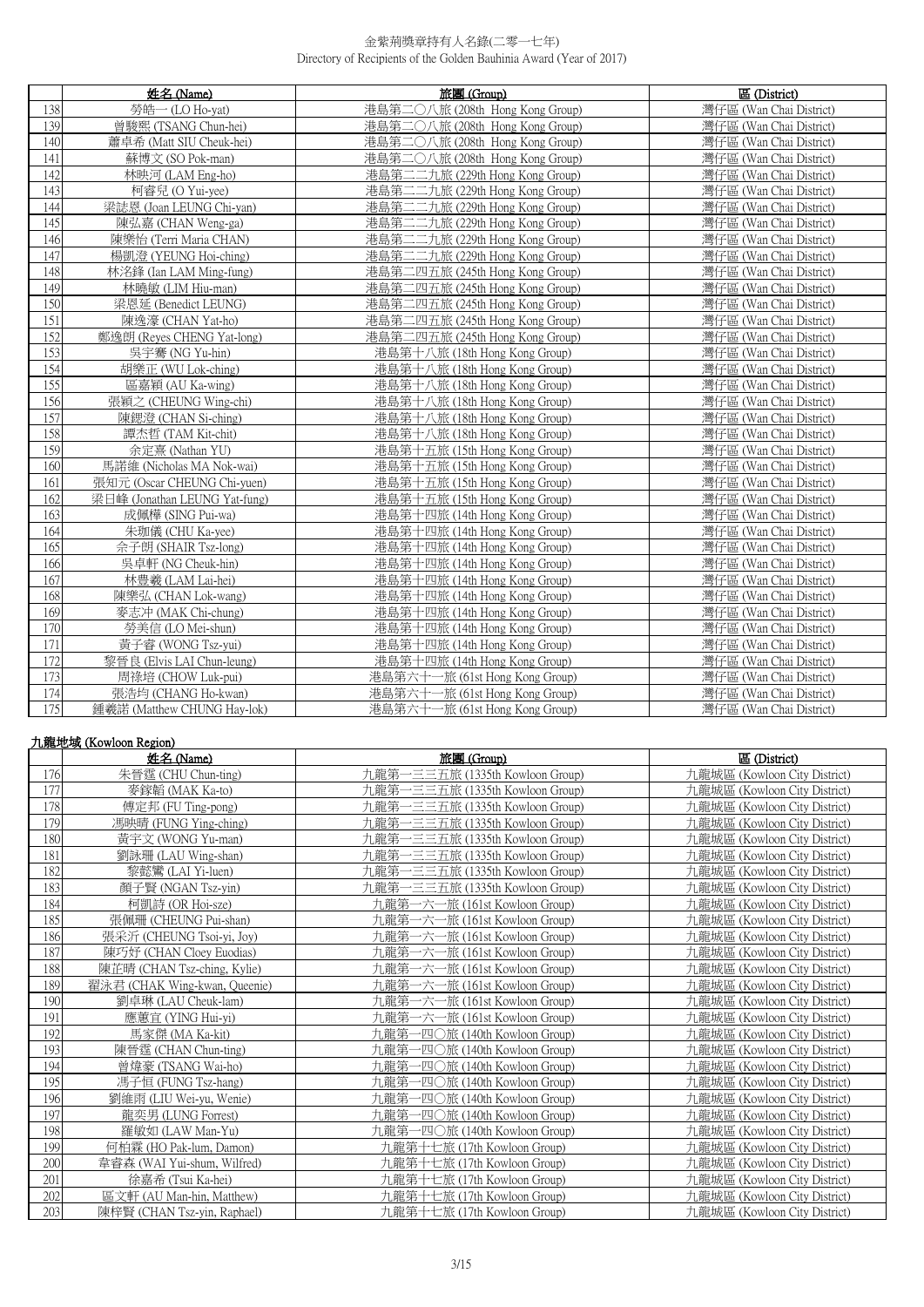|            | 姓名 (Name)                                        | 旅團 (Group)                                                         | 區 (District)                                                   |
|------------|--------------------------------------------------|--------------------------------------------------------------------|----------------------------------------------------------------|
| 204        | 陳瑋浩 (CHAN Michael)                               | 九龍第十七旅 (17th Kowloon Group)                                        | 九龍城區 (Kowloon City District)                                   |
| 205        | 陳樂朗 (CHAN Mattew Makeny)                         | 九龍第十七旅 (17th Kowloon Group)                                        | 九龍城區 (Kowloon City District)                                   |
| 206        | 馮俊鴻 (FUNG Chun-hung)                             | 九龍第十七旅 (17th Kowloon Group)                                        | 九龍城區 (Kowloon City District)                                   |
| 207        | 黃柏翹 (WONG Pak-kiu)                               | 九龍第十七旅 (17th Kowloon Group)                                        | 九龍城區 (Kowloon City District)                                   |
| 208        | 黃朗雲 (WONG Masimus Hugo)                          | 九龍第十七旅 (17th Kowloon Group)                                        | 九龍城區 (Kowloon City District)                                   |
| 209        | 黃朗灝 (WONG Felix Nolan)                           | 九龍第十七旅 (17th Kowloon Group)                                        | 九龍城區 (Kowloon City District)                                   |
| 210        | 黃逸翔 (WONG Nicholas Elliott)                      | 九龍第十七旅 (17th Kowloon Group)                                        | 九龍城區 (Kowloon City District)                                   |
| 211        | 葉澤琛 (IP Chak-sum)                                | 九龍第十七旅 (17th Kowloon Group)                                        | 九龍城區 (Kowloon City District)                                   |
| 212        | 虞康立 (YU Hong-lap)                                | 九龍第十七旅 (17th Kowloon Group)                                        | 九龍城區 (Kowloon City District)                                   |
| 213        | 雷德臨 (LUI Tak-lam)                                | 九龍第十七旅 (17th Kowloon Group)                                        | 九龍城區 (Kowloon City District)                                   |
| 214        | 熊祐賢 (HUNG Yau-yin)                               | 九龍第十七旅 (17th Kowloon Group)                                        | 九龍城區 (Kowloon City District)                                   |
| 215        | 潘朗曦 (POON Long-hei, Daniel)                      | 九龍第十七旅 (17th Kowloon Group)                                        | 九龍城區 (Kowloon City District)                                   |
| 216        | 呂文傑 (LUI Man-kit)                                | 九龍第五十一旅 (51st Kowloon Group)                                       | 九龍城區 (Kowloon City District)                                   |
| 217        | 陳嘉茹 (CHAN Ka-yu)                                 | 九龍第五十一旅 (51st Kowloon Group)                                       | 九龍城區 (Kowloon City District)                                   |
| 218        | 蔡閔旭 (CHOI Man-yuk)                               | 九龍第四十一旅 (41st Kowloon Group)                                       | 九龍城區 (Kowloon City District)                                   |
| 219        | 黎婕妤 (LAI Tsit-ue)                                | 九龍第四十一旅 (41st Kowloon Group)                                       | 九龍城區 (Kowloon City District)                                   |
| 220        | 謝文傑 (TSE Man-kit)                                | 九龍第四十一旅 (41st Kowloon Group)                                       | 九龍城區 (Kowloon City District)                                   |
| 221        | 林文曦 (LAM Man-hei)                                | 九龍第一三六一旅 (1361th Kowloon Group)                                    | 九龍塘區 (Kowloong Tong District)                                  |
| 222        | 袁鎧濬 (Angus YUEN)                                 | 九龍第一三六一旅 (1361th Kowloon Group)                                    | 九龍塘區 (Kowloong Tong District)                                  |
| 223        | 陸泓熹 (Luk Wang-hei)                               | 九龍第一三六一旅 (1361th Kowloon Group)                                    | 九龍塘區 (Kowloong Tong District)                                  |
| 224        | 張萊 (CHEUNG Roy)                                  | 九龍第十一海童軍旅 (11th Kowloon Sea Scout Group)                           | 九龍塘區 (Kowloong Tong District)                                  |
| 225        | 羅昊晢 (LO Hoa-chit)                                | 九龍第十一海童軍旅 (11th Kowloon Sea Scout Group)                           | 九龍塘區 (Kowloong Tong District)                                  |
| 226        | 杜世正 (TO Sai-ching)                               | 九龍第十三旅 (13rd Kowloon Group)                                        | 九龍塘區 (Kowloong Tong District)                                  |
| 227        | 黃家怡 (WONG Ka-yee)                                | 九龍第十三旅 (13rd Kowloon Group)                                        | 九龍塘區 (Kowloong Tong District)                                  |
| 228        | 葉凱婷 (YIP Hoi-ting)                               | 九龍第十三旅 (13rd Kowloon Group)                                        | 九龍塘區 (Kowloong Tong District)                                  |
| 229<br>230 | 林俊羲 (LAM Jun-hei, Jonathan)<br>徐啟謙 (CHU Kai-him) | 九龍第五十七旅 (57th Kowloon Group)<br>九龍第五十七旅 (57th Kowloon Group)       | 九龍塘區 (Kowloong Tong District)<br>九龍塘區 (Kowloong Tong District) |
| 231        | 黃佳煒 (WONG Kai-wai)                               | 九龍第五十七旅 (57th Kowloon Group)                                       | 九龍塘區 (Kowloong Tong District)                                  |
| 232        | 甘展翔 (KAM Chin-cheung)                            | 九龍第六十一旅 (61st Kowloon Group)                                       | 九龍塘區 (Kowloong Tong District)                                  |
| 233        | 何晉賢 (HO Chon-yiu, Jason)                         | 九龍第六十一旅 (61st Kowloon Group)                                       | 九龍塘區 (Kowloong Tong District)                                  |
| 234        | 凌嘉朗 (LING Ka-long, Alfio)                        | 九龍第六十一旅 (61st Kowloon Group)                                       | 九龍塘區 (Kowloong Tong District)                                  |
| 235        | 陳嘉培 (CHAN Ka-pui)                                | 九龍第六十一旅 (61st Kowloon Group)                                       | 九龍塘區 (Kowloong Tong District)                                  |
| 236        | 陳學賢 (CHAN Hok-yin, Anson)                        | 九龍第六十一旅 (61st Kowloon Group)                                       | 九龍塘區 (Kowloong Tong District)                                  |
| 237        | 鄧靄齡 (TANG Al-ling, Gisele)                       | 九龍第六十一旅 (61st Kowloon Group)                                       | 九龍塘區 (Kowloong Tong District)                                  |
| 238        | 吳偉晴 (NG Wai-ching, Ian)                          | 九龍第七十九旅 (79th Kowloon Group)                                       | 何文田區 (Ho Man Tin District)                                     |
| 239        | 李勇鏵 (LY Yung-wah, Joshua)                        | 九龍第七十九旅 (79th Kowloon Group)                                       | 何文田區 (Ho Man Tin District)                                     |
| 240        | 周孝燊 (CHAU Hau-san)                               | 九龍第七十九旅 (79th Kowloon Group)                                       | 何文田區 (Ho Man Tin District)                                     |
| 241        | 陳學賢 (CHAN Hok-vin)                               | 九龍第七十九旅 (79th Kowloon Group)                                       | 何文田區 (Ho Man Tin District)                                     |
| 242        | 楊卓洛 (YEUNG Cheuk-lok)                            | 九龍第七十九旅 (79th Kowloon Group)                                       | 何文田區 (Ho Man Tin District)                                     |
| 243<br>244 | 葉子聰 (YIP Tsz-chung, Andy)                        | 九龍第七十九旅 (79th Kowloon Group)                                       | 何文田區 (Ho Man Tin District)                                     |
| 245        | 蔡昊霖 (CHOI Ho-lam)<br>盧祉儒 (LO Tsz-yu)             | 九龍第七十九旅 (79th Kowloon Group)<br>九龍第七十九旅 (79th Kowloon Group)       | 何文田區 (Ho Man Tin District)<br>何文田區 (Ho Man Tin District)       |
| 246        | 王朗希 (Wong Raphael)                               | 九龍第七十八旅 (78th Kowloon Group)                                       | 何文田區 (Ho Man Tin District)                                     |
| 247        | 李嘉琳 (LEE Ka-lam)                                 | 九龍第七十八旅 (78th Kowloon Group)                                       | 何文田區 (Ho Man Tin District)                                     |
| 248        | 梁貝加 (LEUNG Pui-ka)                               | 九龍第七十八旅 (78th Kowloon Group)                                       | 何文田區 (Ho Man Tin District)                                     |
| 249        | 梁思行 (LEUNG Sze-hang, Anthony)                    | 九龍第七十八旅 (78th Kowloon Group)                                       | 何文田區 (Ho Man Tin District)                                     |
| 250        | 梁昭儀 (LEUNG Chiu-yee)                             | 九龍第七十八旅 (78th Kowloon Group)                                       | 何文田區 (Ho Man Tin District)                                     |
| 251        | 梁樂雋 (LEUNG Lok-jun)                              | 九龍第七十八旅 (78th Kowloon Group)                                       | 何文田區 (Ho Man Tin District)                                     |
| 252        | 莊曉淇 (CHONG Hiu-ki)                               | 九龍第七十八旅 (78th Kowloon Group)                                       | 何文田區 (Ho Man Tin District)                                     |
| 253        | 陸曉天 (LUK Hiu-tin)                                | 九龍第七十八旅 (78th Kowloon Group)                                       | 何文田區 (Ho Man Tin District)                                     |
| 254<br>255 | 曾祥昊 (TSANG Cheung-ho)<br>譚灼喃 (TAM Cheuk-nam)     | 九龍第七十八旅 (78th Kowloon Group)                                       | 何文田區 (Ho Man Tin District)<br>何文田區 (Ho Man Tin District)       |
| 256        | 王栩賢 (WONG Hui-yin)                               | 九龍第七十八旅 (78th Kowloon Group)<br>九龍第二〇五旅 (205th Kowloon Group)      | 何文田區 (Ho Man Tin District)                                     |
| 257        | 吳天恩 (NG Tin-yan, Doris)                          | 九龍第二〇五旅 (205th Kowloon Group)                                      | 何文田區 (Ho Man Tin District)                                     |
| 258        | 周穎宜 (CHOW Wing-yi)                               | 九龍第二〇五旅 (205th Kowloon Group)                                      | 何文田區 (Ho Man Tin District)                                     |
| 259        | 施振楠 (SHI Chun-nam)                               | 九龍第二〇五旅 (205th Kowloon Group)                                      | 何文田區 (Ho Man Tin District)                                     |
| 260        | 陳沛彰 (CHAN Pui-cheung)                            | 九龍第二〇五旅 (205th Kowloon Group)                                      | 何文田區 (Ho Man Tin District)                                     |
| 261        | 陳柏丞 (CHAN Pak-shing)                             | 九龍第二〇五旅 (205th Kowloon Group)                                      | 何文田區 (Ho Man Tin District)                                     |
| 262        | 黃貫軒 (WONG Koon-hin)                              | 九龍第二〇五旅 (205th Kowloon Group)                                      | 何文田區 (Ho Man Tin District)                                     |
| 263        | 黎浩然 (LAI Ho-yin)                                 | 九龍第二〇五旅 (205th Kowloon Group)                                      | 何文田區 (Ho Man Tin District)                                     |
| 264        | 白家豪 (PAK Ka-ho)                                  | 九龍第二九〇旅 (290th Kowloon Group)                                      | 何文田區 (Ho Man Tin District)                                     |
| 265        | 林俊逸 (LAM Joshua)                                 | 九龍第二九〇旅 (290th Kowloon Group)                                      | 何文田區 (Ho Man Tin District)                                     |
| 266        | 胡學軍 (WU Hok-kwan)                                | 九龍第二九〇旅 (290th Kowloon Group)                                      | 何文田區 (Ho Man Tin District)                                     |
| 267        | 梁汶樂 (LEUNG Man-lok)                              | 九龍第二九〇旅 (290th Kowloon Group)                                      | 何文田區 (Ho Man Tin District)                                     |
| 268        | 曾耀申 (TSANG Yiu-san, Ariel)                       | 九龍第二九〇旅 (290th Kowloon Group)                                      | 何文田區 (Ho Man Tin District)                                     |
| 269<br>270 | 朱惠楨 (CHU Wai-ching)                              | 九龍第一三一三旅 (1313th Kowloon Group)                                    | 旺角區 (Mong Kok District)<br>旺角區 (Mong Kok District)             |
| 271        | 原振洋 (YUAN Chun-yeung)<br>趙雪彤 (ZHAO Suet-tung)    | 九龍第一三一三旅 (1313th Kowloon Group)<br>九龍第一三一三旅 (1313th Kowloon Group) | 旺角區 (Mong Kok District)                                        |
| 272        | 劉嘉樂 (LIU Ka-lok)                                 | 九龍第一三一三旅 (1313th Kowloon Group)                                    | 旺角區 (Mong Kok District)                                        |
|            |                                                  |                                                                    |                                                                |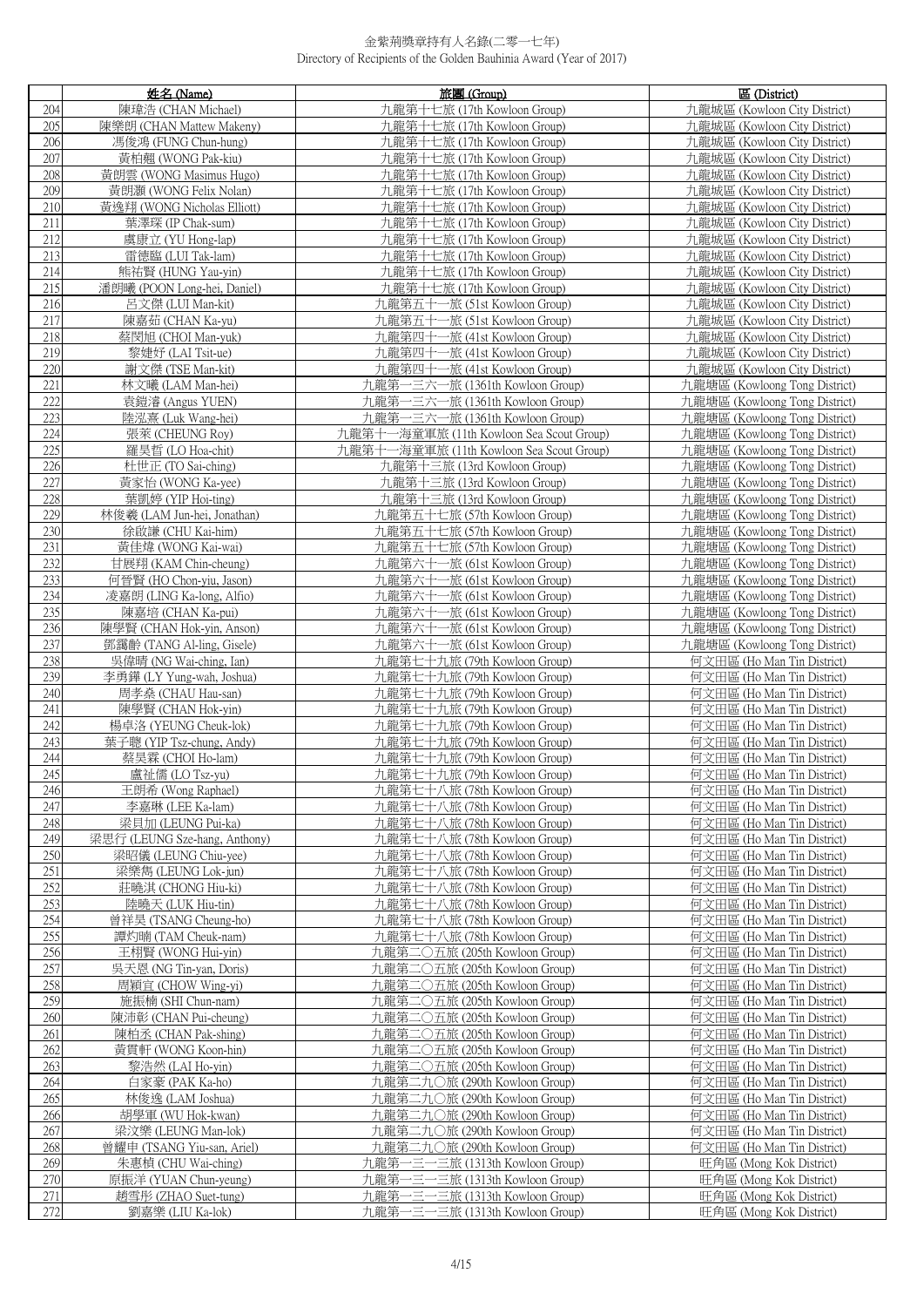|            | 姓名 (Name)                                             | 旅團 (Group)                                                     | 區 (District)                                       |
|------------|-------------------------------------------------------|----------------------------------------------------------------|----------------------------------------------------|
| 273        | 羅咏仁 (LUO Wing-yan)                                    | 九龍第一三一三旅 (1313th Kowloon Group)                                | 旺角區 (Mong Kok District)                            |
| 274        | 譚凱澄 (TAM Hoi-ching)                                   | 九龍第一三一三旅 (1313th Kowloon Group)                                | 旺角區 (Mong Kok District)                            |
| 275        | 何昭欣 (HO Chiu-Yan)                                     | 九龍第一三六旅 (136th Kowloon Group)                                  | 旺角區 (Mong Kok District)                            |
| 276        | 林祉君 (LAM Tsz-Kwan)                                    | 九龍第一三六旅 (136th Kowloon Group)                                  | 旺角區 (Mong Kok District)                            |
| 277        | 邵樂欣 (SIU Lok-Yan)                                     | 九龍第一三六旅 (136th Kowloon Group)                                  | 旺角區 (Mong Kok District)                            |
| 278        | 陳浩森 (CHAN Ho-Sum)                                     | 九龍第一三六旅 (136th Kowloon Group)                                  | 旺角區 (Mong Kok District)                            |
| 279        | 歐陽逸軒 (AU YEUNG Yat-Hin)                               | 九龍第一三六旅 (136th Kowloon Group)                                  | 旺角區 (Mong Kok District)                            |
| 280        | 趙展穎 (Chiu Chin-wing)                                  | 九龍第一百旅 (100th Kowloon Group)                                   | 旺角區 (Mong Kok District)                            |
| 281        | 張兆成 (CHEUNG Siu-shing)                                | 九龍第十旅 (10th Kowloon Group)                                     | 旺角區 (Mong Kok District)                            |
| 282        | 區子澄 (AU Tsz-ching)                                    | 九龍第三十五旅 (35th Kowloon Group)                                   | 旺角區 (Mong Kok District)                            |
| 283        | 麥珈菕 (MAK Ka-lun)                                      | 九龍第三十五旅 (35th Kowloon Group)                                   | 旺角區 (Mong Kok District)                            |
| 284        | 譚卓峰 (TAM Cheuk-fung, Jason)                           | 九龍第一八九旅 (189th Kowloon Group)                                  | 油尖區 (Yau Tsim District)                            |
| 285        | 曾歷豐 (TSANG Lik-fung, Raphael)                         | 九龍第一三七〇旅 (1370th Kowloon Group)                                | 油尖區 (Yau Tsim District)                            |
| 286        | 黃濬希 (WONG Chun-hei)                                   | 九龍第一三七〇旅 (1370th Kowloon Group)                                | 油尖區 (Yau Tsim District)                            |
| 287        | 黃禧陶 (WANG Hei-to)                                     | 九龍第一三七〇旅 (1370th Kowloon Group)                                | 油尖區 (Yau Tsim District)                            |
| 288        | 楊焯稀 (YEUNG Cheuk-hay)                                 | 九龍第一三七〇旅 (1370th Kowloon Group)                                | 油尖區 (Yau Tsim District)                            |
| 289        | 屠睿熙 (TAO Yui-hei, Jay)                                | 九龍第二一八旅 (218th Kowloon Group)                                  | 油尖區 (Yau Tsim District)                            |
| 290        | 陳啟譽 (CHAN Kai-yu)                                     | 九龍第二一八旅 (218th Kowloon Group)                                  | 油尖區 (Yau Tsim District)                            |
| 291        | 楊信堯 (YEUNG Shun-yiu)                                  | 九龍第二一八旅 (218th Kowloon Group)                                  | 油尖區 (Yau Tsim District)                            |
| 292        | 關穎彤 (KWAN Wing-tung)                                  | 九龍第二一八旅 (218th Kowloon Group)                                  | 油尖區 (Yau Tsim District)                            |
| 293        | 方曼璇 (FONG Man-shuen, Kylie)                           | 九龍第二十一旅 (21st Kowloon Group)                                   | 油尖區 (Yau Tsim District)                            |
| 294        | 毛傳天 (MAO Chuen-tin)                                   | 九龍第二十一旅 (21st Kowloon Group)                                   | 油尖區 (Yau Tsim District)                            |
| 295        | 朱曉琳 (CHU Hiu-lam)                                     | 九龍第二十一旅 (21st Kowloon Group)                                   | 油尖區 (Yau Tsim District)                            |
| 296        | 李建朗 (LEE Kin-long)                                    | 九龍第二十一旅 (21st Kowloon Group)                                   | 油尖區 (Yau Tsim District)                            |
| 297<br>298 | 李晉熙 (LI Chun-hei)<br>林清昊 (LAM Ching-ho)               | 九龍第二十一旅 (21st Kowloon Group)<br>九龍第二十一旅 (21st Kowloon Group)   | 油尖區 (Yau Tsim District)<br>油尖區 (Yau Tsim District) |
| 299        | 保哲 (POU Joseph)                                       | 九龍第二十一旅 (21st Kowloon Group)                                   | 油尖區 (Yau Tsim District)                            |
| 300        | 郭獻聰 (KWOK Hin-chung, Leo)                             | 九龍第二十一旅 (21st Kowloon Group)                                   | 油尖區 (Yau Tsim District)                            |
| 301        | 麥子瀅 (MAK Tsz-ying)                                    | 九龍第二十一旅 (21st Kowloon Group)                                   | 油尖區 (Yau Tsim District)                            |
| 302        | 麥賀喬 (MACK Ho-kiu)                                     | 九龍第二十一旅 (21st Kowloon Group)                                   | 油尖區 (Yau Tsim District)                            |
| 303        | 黃子熙 (WONG Tsz-hei)                                    | 九龍第二十一旅 (21st Kowloon Group)                                   | 油尖區 (Yau Tsim District)                            |
| 304        | 黃偉韜 (WONG Wai-to)                                     | 九龍第二十一旅 (21st Kowloon Group)                                   | 油尖區 (Yau Tsim District)                            |
| 305        | 黃鋆堯 (WONG Kwan-yiu)                                   | 九龍第二十一旅 (21st Kowloon Group)                                   | 油尖區 (Yau Tsim District)                            |
| 306        | 黃寶儒 (WONG Po-yu)                                      | 九龍第二十一旅 (21st Kowloon Group)                                   | 油尖區 (Yau Tsim District)                            |
| 307        | 黃寶樺 (WONG Po-wa)                                      | 九龍第二十一旅 (21st Kowloon Group)                                   | 油尖區 (Yau Tsim District)                            |
| 308        | 楊景恩 (YANG Odelia)                                     | 九龍第二十一旅 (21st Kowloon Group)                                   | 油尖區 (Yau Tsim District)                            |
| 309        | 廖嘉聰 (LIU Ka-chung)                                    | 九龍第二十一旅 (21st Kowloon Group)                                   | 油尖區 (Yau Tsim District)                            |
| 310        | 趙瀚燊 (ZHAO Han-son)                                    | 九龍第二十一旅 (21st Kowloon Group)                                   | 油尖區 (Yau Tsim District)                            |
| 311<br>312 | 劉泰泓 (LAU Tai-wang, Thomas)<br>劉樂霖 (LIU Lok-lam, Yuki) | 九龍第二十一旅 (21st Kowloon Group)<br>九龍第二十一旅 (21st Kowloon Group)   | 油尖區 (Yau Tsim District)<br>油尖區 (Yau Tsim District) |
| 313        | 鄭朗鋒 (CHENG Long-fung)                                 | 九龍第二十一旅 (21st Kowloon Group)                                   | 油尖區 (Yau Tsim District)                            |
| 314        | 黎晉喜 (LAI Chun-hei, Derek)                             | 九龍第二十一旅 (21st Kowloon Group)                                   | 油尖區 (Yau Tsim District)                            |
| 315        | 謝俊彥 (TSE Jerry)                                       | 九龍第二十一旅 (21st Kowloon Group)                                   | 油尖區 (Yau Tsim District)                            |
| 316        | 譚啟然 (TAM Kai-yin)                                     | 九龍第二十一旅 (21st Kowloon Group)                                   | 油尖區 (Yau Tsim District)                            |
| 317        | 李頌 (LI Song)                                          | 九龍第二五九旅 (259th Kowloon Group)                                  | 油尖區 (Yau Tsim District)                            |
| 318        | 李贊 (LI Zan)                                           | 九龍第二五九旅 (259th Kowloon Group)                                  | 油尖區 (Yau Tsim District)                            |
| 319        | 周卓霖 (CHOW Cheuk-lam)                                  | 九龍第二五九旅 (259th Kowloon Group)                                  | 油尖區 (Yau Tsim District)                            |
| 320        | 林靜怡 (LAM Ching-yi)                                    | 九龍第二五九旅 (259th Kowloon Group)                                  | 油尖區 (Yau Tsim District)                            |
| 321        | 英梓軒 (YING Zixuan)                                     | 九龍第二五九旅 (259th Kowloon Group)                                  | 油尖區 (Yau Tsim District)                            |
| 322<br>323 | 梁珮童 (LEUNG Pui-tung)                                  | 九龍第二五九旅 (259th Kowloon Group)                                  | 油尖區 (Yau Tsim District)<br>油尖區 (Yau Tsim District) |
| 324        | 陳欣愉 (CHAN Yan-yu)<br>陳婉榆 (CHAN Yuen-yu, Rosara)       | 九龍第二五九旅 (259th Kowloon Group)<br>九龍第二五九旅 (259th Kowloon Group) | 油尖區 (Yau Tsim District)                            |
| 325        | 麥瑞彤 (MAK Sui-tung)                                    | 九龍第二五九旅 (259th Kowloon Group)                                  | 油尖區 (Yau Tsim District)                            |
| 326        | 彭海傑 (PANG Hoi-kit)                                    | 九龍第二五九旅 (259th Kowloon Group)                                  | 油尖區 (Yau Tsim District)                            |
| 327        | 賀嘉欣 (HE Jiaxin)                                       | 九龍第二五九旅 (259th Kowloon Group)                                  | 油尖區 (Yau Tsim District)                            |
| 328        | 黃律希 (WONG Lut-hei)                                    | 九龍第二五九旅 (259th Kowloon Group)                                  | 油尖區 (Yau Tsim District)                            |
| 329        | 黃家淇 (WONG Ka-ki)                                      | 九龍第二五九旅 (259th Kowloon Group)                                  | 油尖區 (Yau Tsim District)                            |
| 330        | 楊穎沂 (YEUNG Wing-yi, Winnie)                           | 九龍第二五九旅 (259th Kowloon Group)                                  | 油尖區 (Yau Tsim District)                            |
| 331        | 劉嘉利 (LAU Ka-lee)                                      | 九龍第二五九旅 (259th Kowloon Group)                                  | 油尖區 (Yau Tsim District)                            |
| 332        | 劉錦欣 (LAU Kam-yan)                                     | 九龍第二五九旅 (259th Kowloon Group)                                  | 油尖區 (Yau Tsim District)                            |
| 333        | 鄭嘉琦 (CHENG Ka-kei, Jenny)                             | 九龍第二五九旅 (259th Kowloon Group)                                  | 油尖區 (Yau Tsim District)                            |
| 334        | 錢欣潼 (CHIN Yan-tung)                                   | 九龍第二五九旅 (259th Kowloon Group)                                  | 油尖區 (Yau Tsim District)                            |
| 335        | 古迪適 (KOO Dick-shik, Jessica)                          | 九龍第十九旅 (19th Kowloon Group)                                    | 油尖區 (Yau Tsim District)                            |
| 336<br>337 | 朱駿翹 (CHU Chun-kiu)<br>余浩名 (YU Ho-ming, Wilson)        | 九龍第十九旅 (19th Kowloon Group)<br>九龍第十九旅 (19th Kowloon Group)     | 油尖區 (Yau Tsim District)<br>油尖區 (Yau Tsim District) |
| 338        | 李彥希 (LEE Yan-xi)                                      | 九龍第十九旅 (19th Kowloon Group)                                    | 油尖區 (Yau Tsim District)                            |
| 339        | 梁梓希 (LEUNG Tsz-hei, Timothy)                          | 九龍第十九旅 (19th Kowloon Group)                                    | 油尖區 (Yau Tsim District)                            |
| 340        | 陳潁洳 (CHEN Wing-yu)                                    | 九龍第十九旅 (19th Kowloon Group)                                    | 油尖區 (Yau Tsim District)                            |
| 341        | 陳錦鋒 (CHAN Kam-fung)                                   | 九龍第十九旅 (19th Kowloon Group)                                    | 油尖區 (Yau Tsim District)                            |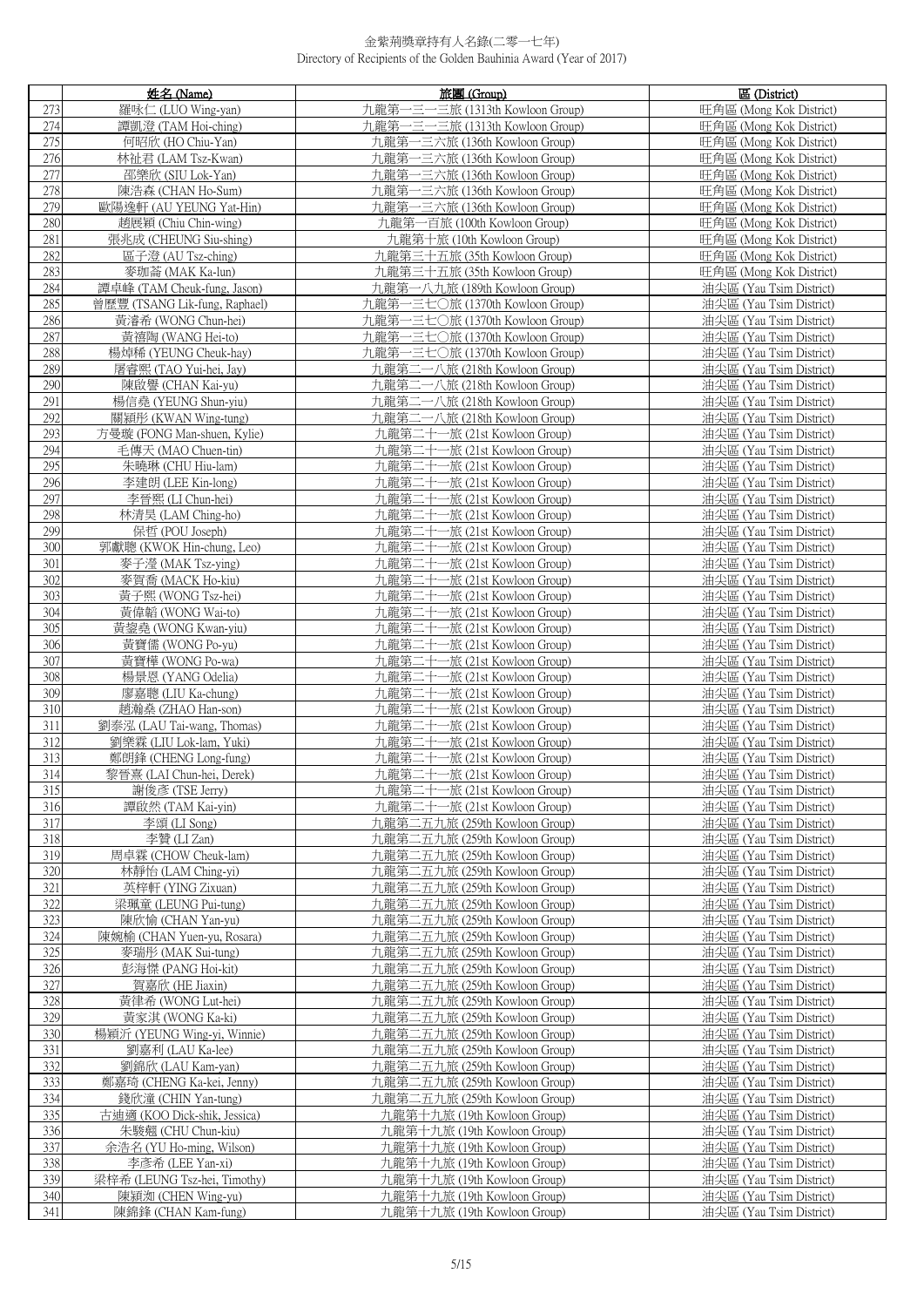|            | 姓名 (Name)                                  | 旅團 (Group)                                                         | 區 (District)                                                             |
|------------|--------------------------------------------|--------------------------------------------------------------------|--------------------------------------------------------------------------|
| 342        | 曾子朗(TSANG Tsz-long)                        | 九龍第十九旅 (19th Kowloon Group)                                        | 油尖區 (Yau Tsim District)                                                  |
| 343        | 湯曉晴 (TONG Hiu-ching)                       | 九龍第十九旅 (19th Kowloon Group)                                        | 油尖區 (Yau Tsim District)                                                  |
| 344        | 黃日謙 (WONG Yat-him)                         | 九龍第十九旅 (19th Kowloon Group)                                        | 油尖區 (Yau Tsim District)                                                  |
| 345        | 楊子穎 (YEUNG Tsz-wing)                       | 九龍第十九旅 (19th Kowloon Group)                                        | 油尖區 (Yau Tsim District)                                                  |
| 346        | 劉心瞳 (LAU Sum-tung, Stacey)                 | 九龍第十九旅 (19th Kowloon Group)                                        | 油尖區 (Yau Tsim District)                                                  |
| 347        | 歐珈僖 (AU Ka-hei)                            | 九龍第十九旅 (19th Kowloon Group)                                        | 油尖區 (Yau Tsim District)                                                  |
| 348        | 蔡曉瑩 (CHOY Hiu-ying)                        | 九龍第十九旅 (19th Kowloon Group)                                        | 油尖區 (Yau Tsim District)                                                  |
| 349        | 鄧茹月 (TANG Yu-yuet)                         | 九龍第十九旅 (19th Kowloon Group)                                        | 油尖區 (Yau Tsim District)                                                  |
| 350        | 黎昱言 (LAI Yuk-yin)                          | 九龍第十九旅 (19th Kowloon Group)                                        | 油尖區 (Yau Tsim District)                                                  |
| 351        | 黎綽浩 (LAI Cheuk-ho)                         | 九龍第十九旅 (19th Kowloon Group)                                        | 油尖區 (Yau Tsim District)                                                  |
| 352        | 羅琬程 (LAW Yuen-ching)                       | 九龍第十九旅 (19th Kowloon Group)                                        | 油尖區 (Yau Tsim District)                                                  |
| 353        | 甘軒豪 (KAN Hsuan-Hao)                        | 九龍第十八旅 (18th Kowloon Group)                                        | 油尖區 (Yau Tsim District)                                                  |
| 354        | 余日楠 (YU Yat-nam)                           | 九龍第十八旅 (18th Kowloon Group)                                        | 油尖區 (Yau Tsim District)                                                  |
| 355        | 高智朗(KO Chi-long)                           | 九龍第十八旅 (18th Kowloon Group)                                        | 油尖區 (Yau Tsim District)                                                  |
| 356        | 梁皓程 (LEONG Ho-ching)                       | 九龍第十八旅 (18th Kowloon Group)                                        | 油尖區 (Yau Tsim District)                                                  |
| 357        | 陳力維 (CHAN Lik-wai)                         | 九龍第十八旅 (18th Kowloon Group)                                        | 油尖區 (Yau Tsim District)                                                  |
| 358        | 黃梓洛 (WONG Sean)                            | 九龍第十八旅 (18th Kowloon Group)                                        | 油尖區 (Yau Tsim District)                                                  |
| 359        | 劉政弘 (LAU Ching-wang, Darren)               | 九龍第十八旅 (18th Kowloon Group)                                        | 油尖區 (Yau Tsim District)                                                  |
| 360        | 劉梓浩 (LAU Tsz-ho)                           | 九龍第十八旅 (18th Kowloon Group)                                        | 油尖區 (Yau Tsim District)                                                  |
| 361        | 劉淦泓 (LAU Kam-wang)                         | 九龍第十八旅 (18th Kowloon Group)                                        | 油尖區 (Yau Tsim District)                                                  |
| 362        | 蔡澔霖 (CHOI Ho-lam)                          | 九龍第十八旅 (18th Kowloon Group)                                        | 油尖區 (Yau Tsim District)                                                  |
| 363        | 盧言哲 (LO Yin-chit)                          | 九龍第十八旅 (18th Kowloon Group)                                        | 油尖區 (Yau Tsim District)                                                  |
| 364        | 謝佳勳 (HSIEH Chia-hsun, Charles)             | 九龍第十八旅 (18th Kowloon Group)                                        | 油尖區 (Yau Tsim District)                                                  |
| 365        | 鍾榮壹 (CHUNG Wing-yat)                       | 九龍第十八旅 (18th Kowloon Group)                                        | 油尖區 (Yau Tsim District)                                                  |
| 366        | 蘇晉騫 (SOO Chun-hin)                         | 九龍第十八旅 (18th Kowloon Group)                                        | 油尖區 (Yau Tsim District)                                                  |
| 367        | 布曉茵 (PO Hiu-yan)                           | 九龍第四十七旅 (47th Kowloon Group)                                       | 油尖區 (Yau Tsim District)                                                  |
| 368        | 吳敏曦 (NG Serena)                            | 九龍第四十七旅 (47th Kowloon Group)                                       | 油尖區 (Yau Tsim District)                                                  |
| 369        | 陳堉禧 (CHAN Yuk-hei)                         | 九龍第四十七旅 (47th Kowloon Group)                                       | 油尖區 (Yau Tsim District)                                                  |
| 370<br>371 | 劉依蘭 (LIU Yi-lan)                           | 九龍第四十七旅 (47th Kowloon Group)                                       | 油尖區 (Yau Tsim District)<br>油尖區 (Yau Tsim District)                       |
| 372        | 潘葦晴 (POON Wai-ching)<br>白曉嵐 (PAK Hiu-laam) | 九龍第四十七旅 (47th Kowloon Group)<br>九龍第一二七二旅 (1272nd Kowloon Group)    | 紅磡區 (Hung Hom District)                                                  |
| 373        | 李心怡 (LEE Sum-yee)                          | 九龍第一二七二旅 (1272nd Kowloon Group)                                    | 紅磡區 (Hung Hom District)                                                  |
| 374        | 李芷琦 (LI Tsz-kei)                           | 九龍第一二七二旅 (1272nd Kowloon Group)                                    | 紅磡區 (Hung Hom District)                                                  |
| 375        | 李俊熹 (LEE Chun-hei)                         | 九龍第一二七二旅 (1272nd Kowloon Group)                                    | 紅磡區 (Hung Hom District)                                                  |
| 376        | 李然朗 (LEE Yin-long)                         | 九龍第一二七二旅 (1272nd Kowloon Group)                                    | 紅磡區 (Hung Hom District)                                                  |
| 377        | 周凱盈 (CHAU Hoi-ying)                        | 九龍第一二七二旅 (1272nd Kowloon Group)                                    | 紅磡區 (Hung Hom District)                                                  |
| 378        | 夏俊邦 (HA Chun-pong, Barry)                  | 九龍第一二七二旅 (1272nd Kowloon Group)                                    | 紅磡區 (Hung Hom District)                                                  |
| 379        | 許頌汶 (HUI Chung-man)                        | 九龍第一二七二旅 (1272nd Kowloon Group)                                    | 紅磡區 (Hung Hom District)                                                  |
| 380        | 黃彥霖 (WONG Yin-lam)                         | 九龍第一二七二旅 (1272nd Kowloon Group)                                    | 紅磡區 (Hung Hom District)                                                  |
| 381        | 黃晉爔 (WONG Chun-hei)                        | 九龍第一二七二旅 (1272nd Kowloon Group)                                    | 紅磡區 (Hung Hom District)                                                  |
| 382        | 楊雅雯 (YEUNG Nga-man, Trista)                | 九龍第一二七二旅 (1272nd Kowloon Group)                                    | 紅磡區 (Hung Hom District)                                                  |
| 383        | 鄭汶蕃 (CHENG Man-kiu)                        | 九龍第一二十二旅 (1272nd Kowloon Group)                                    | 紅磡區 (Hung Hom District)                                                  |
| 384<br>385 | 關子軒 (KWAN Tsz-hin)<br>吳卓霖 (NG Cheuk-lam)   | 九龍第一二七二旅 (1272nd Kowloon Group)<br>九龍第一二八八旅 (1288th Kowloon Group) | 紅磡區 (Hung Hom District)<br>紅磡區 (Hung Hom District)                       |
| 386        | 劉昊峯 (LAU Ho-fung)                          | 九龍第一二八八旅 (1288th Kowloon Group)                                    | 紅磡區 (Hung Hom District)                                                  |
| 387        | 林衞琛 (LAM Wai-sum)                          | 九龍第一五〇旅 (150th Kowloon Group)                                      | 红磡區 (Hung Hom District)                                                  |
| 388        | 方雪芬 (FONG Suet-fan)                        | 九龍第一六三〇旅 (1630th Kowloon Group)                                    | 紅磡區 (Hung Hom District)                                                  |
| 389        | 周欣 (CHAU Yan)                              | 九龍第一六三〇旅 (1630th Kowloon Group)                                    | 紅磡區 (Hung Hom District)                                                  |
| 390        | 譚穎琳 (TAM Wing-lam)                         | 九龍第一六三〇旅 (1630th Kowloon Group)                                    | 紅磡區 (Hung Hom District)                                                  |
| 391        | 何咏怡 (HO Wing-vi)                           | 九龍第八十旅 (80th Kowloon Group)                                        | 紅磡區 (Hung Hom District)                                                  |
| 392        | 李逸彤 (LEE Yat-tung, Sharis)                 | 九龍第八十旅 (80th Kowloon Group)                                        | 紅磡區 (Hung Hom District)                                                  |
| 393        | 周詠柔 (CHAU Wing-yau)                        | 九龍第八十旅 (80th Kowloon Group)                                        | 紅磡區 (Hung Hom District)                                                  |
| 394        | 梁昹淇 (LEUNG Wing-kei, Jessica)              | 九龍第八十旅 (80th Kowloon Group)                                        | 紅磡區 (Hung Hom District)                                                  |
| 395        | 陳曼喬 (CHAN Man-kiu)                         | 九龍第八十旅 (80th Kowloon Group)                                        | 紅磡區 (Hung Hom District)                                                  |
| 396        | 黃樂怡 (WONG Lok-yi)                          | 九龍第八十旅 (80th Kowloon Group)                                        | 紅磡區 (Hung Hom District)                                                  |
| 397        | 溫子賀 (WUN Tsz-ho)                           | 九龍第四十二旅 (42nd Kowloon Group)                                       | 紅磡區 (Hung Hom District)                                                  |
| 398<br>399 | 蔡志權 (CHOI Chi-kuen)                        | 九龍第四十二旅 (42nd Kowloon Group)                                       | 紅磡區 (Hung Hom District)                                                  |
| 400        | 吳靜柔 (NG Ching-yau)<br>林家匡 (LAM Ka-hong)    | 九龍第一三五七旅 (1357th Kowloon Group)<br>九龍第一三五七旅 (1357th Kowloon Group) | 深水埗西區 (Sham Shui Po West District)<br>深水埗西區 (Sham Shui Po West District) |
| 401        | 梁逸聰 (LEUNG Yat-chung)                      | 一三五七旅 (1357th Kowloon Group)<br>九龍第                                | 深水埗西區 (Sham Shui Po West District)                                       |
| 402        | 黃信祈 (WONG Shun-ki)                         | 一三五七旅 (1357th Kowloon Group)<br>九龍第                                | 深水埗西區 (Sham Shui Po West District)                                       |
| 403        | 黃思淳 (WONG Sze-shun)                        | 九龍第一三五七旅 (1357th Kowloon Group)                                    | 深水埗西區 (Sham Shui Po West District)                                       |
| 404        | 謝斯毅 (TSE Sze-ngai, Jimmy)                  | 九龍第一三五七旅 (1357th Kowloon Group)                                    | 深水埗西區 (Sham Shui Po West District)                                       |
| 405        | 張俊輝 (CHEUNG Chun-fai)                      | 九龍第九十旅 (90th Kowloon Group)                                        | 深水埗西區 (Sham Shui Po West District)                                       |
| 406        | 何奇峰 (HO Ki-fung)                           | 九龍第二二七旅 (227th Kowloon Group)                                      | 深水埗西區 (Sham Shui Po West District)                                       |
| 407        | 高文軒 (KO Man-hin)                           | 九龍第二二七旅 (227th Kowloon Group)                                      | 深水埗西區 (Sham Shui Po West District)                                       |
| 408        | 梁國傑 (LEUNG Kwok-kit)                       | 九龍第二二七旅 (227th Kowloon Group)                                      | 深水埗西區 (Sham Shui Po West District)                                       |
| 409        | 鄧俊禧 (TANG Chun-hei)                        | 九龍第二二七旅 (227th Kowloon Group)                                      | 深水埗西區 (Sham Shui Po West District)                                       |
| 410        | 馮嘉謙 (FUNG Ka-him)                          | 九龍第三十三旅 (33rd Kowloon Group)                                       | 深水埗西區 (Sham Shui Po West District)                                       |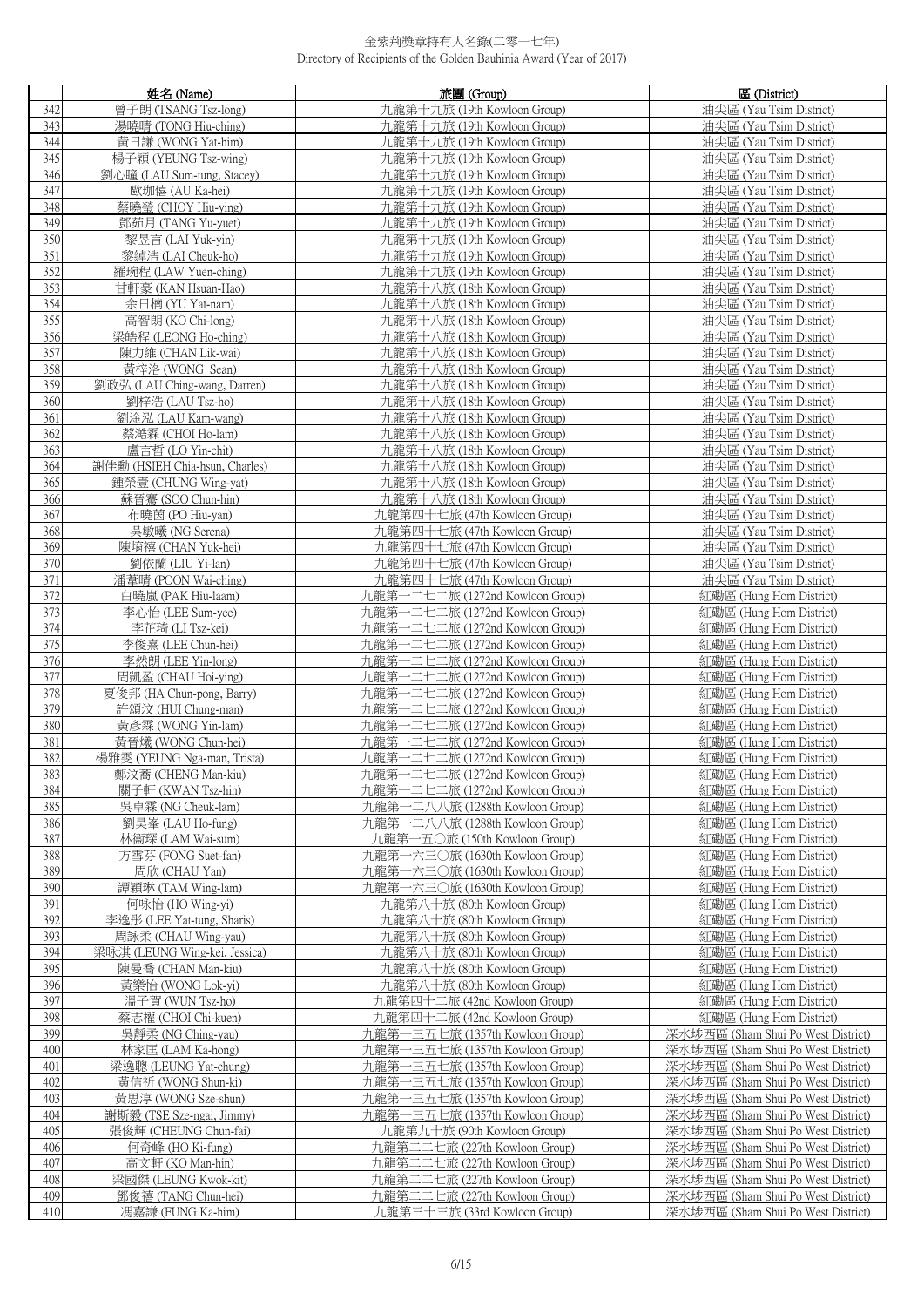|     | 姓名 (Name)                       | 旅團 (Group)                           | 區 (District)                       |
|-----|---------------------------------|--------------------------------------|------------------------------------|
| 411 | 廖俊達 (LIU Chun-tat)              | 九龍第五十四旅 (54th Kowloon Group)         | 深水埗西區 (Sham Shui Po West District) |
| 412 | 歐陽偉豪 (AU YEUNG Wai-ho)          | 九龍第五十四旅 (54th Kowloon Group)         | 深水埗西區 (Sham Shui Po West District) |
| 413 | 丘嘉俊 (YAU Ka-chun)               | 九龍第一八八旅 (188th Kowloon Group)        | 深水埗東區 (Sham Shui Po East District) |
| 414 | 施沛和 (SZE Pui-wo, Warren)        | 九龍第六十二旅 (62nd Kowloon Group)         | 深水埗東區 (Sham Shui Po East District) |
| 415 | 黃劭軒 (WONG Siu-hin, Alvin)       | 九龍第六十二旅 (62nd Kowloon Group)         | 深水埗東區 (Sham Shui Po East District) |
| 416 | 余承熹 (YU Shing-hei)              | 九龍第一二〇一旅 (1201st Kowloon Group)      | 深旺區 (Sham Mong District)           |
| 417 | 冼卓朗 (SIN Cheuk-long)            | 九龍第一二〇一旅 (1201st Kowloon Group)      | 深旺區 (Sham Mong District)           |
| 418 | 范立衡 (FAN Lap-hang)              | 力.龍第一二〇一旅 (1201st Kowloon Group)     | 深旺區 (Sham Mong District)           |
| 419 | 陳曉萱 (CHAN Hiu-huen)             | 九龍第一二〇一旅 (1201st Kowloon Group)      | 深旺區 (Sham Mong District)           |
| 420 | 談善瑩 (TAM Sin-ying)              | 九龍第一二〇一旅 (1201st Kowloon Group)      | 深旺區 (Sham Mong District)           |
| 421 | 黎鳳岐 (LAI Fung-ki)               | - 二〇一旅 (1201st Kowloon Group)<br>九龍第 | 深旺區 (Sham Mong District)           |
| 422 | 張柏健 (ZHANG Pak-kin)             | 九龍第一四一七旅 (1417th Kowloon Group)      | 深旺區 (Sham Mong District)           |
| 423 | 謝顯揚 (XIE Hin-yeung)             | 九龍第一四一七旅 (1417th Kowloon Group)      | 深旺區 (Sham Mong District)           |
| 424 | 何柏言 (HO Pak-vin)                | 九龍第七十五旅 (75th Kowloon Group)         | 深旺區 (Sham Mong District)           |
| 425 | 吳梓希 (NG Tsz-hei)                | 九龍第七十五旅 (75th Kowloon Group)         | 深旺區 (Sham Mong District)           |
| 426 | 岑兆朗 (SHUM Siu-long)             | 九龍第七十五旅 (75th Kowloon Group)         | 深旺區 (Sham Mong District)           |
| 427 | 李卓謙 (LEE Cheuk-him, Alton)      | 九龍第七十五旅 (75th Kowloon Group)         | 深旺區 (Sham Mong District)           |
| 428 | 李淳軒 (LI Shun-hin)               | 九龍第七十五旅 (75th Kowloon Group)         | 深旺區 (Sham Mong District)           |
| 429 | 林聲灝 (LAM Sing-ho)               | 九龍第七十五旅 (75th Kowloon Group)         | 深旺區 (Sham Mong District)           |
| 430 | 洪浚熙 (ANG Chun-hei)              | 九龍第七十五旅 (75th Kowloon Group)         | 深旺區 (Sham Mong District)           |
| 431 | 郭朗言 (KWOK Long-yin, Bosco)      | 九龍第七十五旅 (75th Kowloon Group)         | 深旺區 (Sham Mong District)           |
| 432 | 陳灝德 (CHAN Ho-tak)               | 九龍第七十五旅 (75th Kowloon Group)         | 深旺區 (Sham Mong District)           |
| 433 | 黃朗程 (WONG Long-ching)           | 九龍第七十五旅 (75th Kowloon Group)         | 深旺區 (Sham Mong District)           |
| 434 | 葉倬雲 (IP Cheuk-wan)              | 九龍第七十五旅 (75th Kowloon Group)         | 深旺區 (Sham Mong District)           |
| 435 | 劉俊希 (LAU Chun-hei, Andrew)      | 九龍第七十五旅 (75th Kowloon Group)         | 深旺區 (Sham Mong District)           |
| 436 | 蔡尚穎 (CHOI Sheung-wing)          | 九龍第七十五旅 (75th Kowloon Group)         | 深旺區 (Sham Mong District)           |
| 437 | 鄭學謙 (CHENG Hok-him, Daniel)     | 九龍第七十五旅 (75th Kowloon Group)         | 深旺區 (Sham Mong District)           |
| 438 | 謝卓成 (TSE Cheuk-shing)           | 九龍第七十五旅 (75th Kowloon Group)         | 深旺區 (Sham Mong District)           |
| 439 | 石心悅 (SHEK Sum-yuet)             | 九龍第二〇二旅 (202nd Kowloon Group)        | 深旺區 (Sham Mong District)           |
| 440 | 余龐瑩 (YU Pong-ying)              | 九龍第二〇二旅 (202nd Kowloon Group)        | 深旺區 (Sham Mong District)           |
| 441 | 李樂童 (LEE Veronica)              | 九龍第二〇二旅 (202nd Kowloon Group)        | 深旺區 (Sham Mong District)           |
| 442 | 張青鋒 (CHEUNG Ching-fung, Kelvin) | 九龍第二〇二旅 (202nd Kowloon Group)        | 深旺區 (Sham Mong District)           |
| 443 | 陳梓恩 (CHAN Tsz-yan)              | 九龍第二〇二旅 (202nd Kowloon Group)        | 深旺區 (Sham Mong District)           |
| 444 | 黃愷倫 (WONG Hoi-lun)              | 九龍第二〇二旅 (202nd Kowloon Group)        | 深旺區 (Sham Mong District)           |
| 445 | 黎曦雯 (LAI Hei-man)               | 九龍第二〇二旅 (202nd Kowloon Group)        | 深旺區 (Sham Mong District)           |
| 446 | 王卓朗 (WONG Cheuk-long, Javon)    | 九龍第六十五旅 (65th Kowloon Group)         | 深旺區 (Sham Mong District)           |
| 447 | 李珈儀 (LEE Ka-yee, Annee)         | 九龍第六十五旅 (65th Kowloon Group)         | 深旺區 (Sham Mong District)           |
| 448 | 沈希月 (SHUM Hei-yuet)             | 九龍第六十五旅 (65th Kowloon Group)         | 深旺區 (Sham Mong District)           |
| 449 | 陳思言 (CHAN Sze-vin)              | 九龍第六十五旅 (65th Kowloon Group)         | 深旺區 (Sham Mong District)           |

# 東九龍地域 (Kowloon East Region)

|     | 姓名 (Name)                  | 旅團 (Group)                                 | 區 (District)                |
|-----|----------------------------|--------------------------------------------|-----------------------------|
| 450 | 李海瑩 (LI Hoi-ying)          | 東九龍第<br>○旅 (1070th East Kowloon Group)     | 九龍灣區 (Kowloon Bay District) |
| 451 | 吳駿銘 (NG Chun-ming)         | 東九龍第一三八旅 (138th East Kowloon Group)        | 九龍灣區 (Kowloon Bay District) |
| 452 | 洪慧靈 (HONG Wai-ling)        | 東九龍第-<br>一三八旅 (138th East Kowloon Group)   | 九龍灣區 (Kowloon Bay District) |
| 453 | 張瀛晉 (CHEUNG Ying-chun)     | 東九龍第一三八旅 (138th East Kowloon Group)        | 九龍灣區 (Kowloon Bay District) |
| 454 | 符源均 (FU Yuan-jun)          | 東九龍第一三八旅 (138th East Kowloon Group)        | 九龍灣區 (Kowloon Bay District) |
| 455 | 麥倬曦 (MAK Cheuk-hei)        | 東九龍第-<br>一三八旅 (138th East Kowloon Group)   | 九龍灣區 (Kowloon Bay District) |
| 456 | 彭子豪 (PANG Tsz-ho)          | 東九龍第一三八旅 (138th East Kowloon Group)        | 九龍灣區 (Kowloon Bay District) |
| 457 | 程晴 (CHING Ching)           | 東九龍第一三八旅 (138th East Kowloon Group)        | 九龍灣區 (Kowloon Bay District) |
| 458 | 黃柏源 (WONG Pak-yuen)        | 東九龍第-<br>-三八旅 (138th East Kowloon Group)   | 九龍灣區 (Kowloon Bay District) |
| 459 | 黃敏澄 (WONG Man-ching, Avis) | 東九龍第一三八旅 (138th East Kowloon Group)        | 九龍灣區 (Kowloon Bay District) |
| 460 | 黃焯瑩 (WONG Cheuk-ying)      | 東九龍第一三八旅 (138th East Kowloon Group)        | 九龍灣區 (Kowloon Bay District) |
| 461 | 黃雯儀 (WONG Man-yee)         | 東九龍第一三八旅 (138th East Kowloon Group)        | 九龍灣區 (Kowloon Bay District) |
| 462 | 葉尚旻 (YIP Sheung-man)       | 東九龍第一三八旅 (138th East Kowloon Group)        | 九龍灣區 (Kowloon Bay District) |
| 463 | 蔡映彤 (CHOI Ying-tung)       | 東九龍第一三八旅 (138th East Kowloon Group)        | 九龍灣區 (Kowloon Bay District) |
| 464 | 鄭木陽蕾 (CHENG Muk Yeung Lui) | 東九龍第一三八旅 (138th East Kowloon Group)        | 九龍灣區 (Kowloon Bay District) |
| 465 | 譚煜達 (TAM Yuk-tak)          | 東九龍第一三八旅 (138th East Kowloon Group)        | 九龍灣區 (Kowloon Bay District) |
| 466 | 余瑋深 (YU Wai-sum)           | 東九龍第-<br>-四八九旅 (1489th East Kowloon Group) | 九龍灣區 (Kowloon Bay District) |
| 467 | 李卓進 (LI Cheuk-chun)        | 東九龍第-<br>-四八九旅 (1489th East Kowloon Group) | 九龍灣區 (Kowloon Bay District) |
| 468 | 柯浩彥 (OR Ho-yin)            | 東九龍第-<br>-四八九旅 (1489th East Kowloon Group) | 九龍灣區 (Kowloon Bay District) |
| 469 | 梁頌賢 (LEUNG Chung-yin)      | -四八九旅 (1489th East Kowloon Group)<br>東九龍第  | 九龍灣區 (Kowloon Bay District) |
| 470 | 蔡佩峰 (TSOI Pui-fung)        | 東九龍第一四八九旅 (1489th East Kowloon Group)      | 九龍灣區 (Kowloon Bay District) |
| 471 | 蔡熊潤 (CHOI Hung-yun)        | 東九龍第-<br>一四八九旅 (1489th East Kowloon Group) | 九龍灣區 (Kowloon Bay District) |
| 472 | 駱宣文 (LOK Suen-man)         | -四八九旅 (1489th East Kowloon Group)<br>東九龍第  | 九龍灣區 (Kowloon Bay District) |
| 473 | 梁嘉俊 (LEUNG Ka-chun)        | 東九龍第一二二一旅 (1221st East Kowloon Group)      | 西貢區 (Sai Kung District)     |
| 474 | 溫加希 (WAN Kar-hey, Mercy)   | 東九龍第一二二一旅 (1221st East Kowloon Group)      | 西貢區 (Sai Kung District)     |
| 475 | 謝采螢 (TSE Tsoi-ying)        | - 二二一旅 (1221st East Kowloon Group)<br>東九龍第 | 西貢區 (Sai Kung District)     |
| 476 | 李懿睿 (Ian LI)               | 東九龍第一六三四旅 (1634th East Kowloon Group)      | 西貢區 (Sai Kung District)     |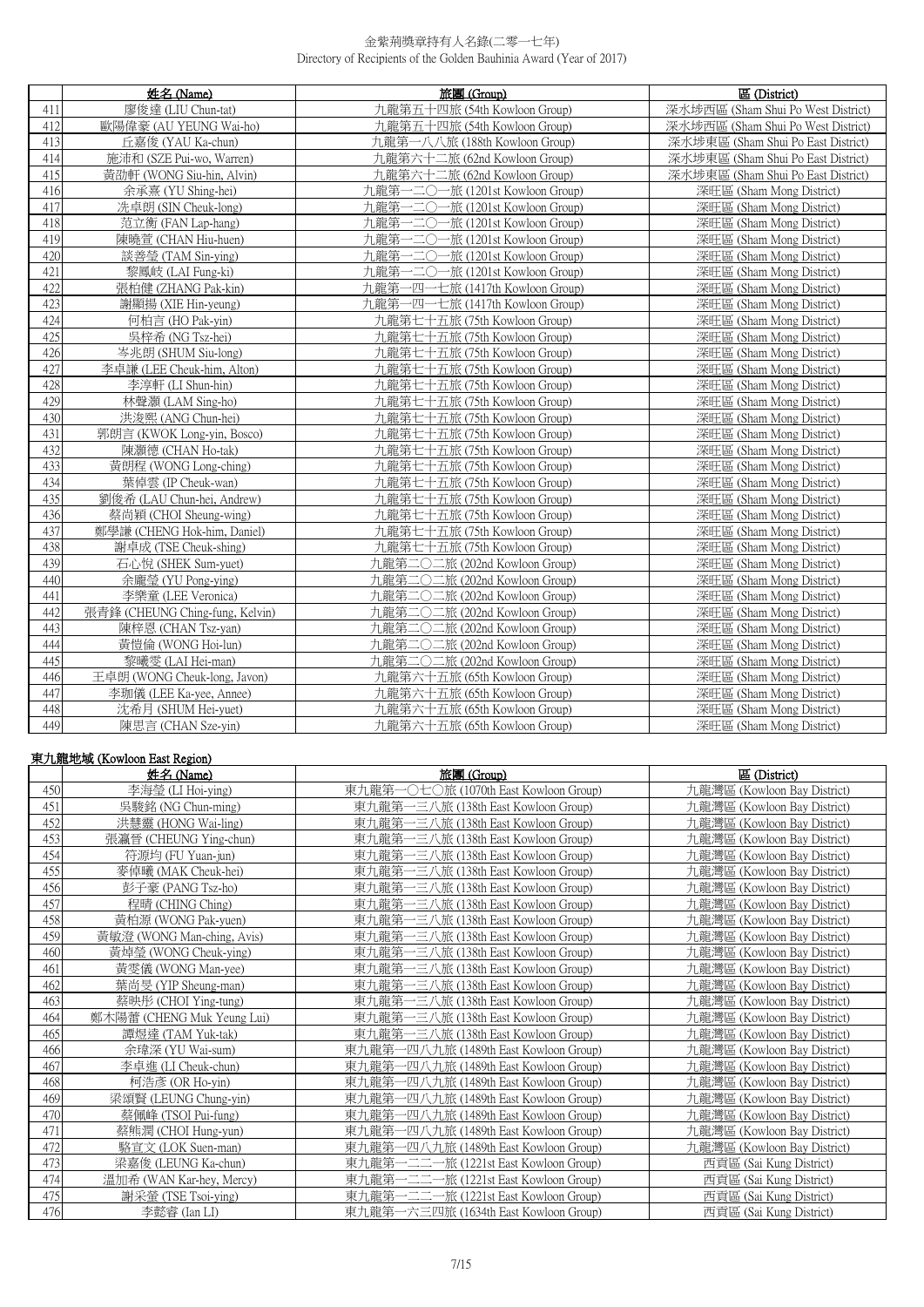|            | 姓名 (Name)                                              | 旅團 (Group)                                                                        | 區 (District)                                                   |
|------------|--------------------------------------------------------|-----------------------------------------------------------------------------------|----------------------------------------------------------------|
| 477        | 周希瞳 (CHOW Hei-tung)                                    | 六三四旅 (1634th East Kowloon Group)<br>東九龍第                                          | 西貢區 (Sai Kung District)                                        |
| 478        | 林浚羲 (LAM Tsun-hei)                                     | 東九龍第一六三四旅 (1634th East Kowloon Group)                                             | 西貢區 (Sai Kung District)                                        |
| 479        | 唐以楠 (TONG Yee-nam)                                     | 東九龍第一六三四旅 (1634th East Kowloon Group)                                             | 西貢區 (Sai Kung District)                                        |
| 480        | 陳卓嘉 (CHAN Cheuk-ka)                                    | 東九龍第一六三四旅 (1634th East Kowloon Group)                                             | 西貢區 (Sai Kung District)                                        |
| 481        | 陳朗曦 (CHAN Long-hei)                                    | 東九龍第一六三四旅 (1634th East Kowloon Group)                                             | 西貢區 (Sai Kung District)                                        |
| 482        | 陳梓浚 (CHAN Tsz-tsun)                                    | 東九龍第一六三四旅 (1634th East Kowloon Group)                                             | 西貢區 (Sai Kung District)                                        |
| 483        | 何尚志 (HO Sheung-chi)                                    | 東九龍第二七八旅 (278th East Kowloon Group)                                               | 秀茂坪區 (Sau Mau Ping District)                                   |
| 484        | 袁嘉煒 (YUEN Ka-wai)                                      | 東九龍第二七八旅 (278th East Kowloon Group)                                               | 秀茂坪區 (Sau Mau Ping District)                                   |
| 485        | 郭寅淋 (KWOK Yan-lam)                                     | 東九龍第二七八旅 (278th East Kowloon Group)                                               | 秀茂坪區 (Sau Mau Ping District)                                   |
| 486        | 姚彥任 (YIU Yin-yam)                                      | 東九龍第三十五旅 (35th East Kowloon Group)                                                | 秀茂坪區 (Sau Mau Ping District)                                   |
| 487        | 黃衍浚 (WONG Hin-tsun)                                    | 東九龍第三十五旅 (35th East Kowloon Group)                                                | 秀茂坪區 (Sau Mau Ping District)                                   |
| 488        | 黃祖熹 (WONG Cho-hei)                                     | 東九龍第三十五旅 (35th East Kowloon Group)                                                | 秀茂坪區 (Sau Mau Ping District)                                   |
| 489        | 方博淵 (FONG Bok-yuen)                                    | 東九龍第一<br>一七八旅 (1178th East Kowloon Group)                                         | 將軍澳區 (Tseung Kwan O District)                                  |
| 490        | 王凱澄 (WONG Hoi-ching)                                   | 東九龍第<br>-七八旅 (1178th East Kowloon Group)                                          | 將軍澳區 (Tseung Kwan O District)                                  |
| 491        | 何樂兒 (HO Lok-yee, Alie)                                 | 東九龍第-<br>-七八旅 (1178th East Kowloon Group)                                         | 將軍澳區 (Tseung Kwan O District)                                  |
| 492        | 李韋嵐 (LI Wai-nam, Rhythm)                               | -七八旅 (1178th East Kowloon Group)<br>東九龍第                                          | 將軍澳區 (Tseung Kwan O District)                                  |
| 493        | 李凱謙 (LEE Hoi-him, Steven)                              | 東九龍第<br>-七八旅 (1178th East Kowloon Group)                                          | 將軍澳區 (Tseung Kwan O District)                                  |
| 494        | 李鍶源 (LEE Si-yuen)                                      | 東九龍第<br>-七八旅 (1178th East Kowloon Group)                                          | 將軍澳區 (Tseung Kwan O District)                                  |
| 495        | 周詠禧 (CHOW Wing-hei, Katrina)                           | 東九龍第<br>-七八旅 (1178th East Kowloon Group)                                          | 將軍澳區 (Tseung Kwan O District)                                  |
| 496        | 林觀明 (LAM Kwun-ming)                                    | -七八旅 (1178th East Kowloon Group)<br>東九龍第                                          | 將軍澳區 (Tseung Kwan O District)                                  |
| 497        | 張詠清 (CHEUNG Wing-ching, Crystal)                       | 七八旅 (1178th East Kowloon Group)<br>東九龍第                                           | 將軍澳區 (Tseung Kwan O District)                                  |
| 498        | 陳熙敏 (CHAN Hei-man, Angeline)                           | 東九龍第<br>-七八旅 (1178th East Kowloon Group)                                          | 將軍澳區 (Tseung Kwan O District)                                  |
| 499        | 陳穎瑤 (CHAN Wing-yiu, Rochelle)                          | -七八旅 (1178th East Kowloon Group)<br>東九龍第                                          | 將軍澳區 (Tseung Kwan O District)                                  |
| 500        | 黃俊霖 (WONG Chun-lam, Nicholas)                          | 東九龍第<br>-七八旅 (1178th East Kowloon Group)                                          | 將軍澳區 (Tseung Kwan O District)                                  |
| 501        | 黃殷禧 (WONG Yan-hei, Zarine)                             | 東九龍第<br>-七八旅 (1178th East Kowloon Group)                                          | 將軍澳區 (Tseung Kwan O District)                                  |
| 502        | 楊甯喬 (YEUNG Ning-kiu)                                   | 東九龍第<br>-七八旅 (1178th East Kowloon Group)                                          | 將軍澳區 (Tseung Kwan O District)                                  |
| 503        | 劉傳睿 (LAU Chuen-yui)                                    | 東九龍第·<br>-一七八旅 (1178th East Kowloon Group)                                        | 將軍澳區 (Tseung Kwan O District)                                  |
| 504<br>505 | 鄭筠頤 (CHENG Kwan-yee)<br>陳渝鑫 (CHAN Yu-yam)              | -七八旅 (1178th East Kowloon Group)<br>東九龍第<br>東九龍第一五一八旅 (1518th East Kowloon Group) | 將軍澳區 (Tseung Kwan O District)<br>將軍澳區 (Tseung Kwan O District) |
| 506        | 黃卓軒 (WONG Chak-hin)                                    | 一五一八旅 (1518th East Kowloon Group)<br>東九龍第-                                        | 將軍澳區 (Tseung Kwan O District)                                  |
| 507        | 黃譯賢 (WONG Yik-yin)                                     | 東九龍第一五八五旅 (1585th East Kowloon Group)                                             | 將軍澳區 (Tseung Kwan O District)                                  |
| 508        | 劉靜彤 (LAU Ching-tung)                                   | 一五八五旅 (1585th East Kowloon Group)<br>東九龍第·                                        | 將軍澳區 (Tseung Kwan O District)                                  |
| 509        | 譚博仁 (TAM Pok-yan)                                      | 東九龍第一五八五旅 (1585th East Kowloon Group)                                             | 將軍澳區 (Tseung Kwan O District)                                  |
| 510        | 袁嘉盈 (YUEN Ka-ying)                                     | 東九龍第一一-<br>-旅 (111th East Kowloon Group)                                          | 黃大仙區 (Wong Tai Sin District)                                   |
| 511        | 許承灝 (HUI Shing-ho)                                     | 東九龍第-<br>一旅 (111th East Kowloon Group)                                            | 黃大仙區 (Wong Tai Sin District)                                   |
| 512        | 施俊亨 (SZE Chun-hang)                                    | 東九龍第一二七○旅 (1270th East Kowloon Group)                                             | 黃大仙區 (Wong Tai Sin District)                                   |
| 513        | 丁勻進 (TING Wan-chun)                                    | 東九龍第一八三旅 (183rd East Kowloon Group)                                               | 黃大仙區 (Wong Tai Sin District)                                   |
| 514        | 李韋樂 (LI Wai-lok)                                       | 東九龍第一八三旅 (183rd East Kowloon Group)                                               | 黃大仙區 (Wong Tai Sin District)                                   |
| 515        | 徐嘉燁 (TSUI Ka-ip)                                       | 東九龍第一八三旅 (183rd East Kowloon Group)                                               | 黃大仙區 (Wong Tai Sin District)                                   |
| 516        | 高俊傑 (KO Chun-kit)                                      | 東九龍第一八三旅 (183rd East Kowloon Group)                                               | 黃大仙區 (Wong Tai Sin District)                                   |
| 517<br>518 | 張智傑 (CHEUNG Chi-kit, Jackie)<br>荓鈞勝 (CHONG Kwan-shing) | 東九龍第一八三旅 (183rd East Kowloon Group)<br>東九龍第一八三旅 (183rd East Kowloon Group)        | 黃大仙區 (Wong Tai Sin District)<br>黃大仙區 (Wong Tai Sin District)   |
| 519        | 陳泓宇 (CHAN Wang-yu)                                     | 東九龍第一八三旅 (183rd East Kowloon Group)                                               | 黃大仙區 (Wong Tai Sin District)                                   |
| 520        | 葉靄晴 (YIP Oi-ching, Emily)                              | 東九龍第一八三旅 (183rd East Kowloon Group)                                               | 黃大仙區 (Wong Tai Sin District)                                   |
| 521        | 劉焺 (LAU Sing, Tommy)                                   | 東九龍第一八三旅 (183rd East Kowloon Group)                                               | 黃大仙區 (Wong Tai Sin District)                                   |
| 522        | 盧曉峰 (LO Hiu-fung)                                      | 東九龍第一八三旅 (183rd East Kowloon Group)                                               | 黃大仙區 (Wong Tai Sin District)                                   |
| 523        | 梁浚逸 (LEUNG Tsun-yat)                                   | 東九龍第一八五旅 (185th East Kowloon Group)                                               | 黃大仙區 (Wong Tai Sin District)                                   |
| 524        | 王嘉灝 (WANG Ka-ho)                                       | 東九龍第二十七旅 (27th East Kowloon Group)                                                | 黃大仙區 (Wong Tai Sin District)                                   |
| 525        | 江玠廷 (KONG Kaai-ting)                                   | 東九龍第二十七旅 (27th East Kowloon Group)                                                | 黃大仙區 (Wong Tai Sin District)                                   |
| 526        | 李梓東 (LEE Tze-tung)                                     | 東九龍第二十七旅 (27th East Kowloon Group)                                                | 黃大仙區 (Wong Tai Sin District)                                   |
| 527        | 倫銘希 (LUN Ming-hei)                                     | 東九龍第二十七旅 (27th East Kowloon Group)                                                | 黃大仙區 (Wong Tai Sin District)                                   |
| 528        | 區楹鎂 (AU Ying-mei)                                      | 東九龍第二十七旅 (27th East Kowloon Group)                                                | 黃大仙區 (Wong Tai Sin District)                                   |
| 529        | 梁桂彰 (LEUNG Kwai-cheung)                                | 東九龍第二十七旅 (27th East Kowloon Group)                                                | 黃大仙區 (Wong Tai Sin District)                                   |
| 530<br>531 | 陳善晴 (CHAN Sin-ching)                                   | 東九龍第二十七旅 (27th East Kowloon Group)                                                | 黃大仙區 (Wong Tai Sin District)                                   |
| 532        | 林若希 (LAM Yeuk-hei)<br>林穎瑜 (LAM Wing-yu)                | 東九龍第二十旅 (20th East Kowloon Group)<br>東九龍第二十旅 (20th East Kowloon Group)            | 黃大仙區 (Wong Tai Sin District)<br>黃大仙區 (Wong Tai Sin District)   |
| 533        | 區詠嵐 (AU Wing-laam)                                     | 東九龍第二十旅 (20th East Kowloon Group)                                                 | 黃大仙區 (Wong Tai Sin District)                                   |
| 534        | 梁皓堯 (LEUNG Hou-jiu)                                    | 東九龍第二十旅 (20th East Kowloon Group)                                                 | 黃大仙區 (Wong Tai Sin District)                                   |
| 535        | 簡焌峰 (KAN Chun-fung)                                    | 東九龍第二十旅 (20th East Kowloon Group)                                                 | 黃大仙區 (Wong Tai Sin District)                                   |
| 536        | 余慶熊 (YU Hing-hung)                                     | 東九龍第六十七旅 (67th East Kowloon Group)                                                | 黃大仙區 (Wong Tai Sin District)                                   |
| 537        | 張嘉樂 (CHEUNG Ka-lok)                                    | 東九龍第六十七旅 (67th East Kowloon Group)                                                | 黃大仙區 (Wong Tai Sin District)                                   |
| 538        | 莫楚俞 (MOK Cho-yu)                                       | 東九龍第六十七旅 (67th East Kowloon Group)                                                | 黃大仙區 (Wong Tai Sin District)                                   |
| 539        | 彭浚賢 (PANG Tsun-yin)                                    | 東九龍第六十七旅 (67th East Kowloon Group)                                                | 黃大仙區 (Wong Tai Sin District)                                   |
| 540        | 謝枝霖 (TSE Chi-lam)                                      | 東九龍第六十七旅 (67th East Kowloon Group)                                                | 黃大仙區 (Wong Tai Sin District)                                   |
| 541        | 周曉澄 (CHOW Eunice)                                      | 東九龍第四十三旅 (43rd East Kowloon Group)                                                | 黃大仙區 (Wong Tai Sin District)                                   |
| 542        | 徐樂恒 (TSUI Lok-hang)                                    | 東九龍第四十三旅 (43rd East Kowloon Group)                                                | 黃大仙區 (Wong Tai Sin District)                                   |
| 543        | 張曙峯 (CHENG Chu-fung)                                   | 東九龍第四十三旅 (43rd East Kowloon Group)                                                | 黃大仙區 (Wong Tai Sin District)                                   |
| 544        | 黃珈耀 (WONG Ka-yiu)                                      | 東九龍第四十三旅 (43rd East Kowloon Group)                                                | 黃大仙區 (Wong Tai Sin District)                                   |
| 545        | 顧卓藍 (KOO Cheuk-lam)                                    | 東九龍第四十三旅 (43rd East Kowloon Group)                                                | 黃大仙區 (Wong Tai Sin District)                                   |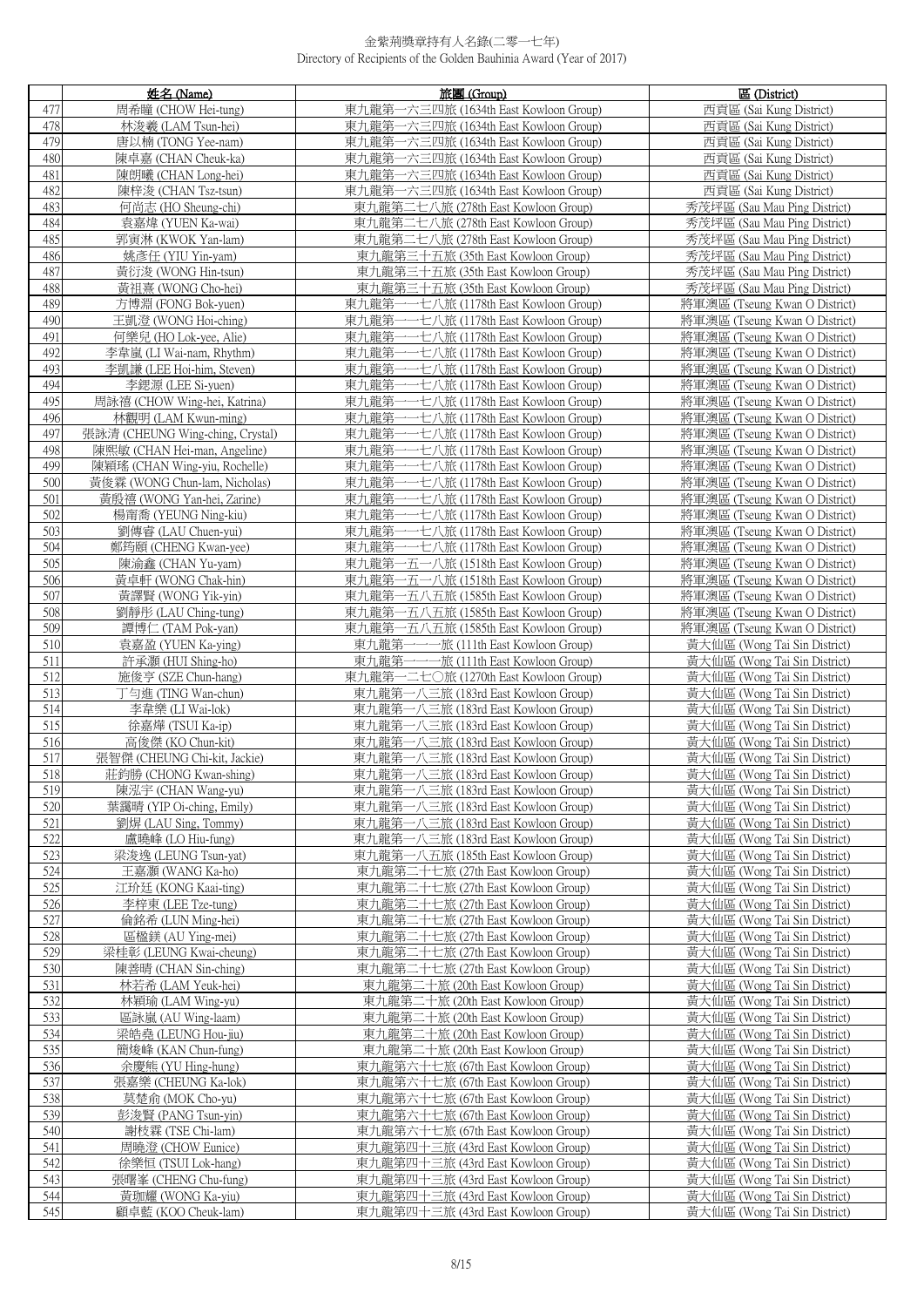|            | 姓名 (Name)                                | 旅團 (Group)                                                                 | 區 (District)                                                 |
|------------|------------------------------------------|----------------------------------------------------------------------------|--------------------------------------------------------------|
| 546        | 何俊朗(HO Chun-long)                        | 東九龍第<br>-二〇二旅 (1202th East Kowloon Group)                                  | 慈雲山區 (Tsz Wan Shan District)                                 |
| 547        | 呂彩美 (LUI Choi-mei)                       | 東九龍第一二〇二旅 (1202th East Kowloon Group)                                      | 慈雲山區 (Tsz Wan Shan District)                                 |
| 548        | 呂穎心 (LUI Wing-sum)                       | -二〇二旅 (1202th East Kowloon Group)<br>東九龍第-                                 | 慈雲山區 (Tsz Wan Shan District)                                 |
| 549        | 李旻軒 (LI Man-hin)                         | -二〇二旅 (1202th East Kowloon Group)<br>東九龍第-                                 | 慈雲山區 (Tsz Wan Shan District)                                 |
| 550        | 周佩政 (ZHOU Pui-ching)                     | -二〇二旅 (1202th East Kowloon Group)<br>東九龍第-                                 | 慈雲山區 (Tsz Wan Shan District)                                 |
| 551        | 周楚冰 (CHOW Cho-ping)                      | -二〇二旅 (1202th East Kowloon Group)<br>東九龍第-                                 | 慈雲山區 (Tsz Wan Shan District)                                 |
| 552        | 梁家謙 (LEUNG Ka-him)                       | 東九龍第一二〇二旅 (1202th East Kowloon Group)                                      | 慈雲山區 (Tsz Wan Shan District)                                 |
| 553        | 陳霖楓 (CHEN Lam-fung)                      | 東九龍第一二〇二旅 (1202th East Kowloon Group)                                      | 慈雲山區 (Tsz Wan Shan District)                                 |
| 554        | 黃裕玲 (WONG Yu-ling)                       | 一二〇二旅 (1202th East Kowloon Group)<br>東九龍第-                                 | 慈雲山區 (Tsz Wan Shan District)                                 |
| 555        | 羅煒華 (LO Wai-wa)                          | 東九龍第一二〇二旅 (1202th East Kowloon Group)                                      | 慈雲山區 (Tsz Wan Shan District)                                 |
| 556        | 蘇振皓 (SO Chun-ho)                         | 東九龍第一二〇二旅 (1202th East Kowloon Group)                                      | 慈雲山區 (Tsz Wan Shan District)                                 |
| 557        | 余天恩 (YEE Tin-yan)                        | 東九龍第九十三旅 (93rd East Kowloon Group)                                         | 慈雲山區 (Tsz Wan Shan District)                                 |
| 558        | 余天澤 (YEE Tin-chak)                       | 東九龍第九十三旅 (93rd East Kowloon Group)                                         | 慈雲山區 (Tsz Wan Shan District)                                 |
| 559        | 吳彧希 (WU Yuk-hei)                         | 東九龍第九十三旅 (93rd East Kowloon Group)                                         | 慈雲山區 (Tsz Wan Shan District)                                 |
| 560        | 周寶豊 (CHOW Bo-fung)                       | 東九龍第九十三旅 (93rd East Kowloon Group)                                         | 慈雲山區 (Tsz Wan Shan District)                                 |
| 561        | 林健聰 (LAM Kin-chung, Joe)                 | 東九龍第九十三旅 (93rd East Kowloon Group)                                         | 慈雲山區 (Tsz Wan Shan District)                                 |
| 562        | 陳祉融 (CHAN Tsz-yung)                      | 東九龍第九十三旅 (93rd East Kowloon Group)                                         | 慈雲山區 (Tsz Wan Shan District)                                 |
| 563        | 黃喆 (WONG Chit, Kitson)                   | 東九龍第九十三旅 (93rd East Kowloon Group)                                         | 慈雲山區 (Tsz Wan Shan District)                                 |
| 564        | 鄧雋頤 (TANG Chun-yee)                      | 東九龍第九十三旅 (93rd East Kowloon Group)                                         | 慈雲山區 (Tsz Wan Shan District)                                 |
| 565        | 鄭洛瑤 (CHENG Lok-yiu)                      | 東九龍第九十三旅 (93rd East Kowloon Group)                                         | 慈雲山區 (Tsz Wan Shan District)                                 |
| 566        | 衞彥臻 (WAI Yin-chun, Daniel)               | 東九龍第九十三旅 (93rd East Kowloon Group)                                         | 慈雲山區 (Tsz Wan Shan District)                                 |
| 567        | 石卓康 (SHEK Cheuk-hong)                    | 東九龍第二六四旅 (264th East Kowloon Group)                                        | 慈雲山區 (Tsz Wan Shan District)                                 |
| 568        | 李天行 (LI Tin-hang)                        | 東九龍第二六四旅 (264th East Kowloon Group)                                        | 慈雲山區 (Tsz Wan Shan District)                                 |
| 569        | 敖俊彥 (NGO Chun-yin)                       | 東九龍第二六四旅 (264th East Kowloon Group)                                        | 慈雲山區 (Tsz Wan Shan District)                                 |
| 570        | 梁耀和 (LEUNG Yiu-wo)                       | 東九龍第二六四旅 (264th East Kowloon Group)                                        | 慈雲山區 (Tsz Wan Shan District)                                 |
| 571        | 劉銘進 (LAU Ming-chun)                      | 東九龍第二六四旅 (264th East Kowloon Group)                                        | 慈雲山區 (Tsz Wan Shan District)                                 |
| 572        | 潘君豪 (PUN Kwan-ho)                        | 東九龍第二六四旅 (264th East Kowloon Group)                                        | 慈雲山區 (Tsz Wan Shan District)                                 |
| 573<br>574 | 鍾偉麟 (CHUNG Wai-lun)                      | 東九龍第二六四旅 (264th East Kowloon Group)<br>東九龍第二六四旅 (264th East Kowloon Group) | 慈雲山區 (Tsz Wan Shan District)<br>慈雲山區 (Tsz Wan Shan District) |
| 575        | 譚浩豐 (TAM Ho-fung)<br>石政藍 (SHI Ching-lam) | 東九龍第一九五旅 (195th East Kowloon Group)                                        | 鯉魚門區 (Lei Yue Mun District)                                  |
| 576        | 何依琳 (HO Yee-lam)                         | 東九龍第一九五旅 (195th East Kowloon Group)                                        | 鯉魚門區 (Lei Yue Mun District)                                  |
| 577        | 何皓桑 (HO Ho-san)                          | 東九龍第一九五旅 (195th East Kowloon Group)                                        | 鯉魚門區 (Lei Yue Mun District)                                  |
| 578        | 吳卓庭 (NG Cheuk-ting)                      | 東九龍第一九五旅 (195th East Kowloon Group)                                        | 鯉魚門區 (Lei Yue Mun District)                                  |
| 579        | 林叡婧 (LAM Yui-ching)                      | 東九龍第一九五旅 (195th East Kowloon Group)                                        | 鯉魚門區 (Lei Yue Mun District)                                  |
| 580        | 張少韻 (CHEUNG Siu-wan)                     | 東九龍第一九五旅 (195th East Kowloon Group)                                        | 鯉魚門區 (Lei Yue Mun District)                                  |
| 581        | 游尚熹 (YAU Sheung-hei)                     | 東九龍第一九五旅 (195th East Kowloon Group)                                        | 鯉魚門區 (Lei Yue Mun District)                                  |
| 582        | 童銳衡 (TUNG Yui-hang)                      | 東九龍第一九五旅 (195th East Kowloon Group)                                        | 鯉魚門區 (Lei Yue Mun District)                                  |
| 583        | 黃煜逵 (WONG Yuk-kwai, Marvin)              | 東九龍第一九五旅 (195th East Kowloon Group)                                        | 鯉魚門區 (Lei Yue Mun District)                                  |
| 584        | 葉學文 (IP Hok-man)                         | 東九龍第一九五旅 (195th East Kowloon Group)                                        | 鯉魚門區 (Lei Yue Mun District)                                  |
| 585        | 蔡婉桐 (CHOI Yuen-tung)                     | 東九龍第一九五旅 (195th East Kowloon Group)                                        | 鯉魚門區 (Lei Yue Mun District)                                  |
| 586        | 談樂行 (TAM Lok-hang)                       | 東九龍第一九五旅 (195th East Kowloon Group)                                        | 鯉魚門區 (Lei Yue Mun District)                                  |
| 587        | 關旭倬 (KWAN Yuk-cheuk)                     | 東九龍第一九五旅 (195th East Kowloon Group)                                        | 鯉魚門區 (Lei Yue Mun District)                                  |
| 588        | 朱嘉浚 (CHU Ka-tsun)                        | 東九龍第一四五〇旅 (1450th East Kowloon Group)                                      | 鯉魚門區 (Lei Yue Mun District)                                  |
| 589        | 李睿 (LEE Yui)                             | 東九龍第一四五〇旅 (1450th East Kowloon Group)                                      | 鯉魚門區 (Lei Yue Mun District)                                  |
| 590        | 陳雅詩 (CHAN Nga-sze)                       | 東九龍第一四五〇旅 (1450th East Kowloon Group)                                      | 鯉魚門區 (Lei Yue Mun District)                                  |
| 591        | 張小燕 (CHEUNG Siu-vin)                     | 東九龍第五十二旅 (52nd East Kowloon Group)                                         | 鯉魚門區 (Lei Yue Mun District)                                  |
| 592        | 馮月明 (FUNG Yuet-ming)                     | 東九龍第五十二旅 (52nd East Kowloon Group)                                         | 鯉魚門區 (Lei Yue Mun District)                                  |
| 593        | 吳宇滔 (NG Yu-to)                           | 東九龍第四十旅 (40th East Kowloon Group)                                          | 鯉魚門區 (Lei Yue Mun District)                                  |
| 594        | 吳卓熹 (NG Cheuk-hei)                       | 東九龍第四十旅 (40th East Kowloon Group)                                          | 鯉魚門區 (Lei Yue Mun District)                                  |
| 595        | 呂俊羲 (LUI Chun-hei)                       | 東九龍第四十旅 (40th East Kowloon Group)                                          | 鯉魚門區 (Lei Yue Mun District)                                  |
| 596        | 馬婉汶 (MA Yuen-man)                        | 東九龍第四十旅 (40th East Kowloon Group)                                          | 鯉魚門區 (Lei Yue Mun District)                                  |
| 597        | 張連承 (CHEUNG Lin-shing)                   | 東九龍第四十旅 (40th East Kowloon Group)                                          | 鯉魚門區 (Lei Yue Mun District)                                  |
| 598        | 陳浩霖 (CHAN Ho-lam)                        | 東九龍第四十旅 (40th East Kowloon Group)                                          | 鯉魚門區 (Lei Yue Mun District)                                  |
| 599<br>600 | 黃凱楓 (WONG Hoi-fung)                      | 東九龍第四十旅 (40th East Kowloon Group)                                          | 鯉魚門區 (Lei Yue Mun District)                                  |
| 601        | 丘子琦 (YAU Tze-kei)<br>何思慧 (HO Sze-wai)    | 東九龍第一五九旅 (159th East Kowloon Group)<br>東九龍第一五九旅 (159th East Kowloon Group) | 觀塘區 (Kwun Tong District)<br>觀塘區 (Kwun Tong District)         |
| 602        | 何嘉俊 (HE Ka-chun)                         | 東九龍第一五九旅 (159th East Kowloon Group)                                        | 觀塘區 (Kwun Tong District)                                     |
| 603        | 邵樂瑤 (SIU Lok-yiu)                        | 東九龍第一五九旅 (159th East Kowloon Group)                                        | 觀塘區 (Kwun Tong District)                                     |
| 604        | 梁信諾 (LEUNG Shun-nok)                     | 東九龍第一五九旅 (159th East Kowloon Group)                                        | 觀塘區 (Kwun Tong District)                                     |
| 605        | 劉可穎 (LAU Ho-wing)                        | 東九龍第一五九旅 (159th East Kowloon Group)                                        | 觀塘區 (Kwun Tong District)                                     |
| 606        | 陳逸安 (CHAN Yat-on, Andy)                  | 東九龍第二三一旅 (231st East Kowloon Group)                                        | 觀塘區 (Kwun Tong District)                                     |
| 607        | 陳嘉瑩 (CHAN Ka-ying)                       | 東九龍第二三一旅 (231st East Kowloon Group)                                        | 觀塘區 (Kwun Tong District)                                     |
| 608        | 羅穎旌 (LO Wing-sing)                       | 東九龍第二三一旅 (231st East Kowloon Group)                                        | 觀塘區 (Kwun Tong District)                                     |
|            |                                          |                                                                            |                                                              |

# 新界地域 (New Territories Region)

|     | 姓名 (Name)           | 旅團 (Group)                        | 區 (District)                   |
|-----|---------------------|-----------------------------------|--------------------------------|
| 609 | 阮栢謙 (YUEN Pak-him)  | 十八鄉第九旅 (9th Shap Pat Heung Group) | 八鄉區 (Shap Pat Heung District)  |
| 610 | 林暐晉 (LAM Wai-chun)  | 十八鄉第九旅 (9th Shap Pat Heung Group) | ·八鄉區 (Shap Pat Heung District) |
|     | 林暐翀 (LAM Wai-chung) | 十八鄉第九旅 (9th Shap Pat Heung Group) | 十八郷區 (Shap Pat Heung District) |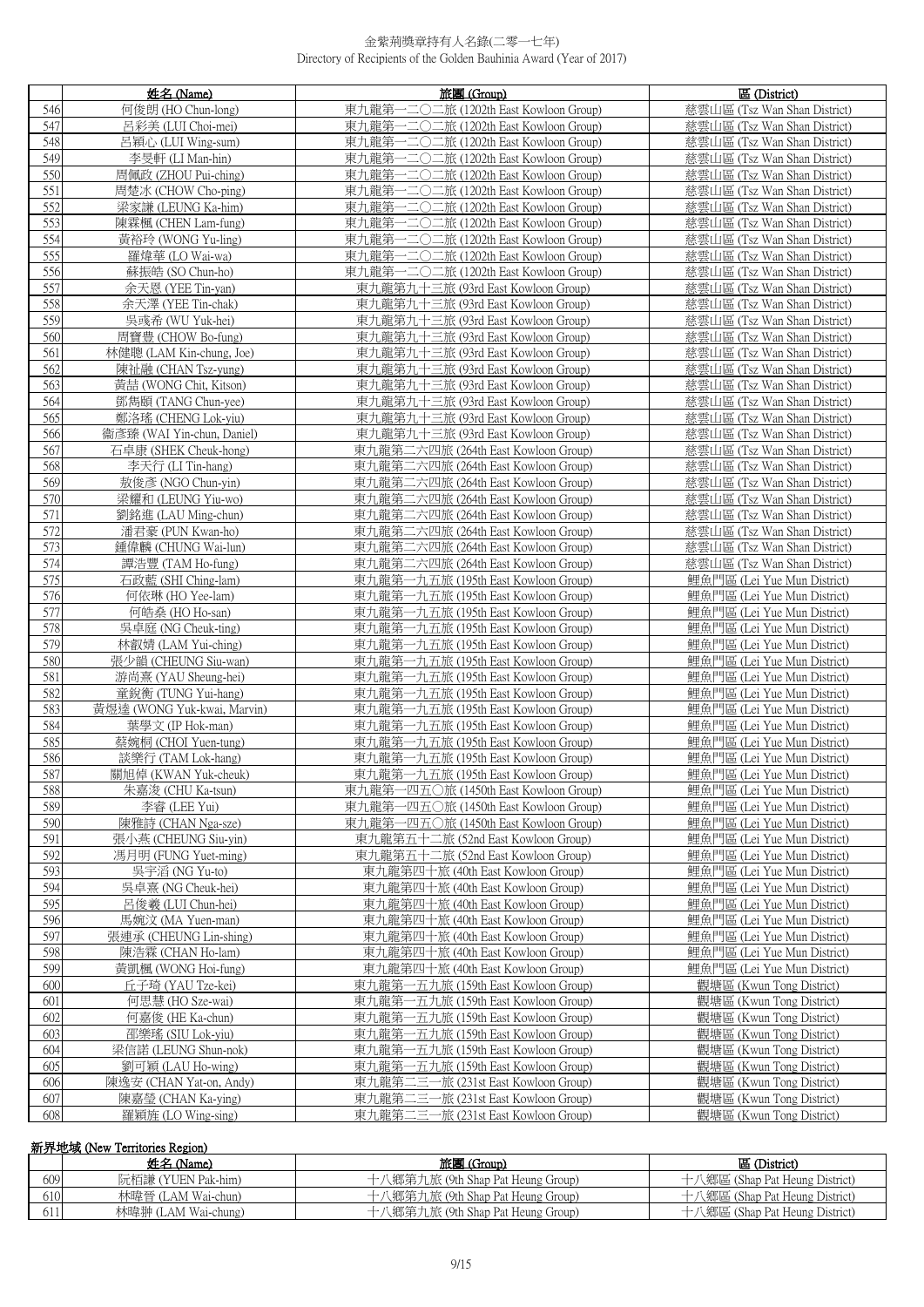|            | 姓名 (Name)                                    | 旅團 (Group)                                                                   | 區 (District)                                                     |
|------------|----------------------------------------------|------------------------------------------------------------------------------|------------------------------------------------------------------|
| 612        | 梁佩官 (LEONG Pui-vi)                           | 十八鄉第九旅 (9th Shap Pat Heung Group)                                            | 十八鄉區 (Shap Pat Heung District)                                   |
| 613        | 郭靜桐 (KWOK Ching-tung)                        | 十八鄉第九旅 (9th Shap Pat Heung Group)                                            | 十八鄉區 (Shap Pat Heung District)                                   |
| 614        | 陳湘悅 (CHAN Sheung-yuet)                       | 十八鄉第九旅 (9th Shap Pat Heung Group)                                            | 十八鄉區 (Shap Pat Heung District)                                   |
| 615        | 劉德聲 (LAU Dexstar Duk-sing)                   | 十八鄉第九旅 (9th Shap Pat Heung Group)                                            | 十八鄉區 (Shap Pat Heung District)                                   |
| 616        | 蔡嘉怡 (CAI Jia-yi)                             | 十八鄉第九旅 (9th Shap Pat Heung Group)                                            | 十八鄉區 (Shap Pat Heung District)                                   |
| 617        | 謝海俊 (TSE Hoi-chun)                           | 十八鄉第九旅 (9th Shap Pat Heung Group)                                            | 十八鄉區 (Shap Pat Heung District)                                   |
| 618        | 譚承朗 (TAM Shing-long)                         | 十八鄉第九旅 (9th Shap Pat Heung Group)                                            | 十八鄉區 (Shap Pat Heung District)                                   |
| 619        | 孔巧恩 (VIENNE KUNG)                            | 十八鄉第二十二旅 (22nd Shap Pat Heung Group)                                         | 十八鄉區 (Shap Pat Heung District)                                   |
| 620        | 何紀潞 (HO Kei-lo)                              | 十八鄉第二十二旅 (22nd Shap Pat Heung Group)                                         | 十八鄉區 (Shap Pat Heung District)                                   |
| 621        | 徐倩澄 (TSUI Sin-ching)                         | 十八鄉第二十二旅 (22nd Shap Pat Heung Group)                                         | 十八鄉區 (Shap Pat Heung District)                                   |
| 622        | 徐倩豫 (TSUI Sin-yu)                            | 十八鄉第二十二旅 (22nd Shap Pat Heung Group)                                         | 十八鄉區 (Shap Pat Heung District)                                   |
| 623        | 徐熙嵐 (TSUI Hei-laam)                          | 十八鄉第二十二旅 (22nd Shap Pat Heung Group)                                         | 十八鄉區 (Shap Pat Heung District)                                   |
| 624        | 梁逸朗 (LEUNG Yat-long)                         | 十八鄉第二十二旅 (22nd Shap Pat Heung Group)                                         | 十八鄉區 (Shap Pat Heung District)                                   |
| 625        | 黃楚翹 (WONG Cho-kiu)                           | 十八鄉第二十二旅 (22nd Shap Pat Heung Group)                                         | 十八鄉區 (Shap Pat Heung District)                                   |
| 626        | 黃頌殷 (WONG Chung-yan)                         | 十八鄉第二十二旅 (22nd Shap Pat Heung Group)                                         | 十八鄉區 (Shap Pat Heung District)                                   |
| 627        | 葉鈞博 (YIP Kwan-pok)                           | 十八鄉第二十二旅 (22nd Shap Pat Heung Group)                                         | 十八鄉區 (Shap Pat Heung District)                                   |
| 628        | 謝志馮 (TSE Chi-fung)                           | 十八鄉第二十二旅 (22nd Shap Pat Heung Group)                                         | 十八鄉區 (Shap Pat Heung District)                                   |
| 629        | 羅嘉宜 (LO Ka-yi)                               | 十八鄉第二十二旅 (22nd Shap Pat Heung Group)                                         | 十八鄉區 (Shap Pat Heung District)                                   |
| 630        | 羅嘉靜 (LO Ka-ching)                            | 十八鄉第二十二旅 (22nd Shap Pat Heung Group)                                         | 十八鄉區 (Shap Pat Heung District)                                   |
| 631        | 梁嘉樂 (LEUNG Ka-lok)                           | 十八鄉第二旅 (2nd Shap Pat Heung Group)                                            | 十八鄉區 (Shap Pat Heung District)                                   |
| 632        | 陳俊鴻 (CHAN Chun-hung)                         | 十八鄉第二旅 (2nd Shap Pat Heung Group)                                            | 十八鄉區 (Shap Pat Heung District)                                   |
| 633        | 張欣然 (CHEUNG Yan-yin)                         | 大嶼山第二十旅 (20th Lantau Island Group)                                           | 大嶼山區 (Lantau District)                                           |
| 634        | 符詠琳 (FU Wing-lam Sienna)                     | 大嶼山第二十旅 (20th Lantau Island Group)                                           | 大嶼山區 (Lantau District)                                           |
| 635        | 許倬嘉 (HUI Cheuk-ka)                           | 大嶼山第二十旅 (20th Lantau Island Group)                                           | 大嶼山區 (Lantau District)                                           |
| 636        | 林蘊浠 (LIM AMBER WAN HEI)                      | 大嶼山第十三旅 (13th Lantau Island Group)                                           | 大嶼山區 (Lantau District)                                           |
| 637        | 姜希瑤 (KEUNG Hei-Yiu)                          | 大嶼山第十三旅 (13th Lantau Island Group)                                           | 大嶼山區 (Lantau District)                                           |
| 638        | 符瑤 (FU Yiu)                                  | 大嶼山第十三旅 (13th Lantau Island Group)                                           | 大嶼山區 (Lantau District)<br>大嶼山區 (Lantau District)                 |
| 639<br>640 | 陳樂心 (CHAN Lok-sum)<br>黃藹琳 (WONG Oi-lam)      | 大嶼山第十三旅 (13th Lantau Island Group)<br>大嶼山第十三旅 (13th Lantau Island Group)     | 大嶼山區 (Lantau District)                                           |
| 641        | 葉竣宏 (YIP Chun-wang)                          | 大嶼山第十三旅 (13th Lantau Island Group)                                           | 大嶼山區 (Lantau District)                                           |
| 642        | 蔣先怡 (CHIANG Sin-yi)                          | 大嶼山第十三旅 (13th Lantau Island Group)                                           | 大嶼山區 (Lantau District)                                           |
| 643        | 鄭朗衡 (CHENG Long-heng)                        | 大嶼山第十三旅 (13th Lantau Island Group)                                           | 大嶼山區 (Lantau District)                                           |
| 644        | 李卓穎 (LI Cheuk-wing)                          | 元朗西第七旅 (7th Yuen Long West Group)                                            | 元朗西區 (Yuen Long West District)                                   |
| 645        | 周沛樂 (CHOW Pui-lok)                           | 元朗西第七旅 (7th Yuen Long West Group)                                            | 元朗西區 (Yuen Long West District)                                   |
| 646        | 胡樂軒 (WU Lok-hin)                             | 元朗西第七旅 (7th Yuen Long West Group)                                            | 元朗西區 (Yuen Long West District)                                   |
| 647        | 高曉晴 (KO Hiu-ching)                           | 元朗西第七旅 (7th Yuen Long West Group)                                            | 元朗西區 (Yuen Long West District)                                   |
| 648        | 盛靜妍 (SHING Ching-yin)                        | 元朗西第七旅 (7th Yuen Long West Group)                                            | 元朗西區 (Yuen Long West District)                                   |
| 649        | 許靜美 (HUI Ching-mei)                          | 元朗西第七旅 (7th Yuen Long West Group)                                            | 元朗西區 (Yuen Long West District)                                   |
| 650        | 陳迪希 (CHAN Tik-hei)                           | 元朗西第七旅 (7th Yuen Long West Group)                                            | 元朗西區 (Yuen Long West District)                                   |
| 651<br>652 | 陳穎熙 (CHAN Wing-hei)<br>陳遵晟 (CHAN Chun-shing) | 元朗西第七旅 (7th Yuen Long West Group)<br>元朗西第七旅 (7th Yuen Long West Group)       | 元朗西區 (Yuen Long West District)<br>元朗西區 (Yuen Long West District) |
| 653        | 馮警亮 (FUNG King-leong)                        | 元朗西第七旅 (7th Yuen Long West Group)                                            | 元朗西區 (Yuen Long West District)                                   |
| 654        | 黃卓謙 (WONG Cheuk-him)                         | 元朗西第七旅 (7th Yuen Long West Group)                                            | 元朗西區 (Yuen Long West District)                                   |
| 655        | 歐銘傑 (AU Ming-kit Arnold)                     | 元朗西第七旅 (7th Yuen Long West Group)                                            | 元朗西區 (Yuen Long West District)                                   |
| 656        | 潘若嵐 (POON Yeuk-laam)                         | 元朗西第七旅 (7th Yuen Long West Group)                                            | 元朗西區 (Yuen Long West District)                                   |
| 657        | 鄭惠心 (CHENG Wai-sum)                          | 元朗西第七旅 (7th Yuen Long West Group)                                            | 元朗西區 (Yuen Long West District)                                   |
| 658        | 鄭惠禧 (CHENG Wai-hei)                          | 元朗西第七旅 (7th Yuen Long West Group)                                            | 元朗西區 (Yuen Long West District)                                   |
| 659        | 謝穎騫 (TSE Wing-hin)                           | 元朗西第七旅 (7th Yuen Long West Group)                                            | 元朗西區 (Yuen Long West District)                                   |
| 660        | 韓學茹 (HON Hok-yu)                             | 元朗西第七旅 (7th Yuen Long West Group)                                            | 元朗西區 (Yuen Long West District)                                   |
| 661        | 簡建南 (KAN Kin-nam)                            | 元朗西第七旅 (7th Yuen Long West Group)                                            | 元朗西區 (Yuen Long West District)                                   |
| 662        | 關駱靖 (KWAN Lok-ching)                         | 元朗西第七旅 (7th Yuen Long West Group)                                            | 元朗西區 (Yuen Long West District)                                   |
| 663        | 馮國雄 (FUNG Kwok-hung)                         | 元朗西第二十八旅 (28th Yuen Long West Group)                                         | 元朗西區 (Yuen Long West District)                                   |
| 664        | 尹佩兒 (WAN Pui-yee)                            | 元朗西第二十四旅 (24th Yuen Long West Group)                                         | 元朗西區 (Yuen Long West District)<br>元朗西區 (Yuen Long West District) |
| 665<br>666 | 余致遠 (YU Chi-yuen Anton)<br>吳欣穎 (NG Yan-wing) | 元朗西第二十四旅 (24th Yuen Long West Group)<br>元朗西第二十四旅 (24th Yuen Long West Group) | 元朗西區 (Yuen Long West District)                                   |
| 667        | 李蔓萱 (LI Man-huen)                            | 元朗西第二十四旅 (24th Yuen Long West Group)                                         | 元朗西區 (Yuen Long West District)                                   |
| 668        | 易曉澄 (YIK Hiu-ching)                          | 元朗西第二十四旅 (24th Yuen Long West Group)                                         | 元朗西區 (Yuen Long West District)                                   |
| 669        | 梁耀基 (LEUNG Yiu-kei)                          | 元朗西第二十四旅 (24th Yuen Long West Group)                                         | 元朗西區 (Yuen Long West District)                                   |
| 670        | 植丞康 (CHICK Shing-hong)                       | 元朗西第二十四旅 (24th Yuen Long West Group)                                         | 元朗西區 (Yuen Long West District)                                   |
| 671        | 湯福嘉 (TONG Fuk-ka)                            | 元朗西第二十四旅 (24th Yuen Long West Group)                                         | 元朗西區 (Yuen Long West District)                                   |
| 672        | 黃玟暄 (WONG Man-huen)                          | 元朗西第二十四旅 (24th Yuen Long West Group)                                         | 元朗西區 (Yuen Long West District)                                   |
| 673        | 劉卓林 (LAU Cheuk-lam)                          | 元朗西第二十四旅 (24th Yuen Long West Group)                                         | 元朗西區 (Yuen Long West District)                                   |
| 674        | 李橦 (LEE Tung)                                | 元朗西第十五旅 (15th Yuen Long West Group)                                          | 元朗西區 (Yuen Long West District)                                   |
| 675        | 徐鈺茵 (CHUI Yuk-yan)                           | 元朗西第十五旅 (15th Yuen Long West Group)                                          | 元朗西區 (Yuen Long West District)                                   |
| 676        | 陳美綺 (CHAN Mei-yee)                           | 元朗西第十五旅 (15th Yuen Long West Group)                                          | 元朗西區 (Yuen Long West District)                                   |
| 677<br>678 | 陳焯楠 (CHAN Cheuk-nam)<br>湯鈞皓 (TONG Kwan-ho)   | 元朗西第十五旅 (15th Yuen Long West Group)<br>元朗西第十五旅 (15th Yuen Long West Group)   | 元朗西區 (Yuen Long West District)<br>元朗西區 (Yuen Long West District) |
| 679        | 霍姿霖 (FOK Chi-lam)                            | 元朗西第十五旅 (15th Yuen Long West Group)                                          | 元朗西區 (Yuen Long West District)                                   |
| 680        | 鍾善 (CHUNG Sin)                               | 元朗西第十五旅 (15th Yuen Long West Group)                                          | 元朗西區 (Yuen Long West District)                                   |
|            |                                              |                                                                              |                                                                  |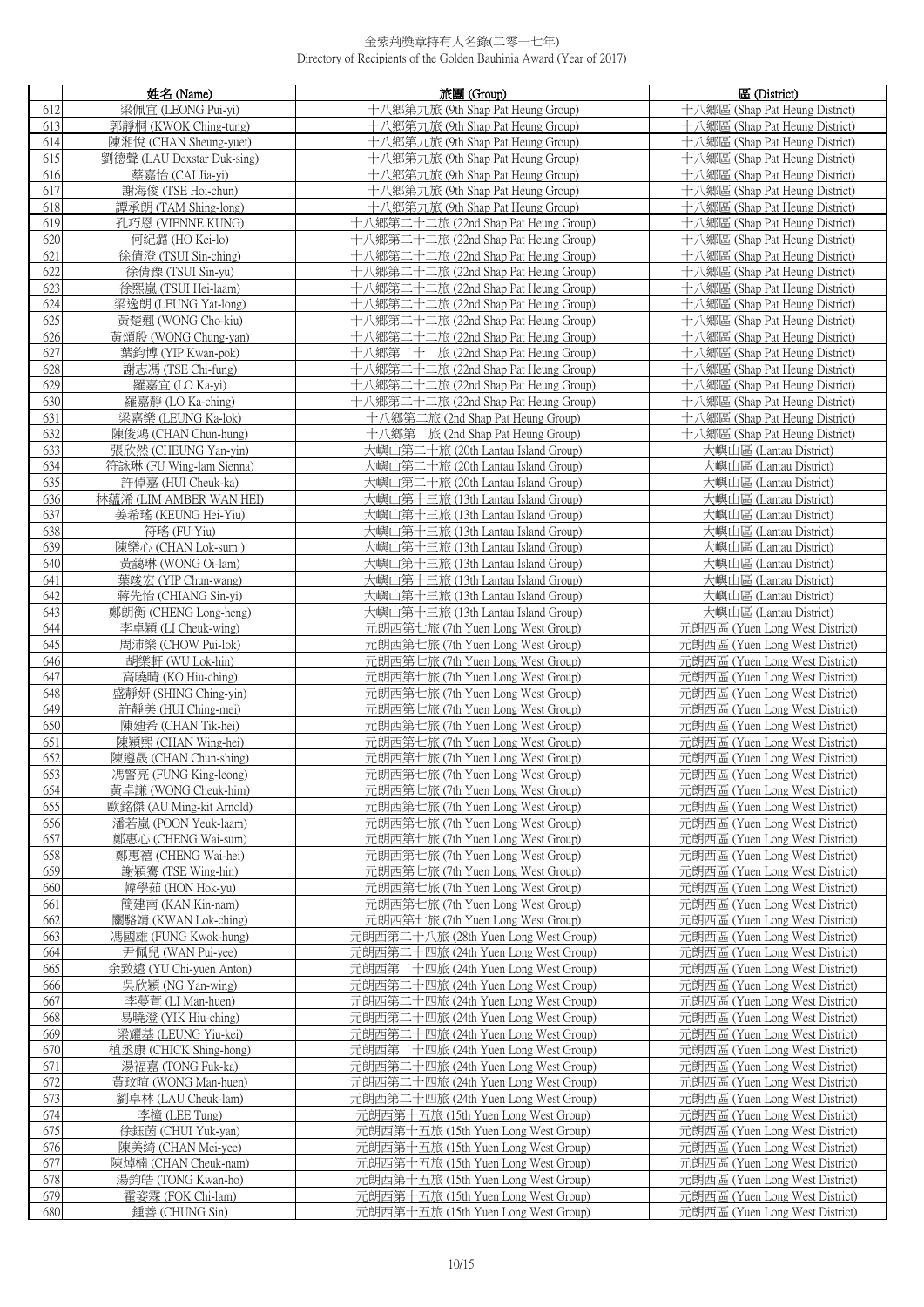|            | 姓名 (Name)                                    | 旅團 (Group)                                                                         | 區 (District)                                                     |
|------------|----------------------------------------------|------------------------------------------------------------------------------------|------------------------------------------------------------------|
| 681        | 蘇詠欣 (SO Wing-yan)                            | 元朗西第十五旅 (15th Yuen Long West Group)                                                | 元朗西區 (Yuen Long West District)                                   |
| 682        | 尹子嘉 (WAN Tsz-ka)                             | 元朗西第十四旅 (14th Yuen Long West Group)                                                | 元朗西區 (Yuen Long West District)                                   |
| 683        | 吳祐軒 (NG Yau-hin)                             | 元朗西第十四旅 (14th Yuen Long West Group)                                                | 元朗西區 (Yuen Long West District)                                   |
| 684        | 周婉雯 (CHOW Yuen-man)                          | 元朗西第十四旅 (14th Yuen Long West Group)                                                | 元朗西區 (Yuen Long West District)                                   |
| 685        | 莫嘉謙 (MOK Ka-him)                             | 元朗西第十四旅 (14th Yuen Long West Group)                                                | 元朗西區 (Yuen Long West District)                                   |
| 686        | 曾嘉喬 (TSANG Ka-kiu)                           | 元朗西第十四旅 (14th Yuen Long West Group)                                                | 元朗西區 (Yuen Long West District)                                   |
| 687        | 雲軒雅 (SHAHEENA RANI)                          | 元朗西第十四旅 (14th Yuen Long West Group)                                                | 元朗西區 (Yuen Long West District)                                   |
| 688        | 伍俊鴻 (NG Chun-hung)                           | 新界第一三七一旅 (1371st New Territories Group)                                            | 元朗西區 (Yuen Long West District)                                   |
| 689        | 陳啟聰 (CHAN Kai-chung)                         | 新界第一三七一旅 (1371st New Territories Group)                                            | 元朗西區 (Yuen Long West District)                                   |
| 690        | 鄭樂信 (CHANG Lok-shun)                         | 新界第一三七一旅 (1371st New Territories Group)                                            | 元朗西區 (Yuen Long West District)                                   |
| 691        | 李錦文 (LI Kam-man)                             | 元朗東第七旅 (7th Yuen Long East Group)                                                  | 元朗東區 (Yuen Long East District)                                   |
| 692        | 郭楚盈 (KWOK Cho-ying)                          | 元朗東第七旅 (7th Yuen Long East Group)                                                  | 元朗東區 (Yuen Long East District)                                   |
| 693        | 曾曉程 (ZENG Xiao-cheng)                        | 元朗東第七旅 (7th Yuen Long East Group)                                                  | 元朗東區 (Yuen Long East District)                                   |
| 694        | 江崇謙 (KONG Sung-him)                          | 元朗東第五十二旅 (52nd Yuen Long East Group)                                               | 元朗東區 (Yuen Long East District)                                   |
| 695        | 吳籽欣 (NG Tsz-yan)                             | 元朗東第五十二旅 (52nd Yuen Long East Group)                                               | 元朗東區 (Yuen Long East District)                                   |
| 696        | 李浩源 (LI Ho-yuen)                             | 元朗東第五十二旅 (52nd Yuen Long East Group)                                               | 元朗東區 (Yuen Long East District)                                   |
| 697        | 韋宜立 (WAI Yi-lap)                             | 元朗東第五十二旅 (52nd Yuen Long East Group)                                               | 元朗東區 (Yuen Long East District)                                   |
| 698        | 梁昊清 (LEUNG Ho-ching)                         | 元朗東第五十二旅 (52nd Yuen Long East Group)                                               | 元朗東區 (Yuen Long East District)                                   |
| 699        | 莊承志 (CHONG Shing-chi)                        | 元朗東第五十二旅 (52nd Yuen Long East Group)                                               | 元朗東區 (Yuen Long East District)                                   |
| 700        | 陳綽琪 (CHAN Cheuk-ki)                          | 元朗東第五十二旅 (52nd Yuen Long East Group)                                               | 元朗東區 (Yuen Long East District)                                   |
| 701        | 劉芷澄 (LAU Tsz-ching)                          | 元朗東第五十二旅 (52nd Yuen Long East Group)                                               | 元朗東區 (Yuen Long East District)                                   |
| 702        | 鍾嫚真 (CHUNG Mann-chun)                        | 新界第一三二七旅 (1327th New Territories Group)                                            | 元朗東區 (Yuen Long East District)                                   |
| 703        | 韓斐羽 (HON Fei-yu)                             | 新界第一三二七旅 (1327th New Territories Group)                                            | 元朗東區 (Yuen Long East District)                                   |
| 704        | 丘展劻 (YAU Chin-hong)                          | 新界第一三四九旅 (1349th New Territories Group)                                            | 元朗東區 (Yuen Long East District)                                   |
| 705<br>706 | 岑日廷 (SHUM Yat-ting)<br>林浩然 (LAM Ho-yin)      | 新界第一三四九旅 (1349th New Territories Group)<br>新界第一三四九旅 (1349th New Territories Group) | 元朗東區 (Yuen Long East District)<br>元朗東區 (Yuen Long East District) |
| 707        | 林梓盈 (LAM Tsz-ying)                           | 新界第一三四九旅 (1349th New Territories Group)                                            | 元朗東區 (Yuen Long East District)                                   |
| 708        | 洪東權 (HUNG Tung-kuen)                         | 新界第一三四九旅 (1349th New Territories Group)                                            | 元朗東區 (Yuen Long East District)                                   |
| 709        | 庾穎彤 (YU Wing-tung)                           | 新界第一三四九旅 (1349th New Territories Group)                                            | 元朗東區 (Yuen Long East District)                                   |
| 710        | 莫曉媛 (MO Hiu-wun)                             | 新界第一三四九旅 (1349th New Territories Group)                                            | 元朗東區 (Yuen Long East District)                                   |
| 711        | 陳俊源 (CHAN Chun-yuen)                         | 新界第一三四九旅 (1349th New Territories Group)                                            | 元朗東區 (Yuen Long East District)                                   |
| 712        | 陳海淇 (CHAN Hoi-ki)                            | 新界第一三四九旅 (1349th New Territories Group)                                            | 元朗東區 (Yuen Long East District)                                   |
| 713        | 陳樂雯 (CHAN Lok-man)                           | 新界第一三四九旅 (1349th New Territories Group)                                            | 元朗東區 (Yuen Long East District)                                   |
| 714        | 陳錫添 (CHAN Sik-tim)                           | 新界第一三四九旅 (1349th New Territories Group)                                            | 元朗東區 (Yuen Long East District)                                   |
| 715        | 陳寶懿 (CHEN Po-yi)                             | 新界第一三四九旅 (1349th New Territories Group)                                            | 元朗東區 (Yuen Long East District)                                   |
| 716        | 黃泳鑫 (WONG Wing-yam Alex)                     | 新界第一三四九旅 (1349th New Territories Group)                                            | 元朗東區 (Yuen Long East District)                                   |
| 717        | 黃思妍 (WONG Sze-in)                            | 新界第一三四九旅 (1349th New Territories Group)                                            | 元朗東區 (Yuen Long East District)                                   |
| 718        | 葉俊文 (YIP Chun-man)                           | 新界第一三四九旅 (1349th New Territories Group)                                            | 元朗東區 (Yuen Long East District)                                   |
| 719        | 劉利恩 (LAU Lee-yan)                            | 新界第一三四九旅 (1349th New Territories Group)                                            | 元朗東區 (Yuen Long East District)                                   |
| 720<br>721 | 劉雨姍 (LAU Yu-shan)                            | 新界第一三四九旅 (1349th New Territories Group)                                            | 元朗東區 (Yuen Long East District)                                   |
| 722        | 鍾卓衡 (JONE Cheuk-hang)<br>王星智 (WONG Sing-chi) | 新界第一三四九旅 (1349th New Territories Group)<br>新界第一五三五旅 (1535th New Territories Group) | 元朗東區 (Yuen Long East District)<br>元朗東區 (Yuen Long East District) |
| 723        | 梁伊琪 (LIANG Yi-ki)                            | 新界第一五三五旅 (1535th New Territories Group)                                            | 元朗東區 (Yuen Long East District)                                   |
| 724        | 梁樂陶 (LEUNG Lok-to)                           | 新界第一五三五旅 (1535th New Territories Group)                                            | 元朗東區 (Yuen Long East District)                                   |
| 725        | 劉美婷 (LAU Mei-ting)                           | 一五三五旅 (1535th New Territories Group)<br>新界第·                                       | 元朗東區 (Yuen Long East District)                                   |
| 726        | 盧子炫 (LO Tsz-yuen)                            | 新界第-<br>一五三五旅 (1535th New Territories Group)                                       | 元朗東區 (Yuen Long East District)                                   |
| 727        | 羅仲庭 (LAW Chung-ting)                         | 新界第<br>一五三五旅 (1535th New Territories Group)                                        | 元朗東區 (Yuen Long East District)                                   |
| 728        | 劉日晴 (LAU Yat-ching)                          | 新界第一四二七旅 (1427th New Territories Group)                                            | 元朗東區 (Yuen Long East District)                                   |
| 729        | 李殷晴 (LI Yan-ching)                           | 屯門西第二十一旅 (21st Tuen Mun West Group)                                                | 屯門西區 (Tuen Mun West District)                                    |
| 730        | 林奕騫 (LAM Yik-hin)                            | 屯門西第二十六旅 (26th Tuen Mun West Group)                                                | 屯門西區 (Tuen Mun West District)                                    |
| 731        | 丘洛儀 (YAU Lok-yee)                            | 屯門西第十九旅 (19th Tuen Mun West Group)                                                 | 屯門西區 (Tuen Mun West District)                                    |
| 732        | 姚滶琳 (YIU Ngo-lam)                            | 屯門西第十九旅 (19th Tuen Mun West Group)                                                 | 屯門西區 (Tuen Mun West District)                                    |
| 733        | 梁煊彤 (LEUNG Suen-tung)                        | 屯門西第十九旅 (19th Tuen Mun West Group)                                                 | 屯門西區 (Tuen Mun West District)                                    |
| 734        | 林愷桐 (LAM Hoi-tung)                           | 屯門西第三十三旅 (33rd Tuen Mun West Group)                                                | 屯門西區 (Tuen Mun West District)                                    |
| 735        | 李東霖 (LI Tung-lam)                            | 屯門西第三旅 (3rd Tuen Mun West Group)                                                   | 屯門西區 (Tuen Mun West District)<br>屯門西區 (Tuen Mun West District)   |
| 736<br>737 | 周保賢 (CHOW Po-yin)<br>周婷茵 (CHOW Ting-yan)     | 屯門西第三旅 (3rd Tuen Mun West Group)<br>屯門西第三旅 (3rd Tuen Mun West Group)               | 屯門西區 (Tuen Mun West District)                                    |
| 738        | 張敬浩 (CHEUNG King-ho)                         | 屯門西第三旅 (3rd Tuen Mun West Group)                                                   | 屯門西區 (Tuen Mun West District)                                    |
| 739        | 楊彩儀 (YEUNG Choi-yee)                         | 屯門西第三旅 (3rd Tuen Mun West Group)                                                   | 屯門西區 (Tuen Mun West District)                                    |
| 740        | 羅敏瑤 (LO Man-yiu)                             | 屯門西第三旅 (3rd Tuen Mun West Group)                                                   | 屯門西區 (Tuen Mun West District)                                    |
| 741        | 余浩軒 (YU Ho-hin)                              | 屯門西第四十九旅 (49th Tuen Mun West Group)                                                | 屯門西區 (Tuen Mun West District)                                    |
| 742        | 梁諾賢 (LEUNG Nok-yin)                          | 屯門西第四十九旅 (49th Tuen Mun West Group)                                                | 屯門西區 (Tuen Mun West District)                                    |
| 743        | 丁裕僖 (KALIS TING)                             | 新界第一七七三旅 (1773rd New Territories Group)                                            | 屯門西區 (Tuen Mun West District)                                    |
| 744        | 姜家樂 (KEUNG Ka-lok)                           | 新界第一七七三旅 (1773rd New Territories Group)                                            | 屯門西區 (Tuen Mun West District)                                    |
| 745        | 康子妮 (HONG Tsz-ni)                            | 新界第一七七三旅 (1773rd New Territories Group)                                            | 屯門西區 (Tuen Mun West District)                                    |
| 746        | 黎恩同 (LAI Yan-tong)                           | ー七七三旅 (1773rd New Territories Group)<br>新界第                                        | 屯門西區 (Tuen Mun West District)                                    |
| 747        | 衞睿琳 (WAI Yui-lam)                            | 新界第一七七三旅 (1773rd New Territories Group)                                            | 屯門西區 (Tuen Mun West District)                                    |
| 748        | 李蕊同 (LEE Yui-tong)                           | 一七五零旅 (1750th New Territories Group)<br>新界第                                        | 屯門西區 (Tuen Mun West District)                                    |
| 749        | 唐愷蔚 (EVELYN TONG)                            | 新界第一七五零旅 (1750th New Territories Group)                                            | 屯門西區 (Tuen Mun West District)                                    |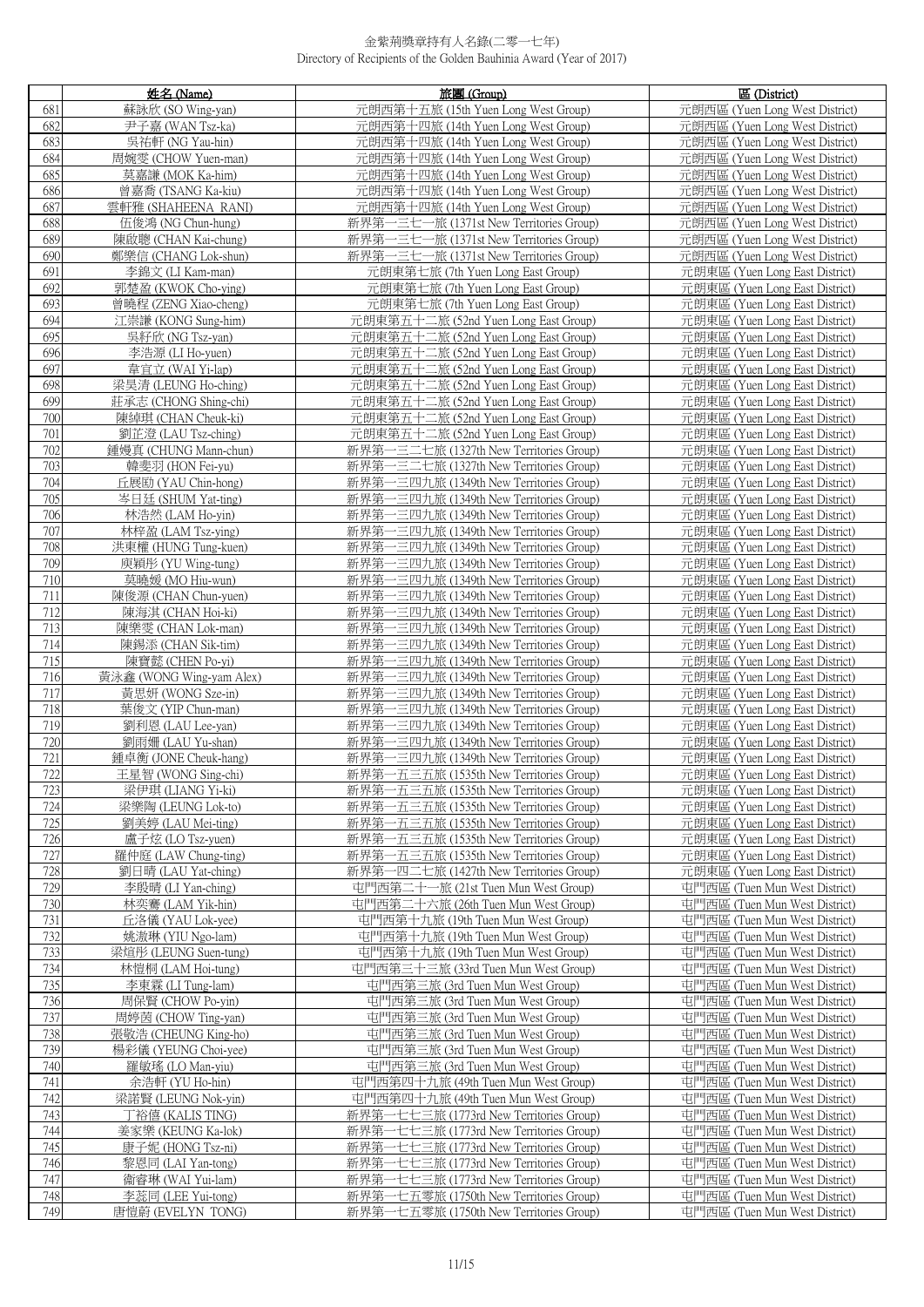|     | 姓名(Name)                   | 旅團 (Group)                                   | 區 (District)                     |
|-----|----------------------------|----------------------------------------------|----------------------------------|
| 750 | 梁凱榮 (LEUNG Hoi-wing)       | 屯門東第三十五旅 (35th Tue <u>n Mun East Group)</u>  | 屯門東區 (Tuen Mun East District)    |
| 751 | 莊志恒 (CHONG Chi-hang)       | 屯門東第三十五旅 (35th Tuen Mun East Group)          | 屯門東區 (Tuen Mun East District)    |
| 752 | 蘇煒翔 (SO Wai-cheung)        | 屯門東第三十五旅 (35th Tuen Mun East Group)          | 屯門東區 (Tuen Mun East District)    |
| 753 | 梁晉翹 (LEUNG Chun-kiu)       | 屯門東第五十七旅 (57th Tuen Mun East Group)          | 屯門東區 (Tuen Mun East District)    |
| 754 | 梁焯同 (LEUNG Cheuk-tong)     | 新界第一五三八旅 (1538th New Territories Group)      | 屯門東區 (Tuen Mun East District)    |
| 755 | 陳智恒 (CHAN Chi-hang)        | 新界第一五三八旅 (1538th New Territories Group)      | 屯門東區 (Tuen Mun East District)    |
| 756 | 黃靖敏 (WONG Ching-man)       | 新界第一五三八旅 (1538th New Territories Group)      | 屯門東區 (Tuen Mun East District)    |
| 757 | 楊沛樺 (YEUNG Pui-wa)         | 新界第一五三八旅 (1538th New Territories Group)      | 屯門東區 (Tuen Mun East District)    |
| 758 | 葉曦然 (IP Hei-yin)           | 新界第一五三八旅 (1538th New Territories Group)      | 屯門東區 (Tuen Mun East District)    |
| 759 | 黃婥琪 (WONG Cheuk-ki)        | 北葵涌第一旅 (1st North Kwai Chung Group)          | 北葵涌區 (North Kwai Chung District) |
| 760 | 何有政 (HO Yau-ching)         | 新界第一四三一旅 (1431st New Territories Group)      | 北葵涌區 (North Kwai Chung District) |
| 761 | 李宇頌 (LI Yu-chung)          | 新界第-<br>-四三一旅 (1431st New Territories Group) | 北葵涌區 (North Kwai Chung District) |
| 762 | 林嘉健 (LIN Ka-kin)           | 新界第-<br>一四三一旅 (1431st New Territories Group) | 北葵涌區 (North Kwai Chung District) |
| 763 | 張智嵐 (CHEUNG Chi-laam)      | 新界第一四三一旅 (1431st New Territories Group)      | 北葵涌區 (North Kwai Chung District) |
| 764 | 許思彤 (XU Si-tong)           | 新界第一四三一旅 (1431st New Territories Group)      | 北葵涌區 (North Kwai Chung District) |
| 765 | 陶華宇 (TO Wa-yu)             | 新界第-<br>一四三一旅 (1431st New Territories Group) | 北葵涌區 (North Kwai Chung District) |
| 766 | 錢思華 (CHIN Sze-wa)          | 新界第一四三一旅 (1431st New Territories Group)      | 北葵涌區 (North Kwai Chung District) |
| 767 | 張可人 (CHEUNG Ho-yan)        | 青衣第十四旅 (14th Tsing Yi Group)                 | 青衣區 (Tsing Yi District)          |
| 768 | 蔡盛艷 (CHOI Shing-yim Sammi) | 青衣第十四旅 (14th Tsing Yi Group)                 | 青衣區 (Tsing Yi District)          |
| 769 | 梁皓庭 (LEUNG Ho-ting)        | 青衣第三十旅 (30th Tsing Yi Group)                 | 青衣區 (Tsing Yi District)          |
| 770 | 申嘉怡 (SUN Ka-yi)            | 新界第-<br>——七三旅 (1173rd New Territories Group) | 青衣區 (Tsing Yi District)          |
| 771 | 何勢潮 (HO Sai-chiu)          | --七三旅 (1173rd New Territories Group)<br>新界第- | 青衣區 (Tsing Yi District)          |
| 772 | 何賜彤 (HO Chee-tung)         | 新界第<br>一七三旅 (1173rd New Territories Group)   | 青衣區 (Tsing Yi District)          |
| 773 | 芮珈言 (YUI Ka-yin)           | 新界第<br>一七三旅 (1173rd New Territories Group)   | 青衣區 (Tsing Yi District)          |
| 774 | 袁芷澄 (YUEN Tsz-ching)       | 新界第<br>一七三旅 (1173rd New Territories Group)   | 青衣區 (Tsing Yi District)          |
| 775 | 郭嘉浩 (KWOK Ka-ho)           | 新界第<br>一七三旅 (1173rd New Territories Group)   | 青衣區 (Tsing Yi District)          |
| 776 | 楊逸弦 (YEUNG Yat-yin)        | 新界第<br>--七三旅 (1173rd New Territories Group)  | 青衣區 (Tsing Yi District)          |
| 777 | 楊德勤 (YEUNG DUNCAN)         | 新界第<br>一七三旅 (1173rd New Territories Group)   | 青衣區 (Tsing Yi District)          |
| 778 | 胡欣彤 (WU Yan-tung)          | ---九九旅 (1199th New Territories Group)<br>新界第 | 青衣區 (Tsing Yi District)          |
| 779 | 王喜兒 (WONG Hei-yi)          | 新界第一二三七旅 (1237th New Territories Group)      | 青衣區 (Tsing Yi District)          |
| 780 | 杜洛汶 (TO Chloe Elssie)      | 新界第一二三七旅 (1237th New Territories Group)      | 青衣區 (Tsing Yi District)          |
| 781 | 崔雅堯 (TSUI Nga-yiu)         | 新界第一二三七旅 (1237th New Territories Group)      | 青衣區 (Tsing Yi District)          |
| 782 | 黃子俊 (WONG Tsz-chun)        | 南葵涌第二旅 (2nd South Kwai Chung Group)          | 南葵涌區 (South Kwai Chung District) |
| 783 | 黃子謙 (WONG Tsz-him Isaac)   | 南葵涌第二旅 (2nd South Kwai Chung Group)          | 南葵涌區 (South Kwai Chung District) |
| 784 | 徐卓勵 (CHUI Cheuk-lai)       | 南葵涌第四十五旅 (45th South Kwai Chung Group)       | 南葵涌區 (South Kwai Chung District) |
| 785 | 李泓熙 (LEI Wang-hei)         | 新界第<br>——二旅 (1112th New Territories Group)   | 南葵涌區 (South Kwai Chung District) |
| 786 | 曹民超 (CHO Man-chiu)         | 新界第                                          | 南葵涌區 (South Kwai Chung District) |
| 787 | 黃俊宇 (WONG Chun-yu)         | 新界第                                          | 南葵涌區 (South Kwai Chung District) |
| 788 | 林澤齡 (LAM Chak-ling)        | 新界第一七三六旅 (1736th New Territories Group)      | 南葵涌區 (South Kwai Chung District) |
| 789 | 曾善瑜 (TSANG Sin-yu Tiffany) | 新界第<br>一七三六旅 (1736th New Territories Group)  | 南葵涌區 (South Kwai Chung District) |
| 790 | 戴曦蕾 (TAI Hei-lui)          | 新界第一七三六旅 (1736th New Territories Group)      | 南葵涌區 (South Kwai Chung District) |
| 791 | 謝易善 (TSE Yi-sin)           | 新界第一七三六旅 (1736th New Territories Group)      | 南葵涌區 (South Kwai Chung District) |
| 792 | 丘樂賢 (YAU Lok-yin)          | 荃灣第九旅 (9th Tsuen Wan Group)                  | 荃灣區 (Tsuen Wan District)         |
| 793 | 何筱淇 (HO Siu-ki)            | 荃灣第九旅 (9th Tsuen Wan Group)                  | 荃灣區 (Tsuen Wan District)         |
| 794 | 吳政軒 (NG Kaden Benedict)    | 荃灣第九旅 (9th Tsuen Wan Group)                  | 荃灣區 (Tsuen Wan District)         |
| 795 | 杜竣宇 (TO HUGO)              | 荃灣第九旅 (9th Tsuen Wan Group)                  | 荃灣區 (Tsuen Wan District)         |
| 796 | 周汶靜 (CHOW Man-ching)       | 荃灣第九旅 (9th Tsuen Wan Group)                  | 荃灣區 (Tsuen Wan District)         |
| 797 | 張彥琛 (CHEUNG Yin-sum)       | 荃灣第九旅 (9th Tsuen Wan Group)                  | 荃灣區 (Tsuen Wan District)         |
| 798 | 莊文通 (JONE Man-tung)        | 荃灣第九旅 (9th Tsuen Wan Group)                  | 荃灣區 (Tsuen Wan District)         |
| 799 | 莊文駿 (JONE Man-chun)        | 荃灣第九旅 (9th Tsuen Wan Group)                  | 荃灣區 (Tsuen Wan District)         |
| 800 | 李可盈 (LI Ho-ving)           | 荃灣第二十八旅 (28th Tsuen Wan Group)               | 荃灣區 (Tsuen Wan District)         |
| 801 | 李沛恩 (LEE Pui-yan)          | 荃灣第二十八旅 (28th Tsuen Wan Group)               | 荃灣區 (Tsuen Wan District)         |
| 802 | 高澤軒 (GAO Chak-hin)         | 荃灣第二十八旅 (28th Tsuen Wan Group)               | 荃灣區 (Tsuen Wan District)         |
| 803 | 麥展肇 (MAK Chin-siu)         | 荃灣第二十八旅 (28th Tsuen Wan Group)               | 荃灣區 (Tsuen Wan District)         |
| 804 | 黃嘉穎 (WONG Ka-wing)         | 荃灣第二十八旅 (28th Tsuen Wan Group)               | 荃灣區 (Tsuen Wan District)         |
| 805 | 蕭浠桐 (SIU Hei-tung)         | 荃灣第二十八旅 (28th Tsuen Wan Group)               | 荃灣區 (Tsuen Wan District)         |
| 806 | 孫子澄 (SUEN Tsz-ching)       | 荃灣第二十三旅 (23rd Tsuen Wan Group)               | 荃灣區 (Tsuen Wan District)         |
| 807 | 陳雨晴 (CHAN Yu-ching)        | 荃灣第二十三旅 (23rd Tsuen Wan Group)               | 荃灣區 (Tsuen Wan District)         |
| 808 | 蕭學聰 (SIU Hok-chung)        | 荃灣第二十三旅 (23rd Tsuen Wan Group)               | 荃灣區 (Tsuen Wan District)         |
| 809 | 楊栩肇 (YEUNG Hui-siu)        | 荃灣第二旅 (2nd Tsuen Wan Group)                  | 荃灣區 (Tsuen Wan District)         |
| 810 | 葉晴 (YIP JOLIE)             | 荃灣第二旅 (2nd Tsuen Wan Group)                  | 荃灣區 (Tsuen Wan District)         |
| 811 | 姚天鉞 (YAO Tin-yuet)         | 荃灣第十一旅 (11th Tsuen Wan Group)                | 荃灣區 (Tsuen Wan District)         |
| 812 | 郭汶晞 (KWOK Man-hei Janice)  | 荃灣第十一旅 (11th Tsuen Wan Group)                | 荃灣區 (Tsuen Wan District)         |
| 813 | 陳子灝 (CHAN Tsz-ho)          | 荃灣第十一旅 (11th Tsuen Wan Group)                | 荃灣區 (Tsuen Wan District)         |
| 814 | 蔡卓妏 (CHAI Cheuk-man)       | 荃灣第十一旅 (11th Tsuen Wan Group)                | 荃灣區 (Tsuen Wan District)         |
| 815 | 蔣汶珈 (CHIANG Man-ka)        | 荃灣第十一旅 (11th Tsuen Wan Group)                | 荃灣區 (Tsuen Wan District)         |
| 816 | 鄭穎瑤 (CHENG Wing-yiu)       | 荃灣第十一旅 (11th Tsuen Wan Group)                | 荃灣區 (Tsuen Wan District)         |
| 817 | 何卓恩 (HO Cheuk-yan)         | 荃灣第五旅 (5th Tsuen Wan Group)                  | 荃灣區 (Tsuen Wan District)         |
| 818 | 趙天樂 (CHIU Tin-lok)         | 荃灣第四十六旅 (46th Tsuen Wan Group)               | 荃灣區 (Tsuen Wan District)         |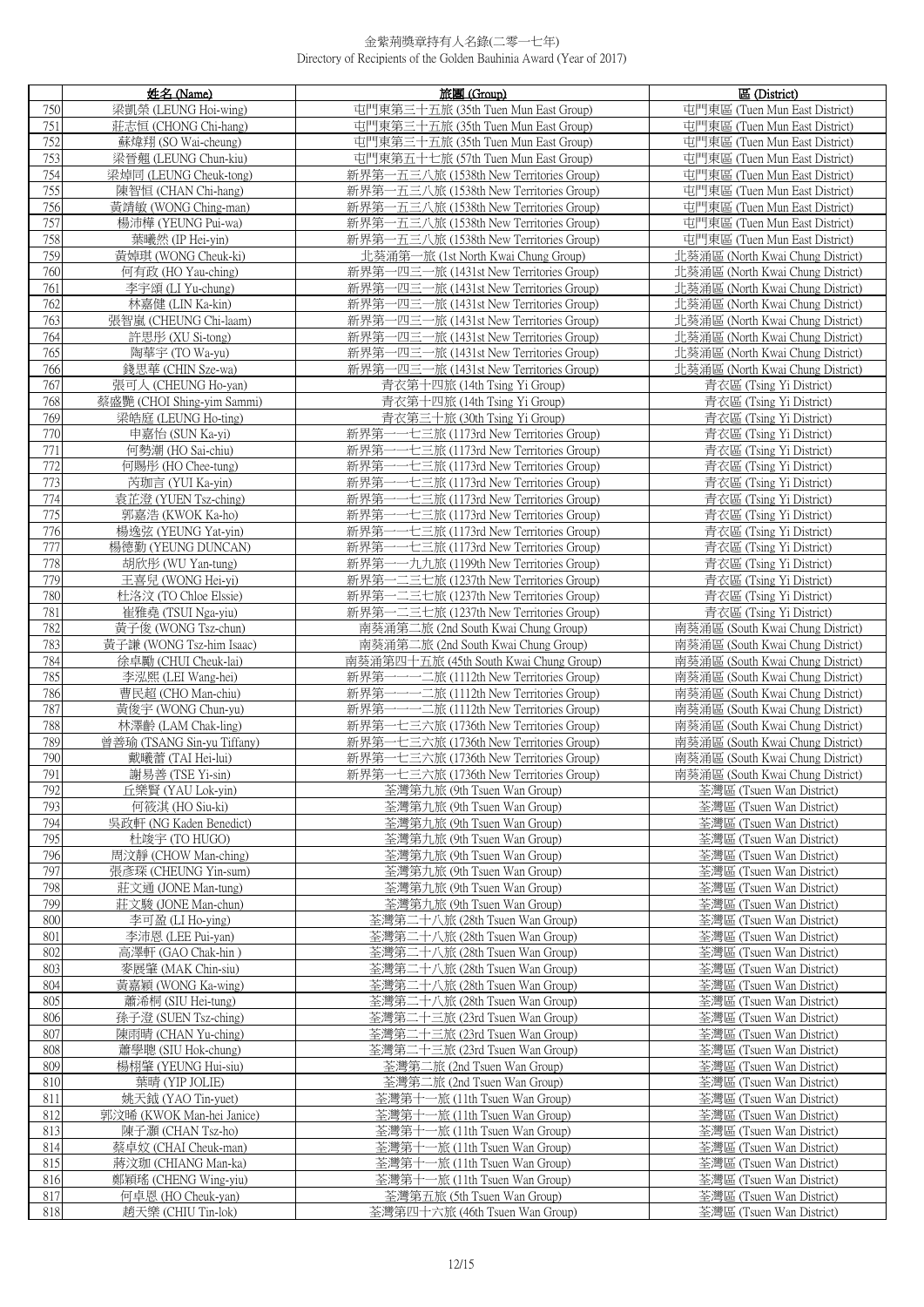|            | 姓名 (Name)                                   | 旅團 (Group)                                                               | 區 (District)                                                 |
|------------|---------------------------------------------|--------------------------------------------------------------------------|--------------------------------------------------------------|
| 819        | 謝晞朗 (TSE Hei-long)                          | 荃灣第四十六旅 (46th Tsuen Wan Group)                                           | 荃灣區 (Tsuen Wan District)                                     |
|            |                                             |                                                                          |                                                              |
|            | 新界東地域 (New Territories East Region)         |                                                                          |                                                              |
|            | 姓名 (Name)                                   | 旅團 (Group)                                                               | 區 (District)                                                 |
| 820        | 毛康晉 (MO Hong-chun)                          | 大埔北第十七旅 (17th Tai Po North Group)                                        | 大埔北區 (Tai Po North District)                                 |
| 821        | 王靜晞 (WONG Ching-hei)                        | 大埔北第十七旅 (17th Tai Po North Group)                                        | 大埔北區 (Tai Po North District)                                 |
| 822        | 李亦翀 (LEE Yik-chung)                         | 大埔北第十七旅 (17th Tai Po North Group)                                        | 大埔北區 (Tai Po North District)                                 |
| 823<br>824 | 李悅 (LEE Yuet)<br>李紫寧 (LEE Tsz-ning)         | 大埔北第十七旅 (17th Tai Po North Group)<br>大埔北第十七旅 (17th Tai Po North Group)   | 大埔北區 (Tai Po North District)<br>大埔北區 (Tai Po North District) |
| 825        | 杜焯培 (TO Cheuk-pui)                          | 大埔北第十七旅 (17th Tai Po North Group)                                        | 大埔北區 (Tai Po North District)                                 |
| 826        | 林佑澄 (LAM Yau-chang)                         | 大埔北第十七旅 (17th Tai Po North Group)                                        | 大埔北區 (Tai Po North District)                                 |
| 827        | 林卓朗 (LAM Cheuk-long)                        | 大埔北第十七旅 (17th Tai Po North Group)                                        | 大埔北區 (Tai Po North District)                                 |
| 828        | 林俊誠 (LAM Chun-shing)                        | 大埔北第十七旅 (17th Tai Po North Group)                                        | 大埔北區 (Tai Po North District)                                 |
| 829        | 徐展諾 (CHOI Chin-nok)                         | 大埔北第十七旅 (17th Tai Po North Group)                                        | 大埔北區 (Tai Po North District)                                 |
| 830        | 張倩瑜 (CHEUNG Sin-yu Natalie)                 | 大埔北第十七旅 (17th Tai Po North Group)                                        | 大埔北區 (Tai Po North District)                                 |
| 831        | 梁啓聰 (LEUNG Kai-chung)                       | 大埔北第十七旅 (17th Tai Po North Group)                                        | 大埔北區 (Tai Po North District)                                 |
| 832        | 梁皓揚 (LEUNG Ho-yang)                         | 大埔北第十七旅 (17th Tai Po North Group)                                        | 大埔北區 (Tai Po North District)                                 |
| 833        | 許嘉宜 (XU Ka-yi)                              | 大埔北第十七旅 (17th Tai Po North Group)                                        | 大埔北區 (Tai Po North District)                                 |
| 834<br>835 | 郭俞彤 (GUO Yu-tung)                           | 大埔北第十七旅 (17th Tai Po North Group)                                        | 大埔北區 (Tai Po North District)                                 |
| 836        | 陳凱晴 (CHAN Hoi-ching)<br>陳綵瑤 (CHAN Choi-yiu) | 大埔北第十七旅 (17th Tai Po North Group)<br>大埔北第十七旅 (17th Tai Po North Group)   | 大埔北區 (Tai Po North District)<br>大埔北區 (Tai Po North District) |
| 837        | 陳耀希 (CHAN Yiu-hey)                          | 大埔北第十七旅 (17th Tai Po North Group)                                        | 大埔北區 (Tai Po North District)                                 |
| 838        | 黃焯翹 (WONG Cheuk-kiu)                        | 大埔北第十七旅 (17th Tai Po North Group)                                        | 大埔北區 (Tai Po North District)                                 |
| 839        | 黃靖嵐 (WONG Ching-laam)                       | 大埔北第十七旅 (17th Tai Po North Group)                                        | 大埔北區 (Tai Po North District)                                 |
| 840        | 潘子朗 (PUN Tsz-long)                          | 大埔北第十七旅 (17th Tai Po North Group)                                        | 大埔北區 (Tai Po North District)                                 |
| 841        | 練億信 (LIN Yik-shun)                          | 大埔北第十七旅 (17th Tai Po North Group)                                        | 大埔北區 (Tai Po North District)                                 |
| 842        | 鄧濼庭 (TANG Lok-ting Ben)                     | 大埔北第十七旅 (17th Tai Po North Group)                                        | 大埔北區 (Tai Po North District)                                 |
| 843        | 霍可融 (FOK Ho-yung Coral)                     | 大埔北第十七旅 (17th Tai Po North Group)                                        | 大埔北區 (Tai Po North District)                                 |
| 844        | 謝宇庭 (TSE Yu-ting)                           | 大埔北第十七旅 (17th Tai Po North Group)                                        | 大埔北區 (Tai Po North District)                                 |
| 845<br>846 | 嚴煜權 (YIM Yuk-kuen)<br>蘇律齊 (SO Lut-chai)     | 大埔北第十七旅 (17th Tai Po North Group)<br>大埔北第十七旅 (17th Tai Po North Group)   | 大埔北區 (Tai Po North District)<br>大埔北區 (Tai Po North District) |
| 847        | 蘇雅婷 (SO Nga-ting)                           | 大埔北第十七旅 (17th Tai Po North Group)                                        | 大埔北區 (Tai Po North District)                                 |
| 848        | 白欣璧 (PAK Yan-pik Audrey)                    | 大埔北第十八旅 (18th Tai Po North Group)                                        | 大埔北區 (Tai Po North District)                                 |
| 849        | 吳芮羲 (NG Yui-hei)                            | 大埔北第十八旅 (18th Tai Po North Group)                                        | 大埔北區 (Tai Po North District)                                 |
| 850        | 柳安和 (LAU On-wo Enya)                        | 大埔北第十八旅 (18th Tai Po North Group)                                        | 大埔北區 (Tai Po North District)                                 |
| 851        | 洪樂謙 (HUNG Lok-him)                          | 大埔北第十八旅 (18th Tai Po North Group)                                        | 大埔北區 (Tai Po North District)                                 |
| 852        | 梁天佑 (LEUNG Tin-yau)                         | 大埔北第十八旅 (18th Tai Po North Group)                                        | 大埔北區 (Tai Po North District)                                 |
| 853        | 梁雋健 (LEUNG Chun-kin)                        | 大埔北第十八旅 (18th Tai Po North Group)                                        | 大埔北區 (Tai Po North District)                                 |
| 854<br>855 | 麥旨謙 (MAK Tsz-him)<br>潘子諾 (POON Tsz-lok)     | 大埔北第十八旅 (18th Tai Po North Group)<br>大埔北第十八旅 (18th Tai Po North Group)   | 大埔北區 (Tai Po North District)<br>大埔北區 (Tai Po North District) |
| 856        | 鍾卓杏 (CHUNG Cheuk-hang)                      | 大埔北第十八旅 (18th Tai Po North Group)                                        | 大埔北區 (Tai Po North District)                                 |
| 857        | 羅皓雪 (LAW Ho-suet Hilary)                    | 大埔北第十八旅 (18th Tai Po North Group)                                        | 大埔北區 (Tai Po North District)                                 |
| 858        | 譚竣文 (TAM Chun-man)                          | 大埔北第十八旅 (18th Tai Po North Group)                                        | 大埔北區 (Tai Po North District)                                 |
| 859        | 黃悅心 (WONG Yuet-sum Adelaide)                | 大埔北第十旅 (10th Tai Po North Group)                                         | 大埔北區 (Tai Po North District)                                 |
| 860        | 潘文晳 (POON Sigrid)                           | 大埔北第十旅 (10th Tai Po North Group)                                         | 大埔北區 (Tai Po North District)                                 |
| 861        | 吳思藝 (WU Sze-ngai)                           | 大埔北第六旅 (6th Tai Po North Group)                                          | 大埔北區 (Tai Po North District)                                 |
| 862        | 鄧智航 (TANG Chi-hong)                         | 大埔北第六旅 (6th Tai Po North Group)                                          | 大埔北區 (Tai Po North District)                                 |
| 863        | 蘇慧綺 (SO Wai-yee)                            | 大埔北第六旅 (6th Tai Po North Group)<br>大埔南第二十一旅 (21st Tai Po South Group)    | 大埔北區 (Tai Po North District)<br>大埔南區 (Tai Po South District) |
| 864<br>865 | 何家亮 (Ho Ka-leong)<br>李健朗 (LEE Kin-long)     | 大埔南第二十一旅 (21st Tai Po South Group)                                       | 大埔南區 (Tai Po South District)                                 |
| 866        | 林灝謙 (LAM Ho-him)                            | 大埔南第二十一旅 (21st Tai Po South Group)                                       | 大埔南區 (Tai Po South District)                                 |
| 867        | 邱湲文 (YAU Woon-man)                          | 大埔南第二十一旅 (21st Tai Po South Group)                                       | 大埔南區 (Tai Po South District)                                 |
| 868        | 陳曉雯 (CHAN Hiu-man)                          | 大埔南第二十一旅 (21st Tai Po South Group)                                       | 大埔南區 (Tai Po South District)                                 |
| 869        | 黃裕晴 (WONG Yu-ching)                         | 大埔南第二十一旅 (21st Tai Po South Group)                                       | 大埔南區 (Tai Po South District)                                 |
| 870        | 黎洛汶 (LAI Lok-man)                           | 大埔南第二十一旅 (21st Tai Po South Group)                                       | 大埔南區 (Tai Po South District)                                 |
| 871        | 鍾曉琳 (CHUNG Hiu-lam)                         | 大埔南第二十一旅 (21st Tai Po South Group)                                       | 大埔南區 (Tai Po South District)                                 |
| 872        | 李芷晴 (LEE Tsz-ching)                         | 大埔南第二十四旅 (24th Tai Po South Group)                                       | 大埔南區 (Tai Po South District)                                 |
| 873<br>874 | 黃心怡 (WONG Hillary)<br>黃美惠 (WONG Mei-wai)    | 大埔南第二十四旅 (24th Tai Po South Group)<br>大埔南第二十四旅 (24th Tai Po South Group) | 大埔南區 (Tai Po South District)<br>大埔南區 (Tai Po South District) |
| 875        | 何芷晴 (HO Tsz-ching)                          | 大埔南第十七旅 (17th Tai Po South Group)                                        | 大埔南區 (Tai Po South District)                                 |
| 876        | 呂樂謙 (LUI Lok-him)                           | 大埔南第十七旅 (17th Tai Po South Group)                                        | 大埔南區 (Tai Po South District)                                 |
| 877        | 李芷穎 (LEE Tsz-wing Jacie)                    | 大埔南第十七旅 (17th Tai Po South Group)                                        | 大埔南區 (Tai Po South District)                                 |
| 878        | 林凱澄 (LAM Hoi-ching Kristy)                  | 大埔南第十七旅 (17th Tai Po South Group)                                        | 大埔南區 (Tai Po South District)                                 |
| 879        | 林靖恩 (LAM Ching-yan)                         | 大埔南第十七旅 (17th Tai Po South Group)                                        | 大埔南區 (Tai Po South District)                                 |
| 880        | 區逸懷 (AU Yat-wai)                            | 大埔南第十七旅 (17th Tai Po South Group)                                        | 大埔南區 (Tai Po South District)                                 |
| 881        | 張仲行 (CHEUNG Chung-hang)                     | 大埔南第十七旅 (17th Tai Po South Group)                                        | 大埔南區 (Tai Po South District)                                 |
| 882        | 張詠甯 (CHEUNG Wing-ning)                      | 大埔南第十七旅 (17th Tai Po South Group)                                        | 大埔南區 (Tai Po South District)                                 |
| 883<br>884 | 莫寧軒 (MOK Ning-hin)                          | 大埔南第十七旅 (17th Tai Po South Group)                                        | 大埔南區 (Tai Po South District)                                 |
|            | 黃芷汶 (WONG Tsz-man)                          | 大埔南第十七旅 (17th Tai Po South Group)                                        | 大埔南區 (Tai Po South District)                                 |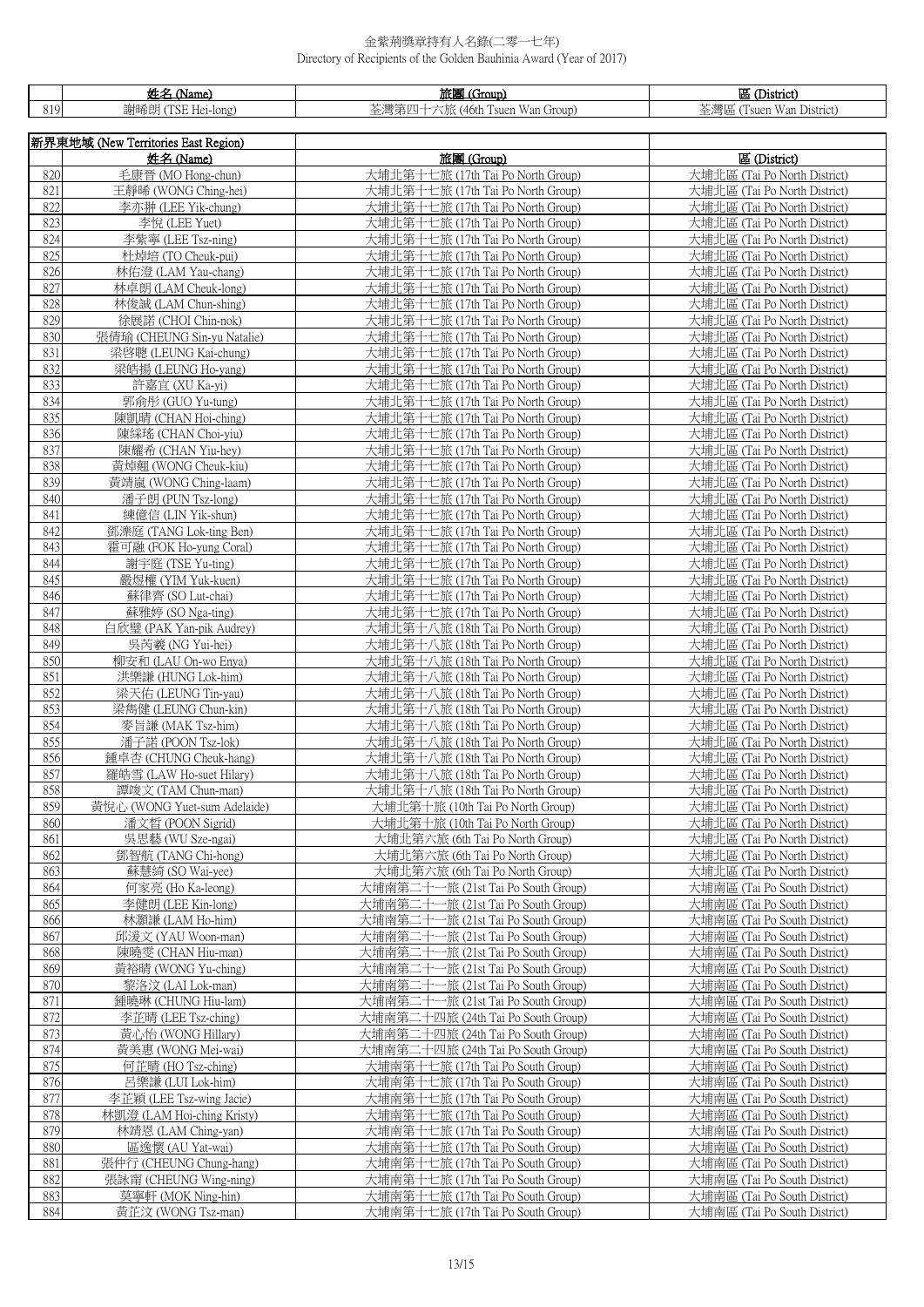|            | 姓名 (Name)                                        | 旅團 (Group)                                                                                     | 區 (District)                                                 |
|------------|--------------------------------------------------|------------------------------------------------------------------------------------------------|--------------------------------------------------------------|
| 885        | 葉漢傑 (YIP Hon-kit Arthur)                         | 大埔南第十七旅 (17th Tai Po South Group)                                                              | 大埔南區 (Tai Po South District)                                 |
| 886        | 葉穎 (YIP Wing)                                    | 大埔南第十七旅 (17th Tai Po South Group)                                                              | 大埔南區 (Tai Po South District)                                 |
| 887        | 鄒泓釗 (CHOW Wang-chiu)                             | 大埔南第十七旅 (17th Tai Po South Group)                                                              | 大埔南區 (Tai Po South District)                                 |
| 888        | 劉卓軒 (LAU Cheuk-hin)                              | 大埔南第十七旅 (17th Tai Po South Group)                                                              | 大埔南區 (Tai Po South District)                                 |
| 889        | 鄧璞民 (TANG Pok-man)                               | 大埔南第十七旅 (17th Tai Po South Group)                                                              | 大埔南區 (Tai Po South District)                                 |
| 890        | 秦嘉鴻 (CHUN Ka-hung)                               | 大埔南第三十七旅 (37th Tai Po South Group)                                                             | 大埔南區 (Tai Po South District)                                 |
| 891        | 黃舜謙 (WONG Shun-him)                              | 大埔南第三十七旅 (37th Tai Po South Group)                                                             | 大埔南區 (Tai Po South District)                                 |
| 892        | 廖尉兆 (LIU Wai-siu)                                | 大埔南第三十七旅 (37th Tai Po South Group)                                                             | 大埔南區 (Tai Po South District)                                 |
| 893        | 羅進晞 (LAW Chun-hei)                               | 大埔南第三十七旅 (37th Tai Po South Group)                                                             | 大埔南區 (Tai Po South District)                                 |
| 894        | 何浩謙 (HO Ho-him)                                  | 新界東第一六八一旅 (1681st New Territories East Group)                                                  | 大埔南區 (Tai Po South District)                                 |
| 895<br>896 | 余正彥 (YUE Ching-yin Jalen)<br>吳嚳禮 (NG Kuk-lai)    | 新界東第一六八一旅 (1681st New Territories East Group)<br>新界東第一六八一旅 (1681st New Territories East Group) | 大埔南區 (Tai Po South District)<br>大埔南區 (Tai Po South District) |
| 897        | 林妍希 (LAM Yin-hei)                                | 新界東第一六八一旅 (1681st New Territories East Group)                                                  | 大埔南區 (Tai Po South District)                                 |
| 898        | 湯曉桐 (TONG Hiu-tung)                              | 新界東第一六八一旅 (1681st New Territories East Group)                                                  | 大埔南區 (Tai Po South District)                                 |
| 899        | 練翠雲 (LIN Chui-wan)                               | 沙田北第一旅 (1st Shatin North Group)                                                                | 沙田北區 (Shatin North District)                                 |
| 900        | 朱家賢 (CHU Ka-yin)                                 | 沙田北第十九旅 (19th Shatin North Group)                                                              | 沙田北區 (Shatin North District)                                 |
| 901        | 呂俊賢 (LUI Chun-yin)                               | 沙田北第五旅 (5th Shatin North Group)                                                                | 沙田北區 (Shatin North District)                                 |
| 902        | 洪若詩 (HUNG Yeuk-sze)                              | 沙田北第五旅 (5th Shatin North Group)                                                                | 沙田北區 (Shatin North District)                                 |
| 903        | 陳俊希 (CHAN Chun-hei)                              | 沙田北第五旅 (5th Shatin North Group)                                                                | 沙田北區 (Shatin North District)                                 |
| 904        | 黃逸軒 (WONG Yat-hin)                               | 沙田北第五旅 (5th Shatin North Group)                                                                | 沙田北區 (Shatin North District)                                 |
| 905        | 廖天朗 (LIU Tin-long)                               | 沙田北第五旅 (5th Shatin North Group)                                                                | 沙田北區 (Shatin North District)                                 |
| 906        | 劉懷謙 (LAU Wai-him)                                | 沙田北第五旅 (5th Shatin North Group)                                                                | 沙田北區 (Shatin North District)                                 |
| 907        | 李浩謙 (LI Ho-him)                                  | 新界東第一五一二旅 (1512th New Territories East Group)                                                  | 沙田北區 (Shatin North District)                                 |
| 908        | 林永浩 (LAM Wing-ho)                                | 新界東第一五一二旅 (1512th New Territories East Group)                                                  | 沙田北區 (Shatin North District)                                 |
| 909        | 梁樂勤 (LEUNG Lok-kan)                              | 新界東第一五一二旅 (1512th New Territories East Group)                                                  | 沙田北區 (Shatin North District)                                 |
| 910        | 陳佩鎣 (CHAN Pui-ying)                              | 新界東第一五一二旅 (1512th New Territories East Group)                                                  | 沙田北區 (Shatin North District)                                 |
| 911        | 陸朗峰 (LUK Long-fung)                              | 新界東第一五一二旅 (1512th New Territories East Group)                                                  | 沙田北區 (Shatin North District)                                 |
| 912        | 鍾文 (CHUNG Man)                                   | 新界東第一五一二旅 (1512th New Territories East Group)                                                  | 沙田北區 (Shatin North District)                                 |
| 913        | 蘇晞諾 (SO Hayden)                                  | 新界東第一五一二旅 (1512th New Territories East Group)                                                  | 沙田北區 (Shatin North District)                                 |
| 914<br>915 | 李仁傑 (LI Yan-kit)<br>沈珮琳 (SHAM Pui-lam)           | 沙田西第十旅 (10th Shatin West Group)<br>沙田西第十旅 (10th Shatin West Group)                             | 沙田西區 (Shatin West District)<br>沙田西區 (Shatin West District)   |
| 916        | 葉澄 (IP Ching)                                    | 沙田西第十旅 (10th Shatin West Group)                                                                | 沙田西區 (Shatin West District)                                  |
| 917        | 趙穎詩 (CHIU Wing-sze)                              | 沙田西第十旅 (10th Shatin West Group)                                                                | 沙田西區 (Shatin West District)                                  |
| 918        | 韓芷晴 (HON Tsz-ching)                              | 沙田西第十旅 (10th Shatin West Group)                                                                | 沙田西區 (Shatin West District)                                  |
| 919        | 李衍樂 (LEE Hin-lok)                                | 沙田西第三十七旅 (37th Shatin West Group)                                                              | 沙田西區 (Shatin West District)                                  |
| 920        | 陳進洪 (CHAN Chun-hung)                             | 沙田西第三十七旅 (37th Shatin West Group)                                                              | 沙田西區 (Shatin West District)                                  |
| 921        | 曾衍瀧 (TSANG Hin-lung)                             | 沙田西第三十七旅 (37th Shatin West Group)                                                              | 沙田西區 (Shatin West District)                                  |
| 922        | 劉津宏 (LAU Chun-wang Lincoln)                      | 沙田西第三十七旅 (37th Shatin West Group)                                                              | 沙田西區 (Shatin West District)                                  |
| 923        | 方睿 (FANG Rui Ray)                                | 新界東第一一一〇旅 (1110th New Territories East Group)                                                  | 沙田西區 (Shatin West District)                                  |
| 924        | 李祉聰 (LEE Tsz-chung Enzo)                         | 新界東第-                                                                                          | 沙田西區 (Shatin West District)                                  |
| 925        | 胡博皓 (WU Paco)                                    | 新界東第一一〇旅 (1110th New Territories East Group)                                                   | 沙田西區 (Shatin West District)                                  |
| 926        | 范梓朗 (FAN Tsz-long Ivan)                          | 新界東第一一一〇旅 (1110th New Territories East Group)                                                  | 沙田西區 (Shatin West District)                                  |
| 927        | 林子言 (LAM Chi-yin)                                | 沙田東第八旅 (8th Shatin East Group)                                                                 | 沙田東區 (Shatin East District)                                  |
| 928        | 石德賢 (SHEK Tak-vin Ethan)                         | 沙田東第十八旅 (18th Shatin East Group)                                                               | 沙田東區 (Shatin East District)                                  |
| 929        | 張禮軒 (CHEUNG Lai-hin)                             | 沙田東第十八旅 (18th Shatin East Group)                                                               | 沙田東區 (Shatin East District)                                  |
| 930<br>931 | 梁滙智 (LEUNG Wui-chi)<br>毛遠瑩 (MO Yuen-ying)        | 沙田東第十八旅 (18th Shatin East Group)<br>沙田東第三十六旅 (36th Shatin East Group)                          | 沙田東區 (Shatin East District)<br>沙田東區 (Shatin East District)   |
| 932        | 朱子淇 (ZHU Tsz-ki)                                 | 沙田東第三十六旅 (36th Shatin East Group)                                                              | 沙田東區 (Shatin East District)                                  |
| 933        | 吳嘉楠 (NG Ka-nam Karen)                            | 沙田東第三十六旅 (36th Shatin East Group)                                                              | 沙田東區 (Shatin East District)                                  |
| 934        | 冼睿軒 (SIN Yui-hin)                                | 沙田東第三十六旅 (36th Shatin East Group)                                                              | 沙田東區 (Shatin East District)                                  |
| 935        | 梁卓希 (LEUNG Cheuk-hei)                            | 沙田東第三十六旅 (36th Shatin East Group)                                                              | 沙田東區 (Shatin East District)                                  |
| 936        | 黃丁仁 (WONG Ting-yan)                              | 沙田東第三十六旅 (36th Shatin East Group)                                                              | 沙田東區 (Shatin East District)                                  |
| 937        | 楊爾諾 (YEUNG Yi-nok)                               | 沙田東第三十六旅 (36th Shatin East Group)                                                              | 沙田東區 (Shatin East District)                                  |
| 938        | 楊灝殷 (YEUNG Ho-yan)                               | 沙田東第三十六旅 (36th Shatin East Group)                                                              | 沙田東區 (Shatin East District)                                  |
| 939        | 蔡詠藍 (CHOI Wing-lam)                              | 沙田東第三十六旅 (36th Shatin East Group)                                                              | 沙田東區 (Shatin East District)                                  |
| 940        | 蕭子健 (SIU Tsz-kin)                                | 沙田東第三十六旅 (36th Shatin East Group)                                                              | 沙田東區 (Shatin East District)                                  |
| 941        | 鍾敦禮 (CHUNG Tun-lai Daniel)                       | 新界東第九海童軍旅 (9th New Territories East Sea Scout Group)                                           | 沙田東區 (Shatin East District)                                  |
| 942        | 房昕曈 (FONG Yan-tung)                              | 沙田南第十六旅 (16th Shatin South Group)                                                              | 沙田南區 (Shatin South District)                                 |
| 943        | 黃詠琳 (WONG Wing-lam)                              | 沙田南第十六旅 (16th Shatin South Group)                                                              | 沙田南區 (Shatin South District)                                 |
| 944        | 黃禮熙 (WONG Lai-hei)                               | 沙田南第十六旅 (16th Shatin South Group)                                                              | 沙田南區 (Shatin South District)                                 |
| 945        | 鄧卓峰 (TANG Cheuk-fung)                            | 沙田南第十六旅 (16th Shatin South Group)                                                              | 沙田南區 (Shatin South District)                                 |
| 946<br>947 | 王浩軒 (WONG Ho-hin)                                | 沙田南第五十九旅 (59th Shatin South Group)                                                             | 沙田南區 (Shatin South District)                                 |
| 948        | 黃曉南 (WONG Hiu-nam Human)<br>馮司冲 (FUNG Sze-chung) | 沙田南第五十九旅 (59th Shatin South Group)<br>沙田南第四十五旅 (45th Shatin South Group)                       | 沙田南區 (Shatin South District)<br>沙田南區 (Shatin South District) |
| 949        | 吳雪澄 (NG Suet-ching Chelsea)                      | 新界東第一六七八旅 (1678th New Territories East Group)                                                  | 沙田南區 (Shatin South District)                                 |
| 950        | 邱亭曉 (YAU Ting-hiu Ryan)                          | 新界東第一六七八旅 (1678th New Territories East Group)                                                  | 沙田南區 (Shatin South District)                                 |
| 951        | 倪芷瑩 (NGAI Tsz-ying)                              | 新界東第一六七八旅 (1678th New Territories East Group)                                                  | 沙田南區 (Shatin South District)                                 |
| 952        | 翁喆 (YUNG Zhe Jamie)                              | 新界東第一六七八旅 (1678th New Territories East Group)                                                  | 沙田南區 (Shatin South District)                                 |
| 953        | 袁嘉聰 (YUEN Ka-chung)                              | 新界東第一六七八旅 (1678th New Territories East Group)                                                  | 沙田南區 (Shatin South District)                                 |